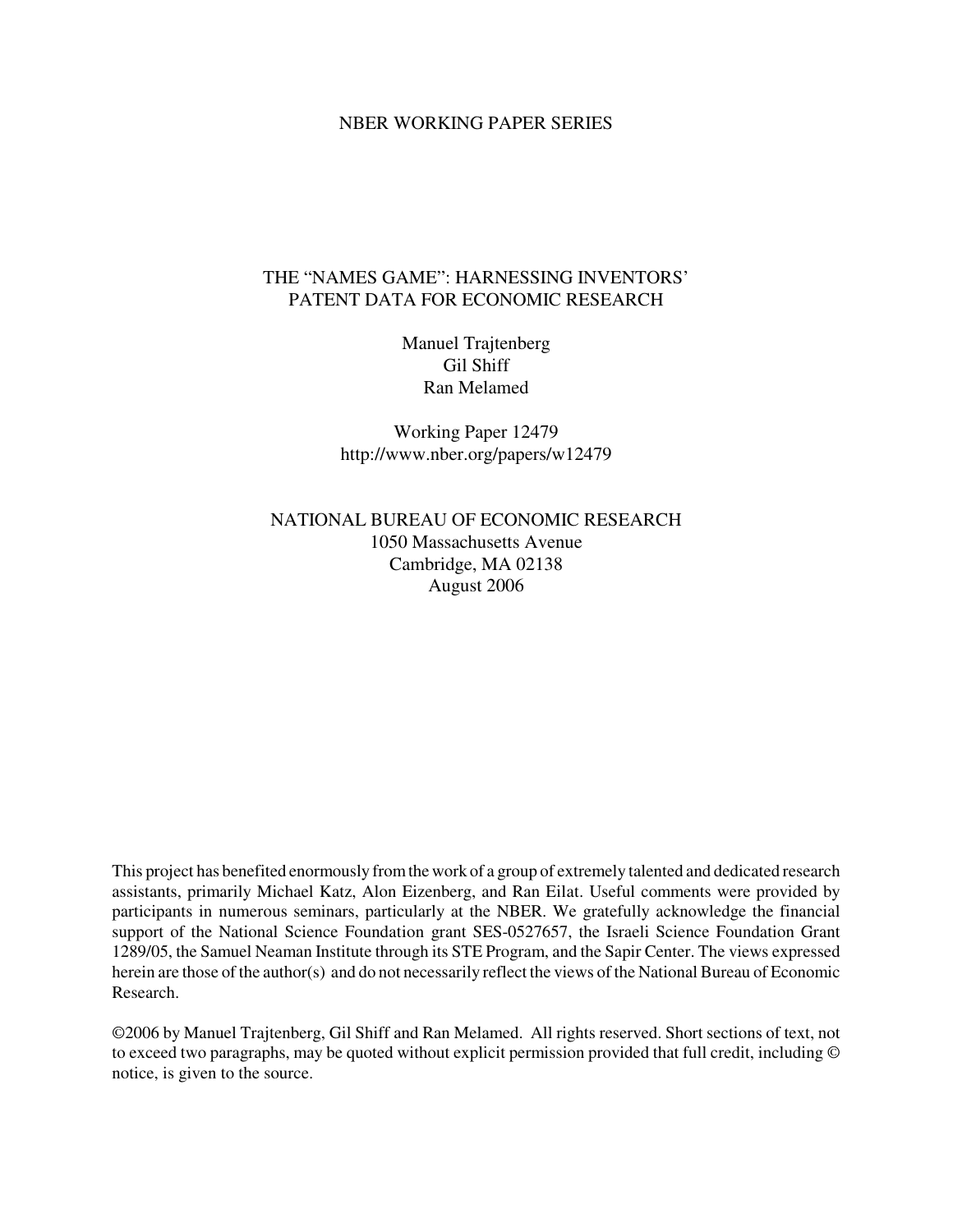The "Names Game": Harnessing Inventors' Patent Data for Economic Research Manuel Trajtenberg, Gil Shiff and Ran Melamed NBER Working Paper No. 12479 August 2006 JEL No. C81, C88, O30, O31

### **ABSTRACT**

The goal of this paper is to lay out a methodology and corresponding computer algorithms, that allow usto extract the detailed data on inventors contained in patents, and harnessitfor economic research. Patent data has long been used in empirical research in economics, and yet the information on the identity (i.e. the names and location) of the patents' inventors has seldom been deployed in a large scale, primarily because of the "who is who" problem: the name of a given inventor may be spelled differently across her/his patents, and the exact same name may correspond to different inventors (i.e. the "John Smith" problem). Given that there are over 2 million patents with 2 inventors per patent on average, the "who is who" problem appliesto over 4 million "records", which is obviously too large to tackle manually. We have thus developed an elaborate methodology and computerized procedure to address this problem in a comprehensive way. The end result is a list of 1.6 million unique inventors from all over the world, with detailed data on their patenting histories, their employers, co-inventors, etc. Forty percent of them have more than one patent, and 70,000 have more than 10 patents. We can trace those multiple inventors across time and space, and thus study the causes and consequences of their mobility across countries, regions, and employers. Given the increasing availability of large computerized data sets on individuals, there may be plenty of opportunities to deploy this methodology to other areas of economic research as well.

Manuel Trajtenberg Eitan Berglas School of Economics Tel-Aviv University Tel-Aviv 69978 ISRAEL and NBER manuel@post.tau.ac.il

Gil Shiff Eitan Berglas School of Economics Tel-Aviv University Tel-Aviv 69978 ISRAEL shiffgil@post.tau.ac.il

Ran Melamed Eitan Berglas School of Economics Tel-Aviv University Tel-Aviv 69978 ISRAEL ranmelam@post.tau.ac.il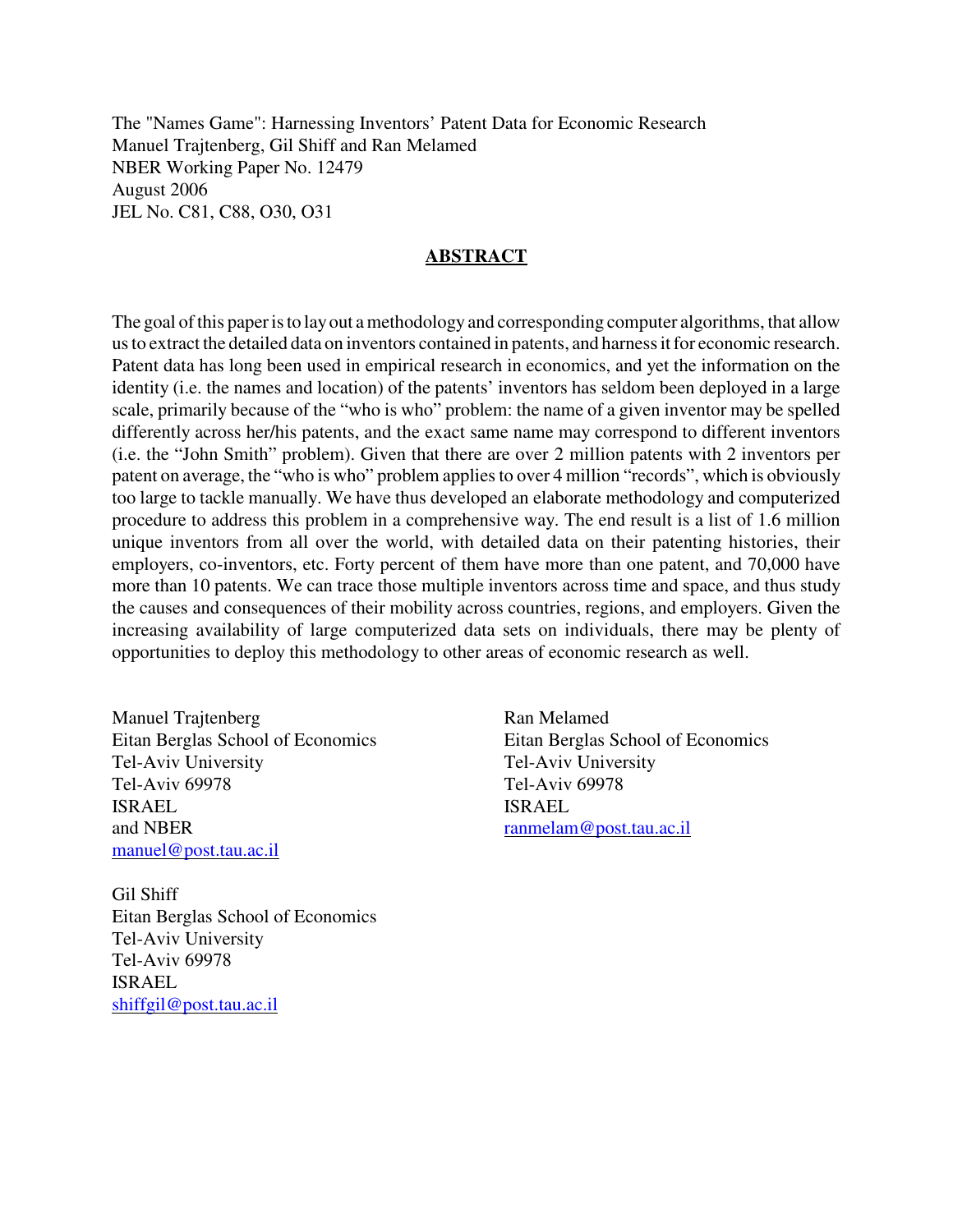# **Table of Contents**

| I.          |                                                                            |  |  |
|-------------|----------------------------------------------------------------------------|--|--|
| Π.          | II.1<br>II.2                                                               |  |  |
| III.        | Stage 1: Grouping similar names using Soundex15                            |  |  |
| IV.         | Auxiliary tools: name frequencies and category size 25<br>$I\!V.1$<br>IV.2 |  |  |
| V.          | V.1<br>V <sub>1</sub> 2<br>V.3                                             |  |  |
| VI.         | Using the BIIS to fine-tune the computerized<br>VI.1                       |  |  |
| VII.        | The Average Matching Scores: diagnostics and fine-tuning44                 |  |  |
| VIII.       | The final list of unique inventors: summary figures49                      |  |  |
| Appendices: |                                                                            |  |  |
|             |                                                                            |  |  |
|             | 2.                                                                         |  |  |
|             | Size distributions, name frequencies and cutoff values59<br>3.             |  |  |
|             | 4 <sup>1</sup>                                                             |  |  |
|             | 5.                                                                         |  |  |
|             | 6.                                                                         |  |  |
|             |                                                                            |  |  |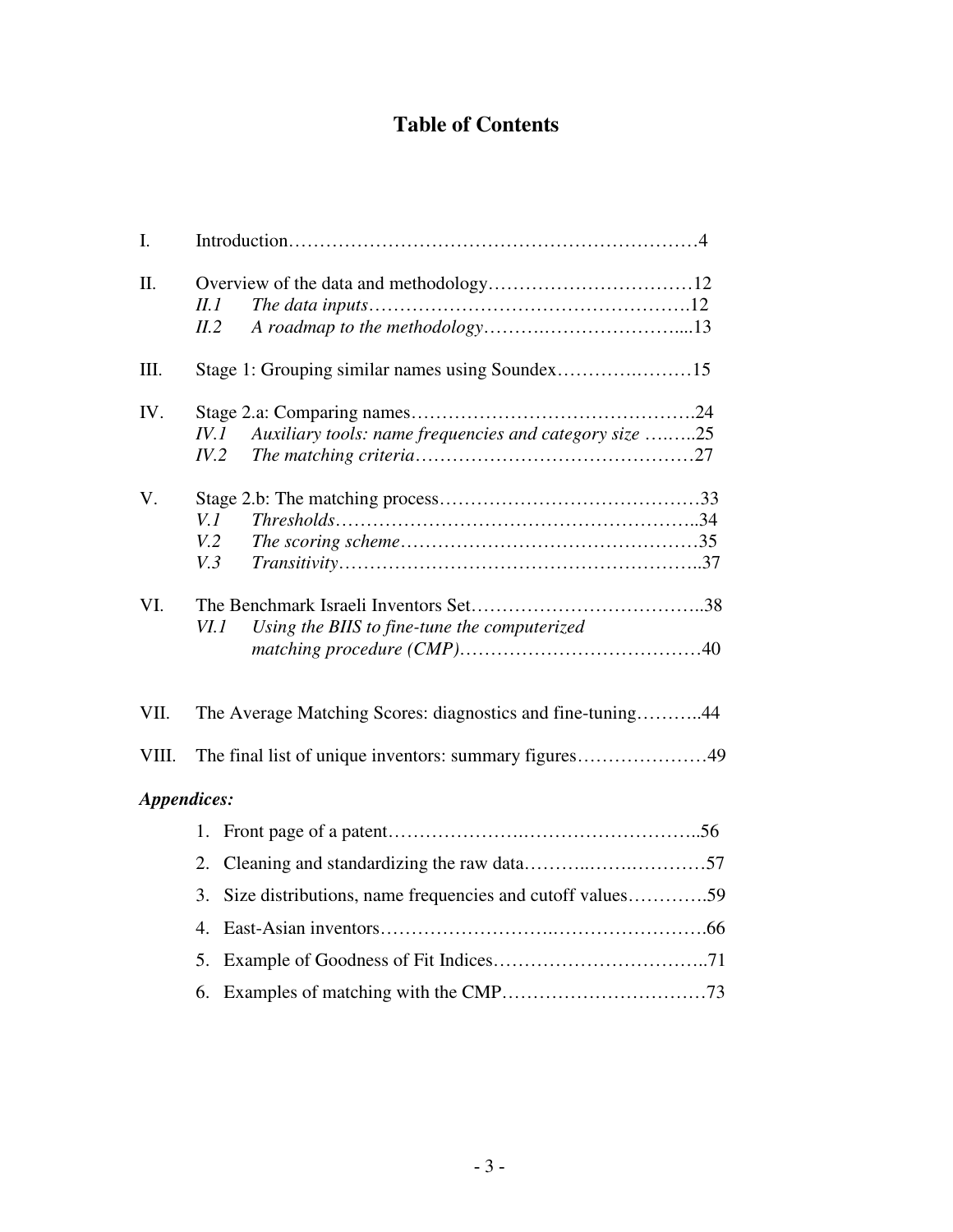# **I. Introduction**

The main goal of this paper is to describe the way by which we can harness detailed data on inventors contained in patents so as to make them usable in economic research. We outline a methodology (and corresponding computer algorithms) for matching names that we have developed for this purpose, which may prove useful also in other contexts. Indeed, given the increasing availability of large computerized data sets on individuals, there may be plenty of opportunities to deploy this methodology in other areas of economic research as well.

Undoubtedly the richest source of data on worldwide innovation and technical change is patents, with millions of records offering detailed information of what was invented, by whom, in which fields, where, linkages to previous innovations, etc. Indeed, patents are one of the most extensive and detailed sources of data on *any* aspect of economic activity, and one that has far reaching implications for micro and macro economic performance. Mindful of its potential, economists tried already in the 1960s to deploy patent data in a large scale to the study of technical change. The computerization of the patent file in the early 1980s, the linking to Compustat, and the development of indicators based on patent citations in the 1990s constituted major advances in the ability to master such wealth of information for economic research. The project described here is a further step in that progression, namely, taking advantage of data on *inventors* appearing in patents in order to significantly expand the range of phenomena that can be investigated with the aid of these data.

The idea of using patent data in a large scale for economic research goes back to the seminal work of Schmookler (1966), followed by Scherer (1982), and Griliches (1984). 1 The work of Schmookler involved assigning patent counts to industries (by creating a concordance between patent subclasses and SICs), whereas Griliches' research program at the NBER entailed matching patents to Compustat firms. In both cases the

<sup>&</sup>lt;sup>1</sup> This is not meant to be a survey but rather we just highlight wide-scale research projects that put forward distinctive methodologies of patent data construction, and had a significant impact on further research. For a survey of research using patent data, see Griliches (1990).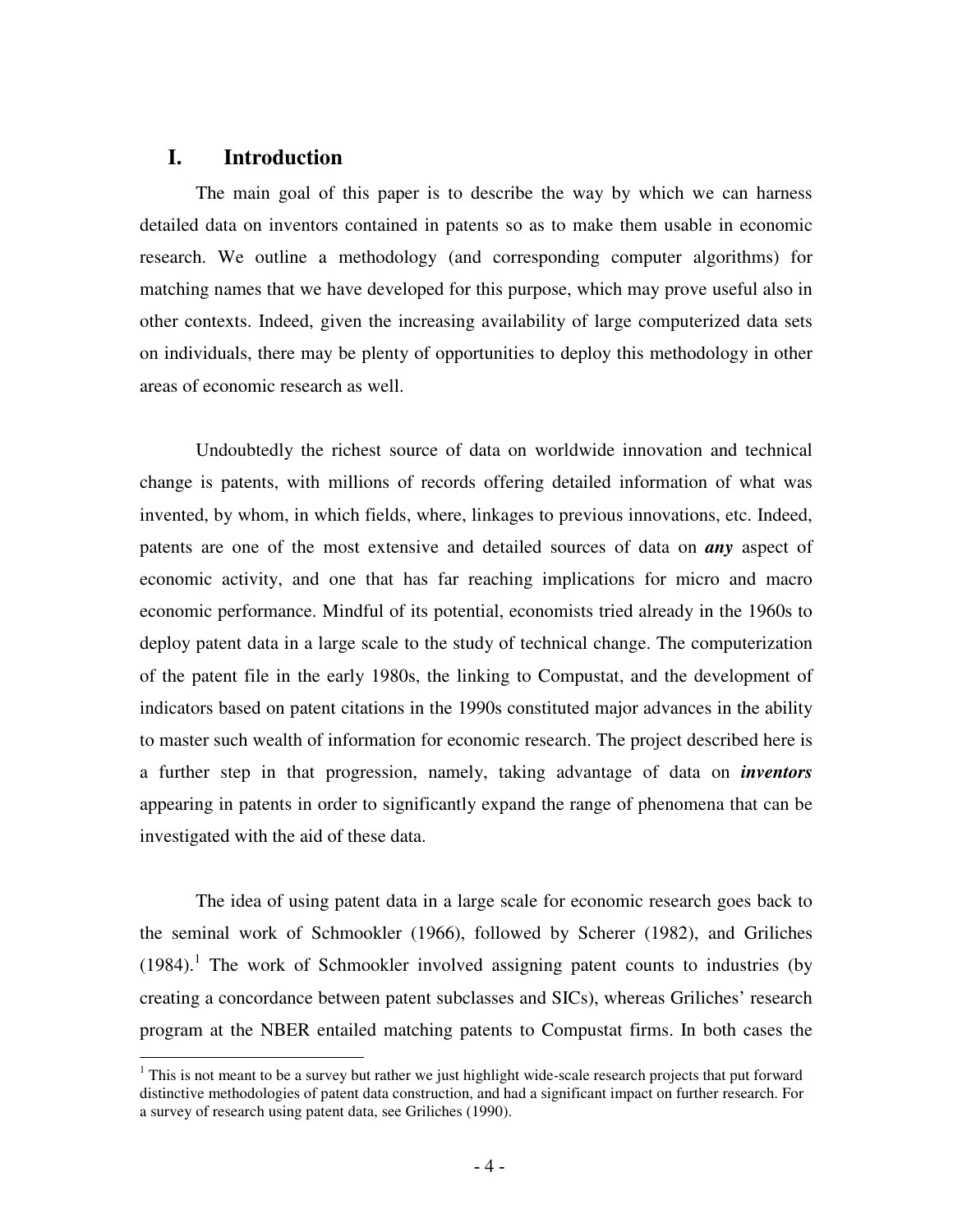only data item used, aside from the match itself, was the timing of the patent (i.e. the grant or application year), such that in the end the patent data available for research consisted of patent counts by industries or firms, by year. Of course, it is the *linking out* of such data that made it more valuable, since it could then be related to the wealth of information available on the industries/firms themselves. The project that Scherer undertook involved classifying a sample of 15,000 patents into industry of origin and industries of use, by the textual examination of each patent. The result was a detailed technology flow matrix, that again could be linked out to external data, such as R&D expenditures on the one hand, and productivity growth on the other hand.

One of the major limitations of these and related research programs, extremely valuable as they had been, was that they relied exclusively on simple patent counts as indicators of innovative output. However, it has long been recognized that innovations vary enormously in their technological and economic "importance", "significance" or "value", and moreover, that the distribution of such "values" is extremely skewed. The line of research initiated by Schankerman and Pakes (1986) using patent renewal data clearly revealed these features of the patent data (see also Pakes and Simpson, 1991). Thus, simple patent counts were seriously and inherently limited in the extent to which they could faithfully capture and summarize the underlying heterogeneity (see Griliches, Hall and Pakes, 1987). A further (related) drawback was of course that these projects did not make use of any of the other data items contained in the patents themselves, and could not do so, given the stringent limitations on data availability at the time.

Keenly aware of the need to overcome those limitations and of the intriguing possibilities opened by patent citations (as revealed for example in Trajtenberg, 1990), Rebecca Henderson, Adam Jaffe and Manuel Trajtenberg undertook work aimed at demonstrating the potential usefulness of citations for a variety of purposes, primarily as indicators of spillovers (Jaffe, Trajtenberg and Henderson, 1993), and as ingredients in the construction of measures for key features of innovations such as "importance", "originality" and "generality" (Trajtenberg, Jaffe and Henderson, 1997). They used for these projects relatively small samples of patent data that were acquired and constructed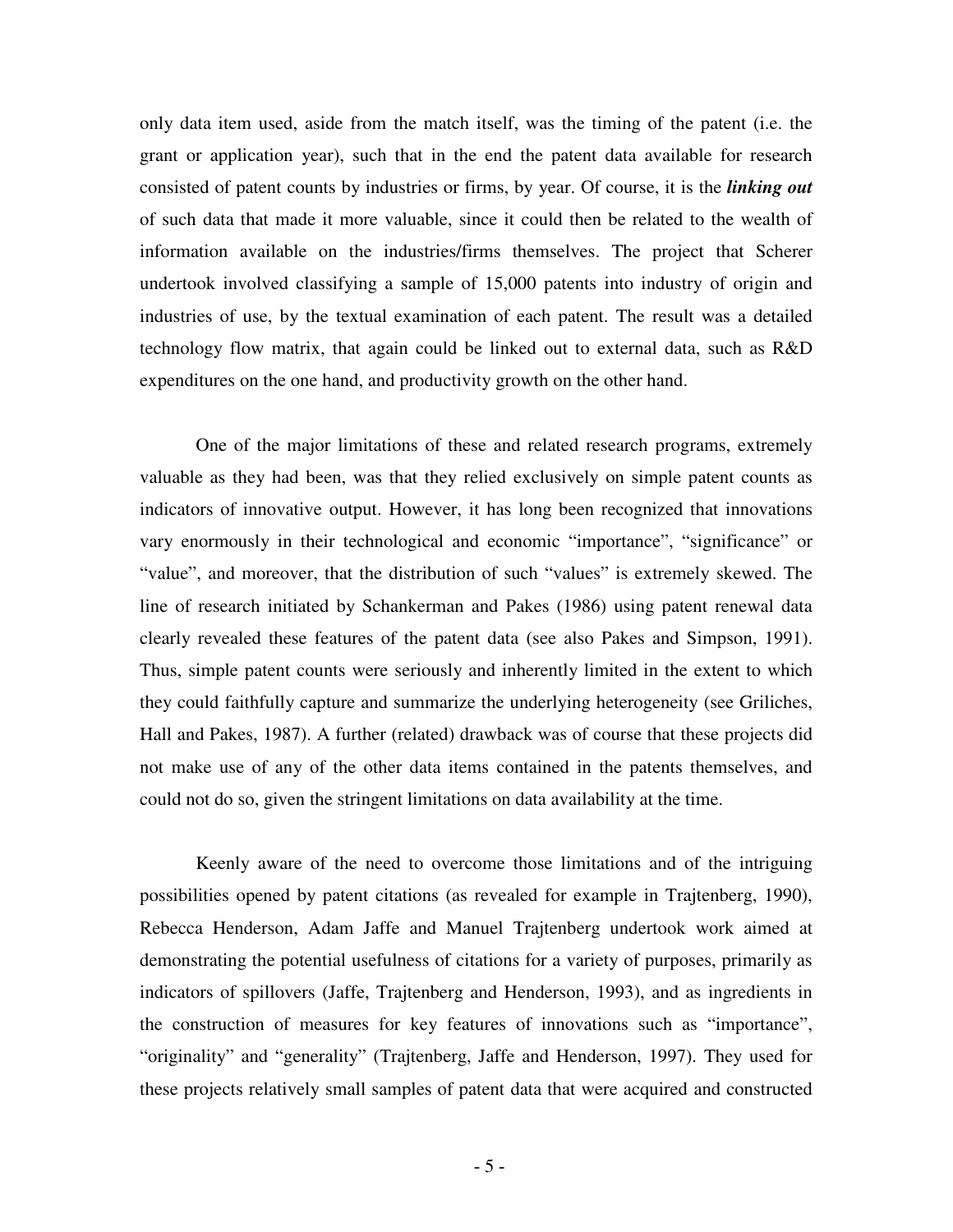with a single, specific purpose in mind. However, as the data requirements grew it became clear that it was extremely inefficient, if not impossible, to carry out a large-scale research agenda on such a piece-wise basis.

Joined by Bronwyn Hall, Jaffe and Trajtenberg undertook to construct a comprehensive patent data file comprising detailed information on each patent as well as a series of indicators based on citations, that could not only account for (at least some of) the heterogeneity of patents, but also allow us to link patents over time and space. The result was the so-called "NBER Patent and Citations Data", which has been opened for general use since 2001 (see http://www.nber.org/patents/). The data comprise detailed information on almost 3 million US patents granted between January 1963 and December 1999, all patent citations made between 1975 and 1999 (over 16 million), and a reasonably broad match of patents to Compustat (the data set of all firms traded in the US stock market). A book followed soon after (Jaffe and Trajtenberg, 2002), containing many of the authors' previous articles on patents, as well as a CD with the complete data. The availability of these data has greatly stimulated research in this and related areas, and there are by now scores of papers and ongoing projects using it.

However, an important piece of information appearing in patents has not been used often in research so far, still less on a major scale, and that is the identity of the inventors themselves. As can be seen in Appendix 1, the front page of a patent contains the names and locations of each of the inventors that took part in that invention (on average there are 2 inventors per patent). The locations refer to the private domiciles of the inventors, not the address of the assignee (on the latter there is separate information).

If we could unequivocally identify each inventor (e.g. if each had an ID number), then we could follow the patenting history of each of them, trace their mobility, etc. Suppose for example that the inventor John Fields is issued a number of patents over his active life; for each patent we have his address at the time, the firm (if any) for which he worked (and hence the legal entity to which the patent was assigned), the identity of his co-inventors, and the rest of the information on the patent itself, as it appears in the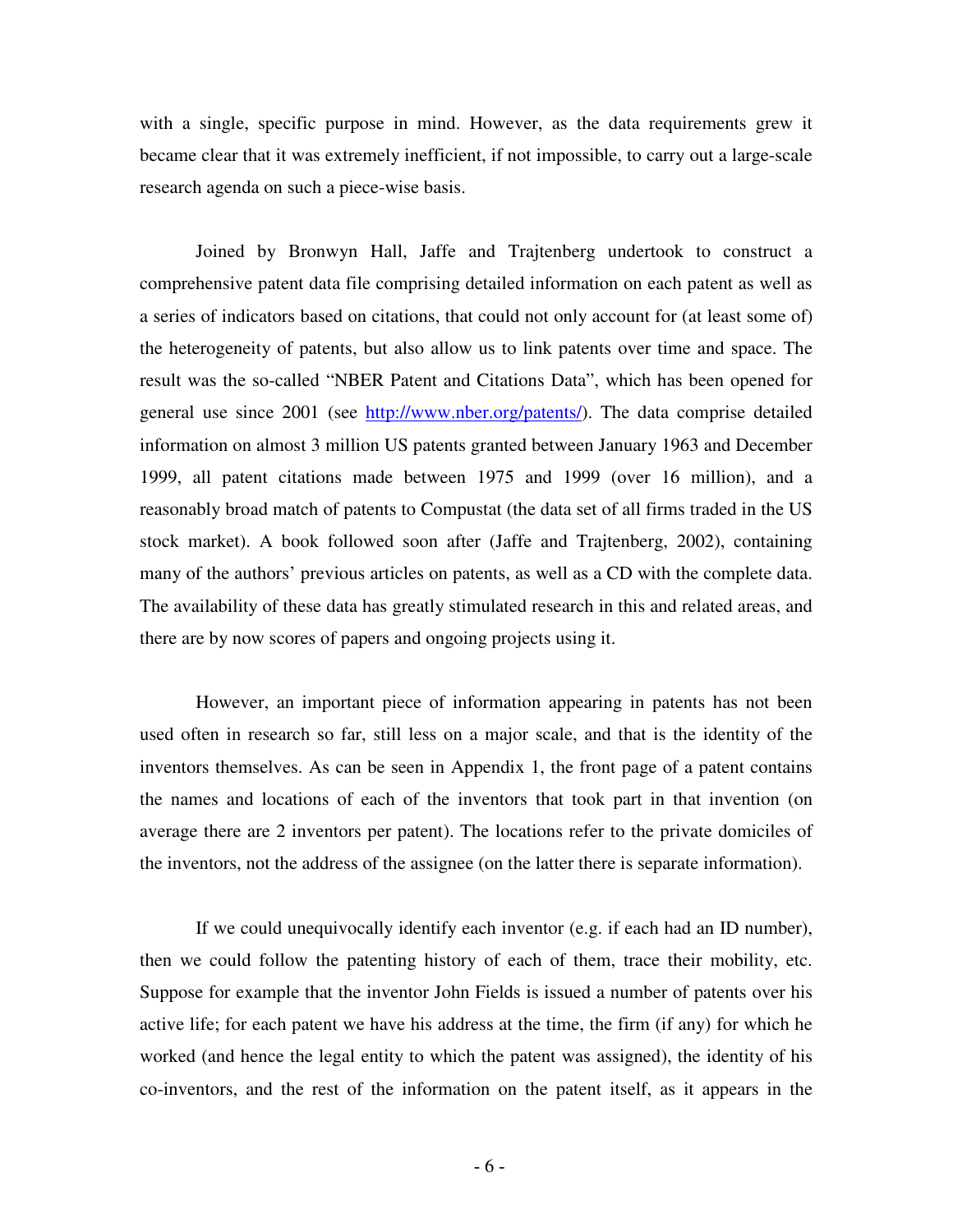NBER Patent and Citations File. Observing the addresses of John Fields appearing in two consecutive patents, we could establish whether he moved or not sometime between the application dates of the first and second patents. He may have stayed put, or he may have moved counties, cities, states, and even countries. By the same token we could observe whether John Fields moved assignees, changed technological areas, and worked with different teams of co-inventors.

We also observe various indicators of the "quality" of each of his patents (such as citations received, generality, originality and number of claims), and could follow those indicators over time. Thus for example, preceding and following each decision node of "move/stay put" in terms of assignees and/or geographic location, we know what John Fields "innovational capital" is, as well as that of his partners. There is a wide array of interesting research questions that could be addressed if such data were available:

- Study spillovers by tracking the movement of inventors across countries, regions, assignees, type of institutions, and technology fields.
- Which inventors tend to move, in each of these dimensions? E.g. do "better" inventors tend to move more frequently (perhaps in order to achieve a better match), or the other way around?
- How does moving impact the future productivity of those inventors? That is, are the innovations that inventors make after moving more "valuable"? If so, what is the mechanism – better sorting? Does being exposed to a new/different environment result in new/better ideas?
- How does the mobility of inventors impinge on the innovative output of their employers? Which firms tend to lose inventors, which ones tend to gain? Is the net gain or loss what counts, or rather the turnover?
- How do teams influence mobility, and the subsequent productivity of inventors? Do different types of firms encourage different patterns of collaboration, which in turn may affect their own research productivity? Can we track the formation and evolution of "social networks" of inventors, and their impact?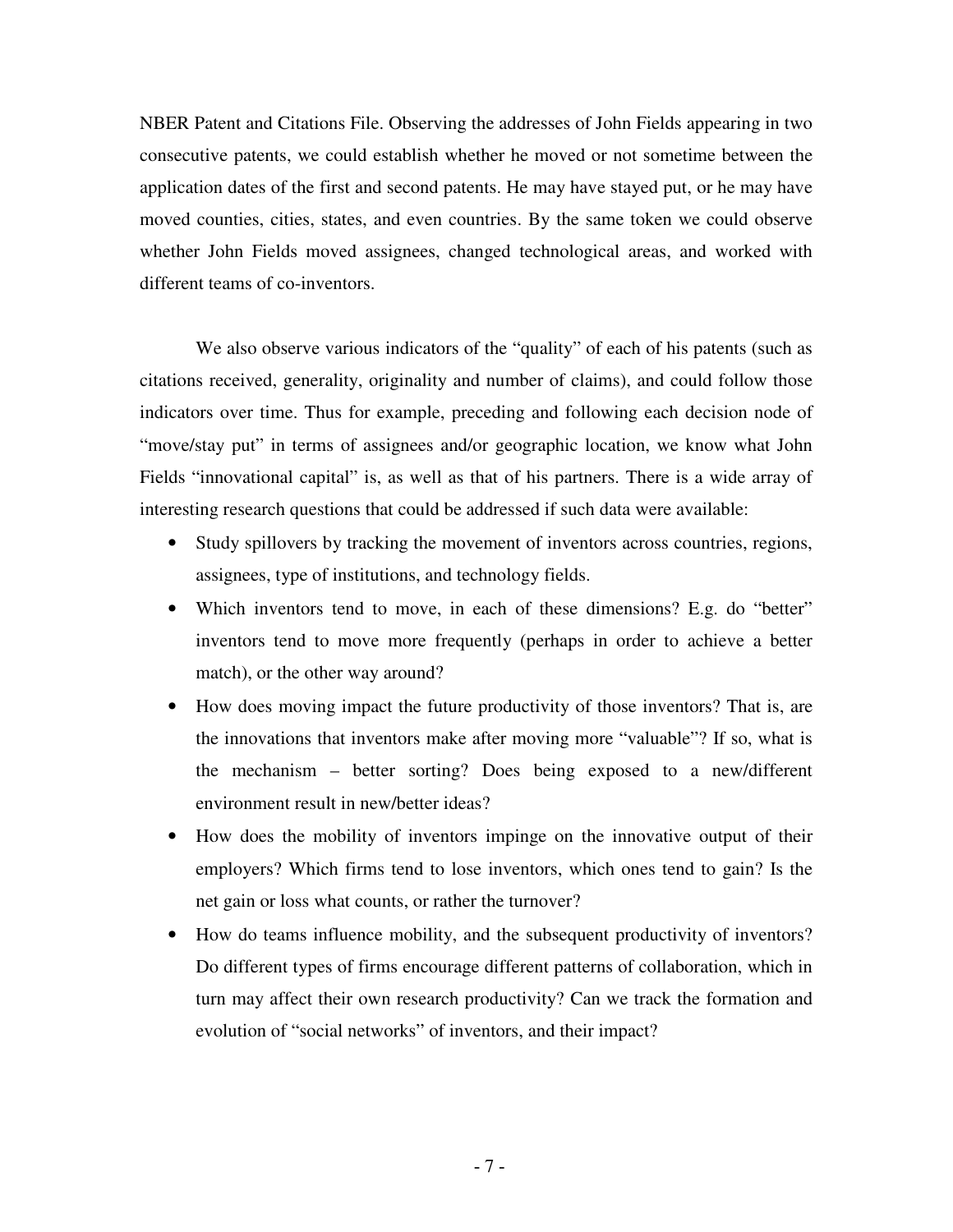- How do the above patterns vary across countries and over time? Is "brain drain" vs. "brain gain" really the issue, or is it rather the ability of regions to serve as "hubs" for inventors to come and go, and generate spillovers in the process?
- How do innovative clusters such as Silicon Valley emerge? Where do the inventors that form this type of clusters typically come from? Are they mostly first-time inventors?
- What are the policy implications of all these phenomena?

These are some of the issues that could be addressed, but surely there are many more. The research opportunities opened up by harnessing the inventors' data are undoubtedly far reaching and exciting, yet there have been very few attempts to do so on a large scale (see Table I.1 below), with good reason: a major stumbling block is that we cannot identify from the data as is *"who is who"* among the inventors, due to two fundamental problems. First, the name of the same inventor may be spelled slightly differently across some of his/her patents, it may come with or without the middle name and/or the initial, with or without surname modifies, etc. Thus, a name such as Tra*j*tenberg may be spelled in one patent with a "*j*", in another with a "*ch*" (i.e. Tra*ch*tenberg), and likewise for "Manuel" and "Emanuel". Secondly, suppose that the inventor name in one patent is exactly the same as the inventor name in another patent – do the two correspond necessarily to the same person? We don't know, and cannot infer it just from the name: this is the "John Smith" problem, that is, different inventors having exactly the same name may appear in various patents, and we need to be able to tell them apart.

Absent a way of dealing systematically with these issues the data on inventors is essentially useless, since whatever the shortcut strategy that one may adopt (e.g. match any two patents with exactly the same name, ignore all spelling variations, etc.), it would be riddled with error, and moreover, it would be impossible to assess the true extent and nature of those errors. Tackling these problems properly (and in finite time) is extremely difficult, for two reasons: first, the sheer size of the data, which consist of over 4 million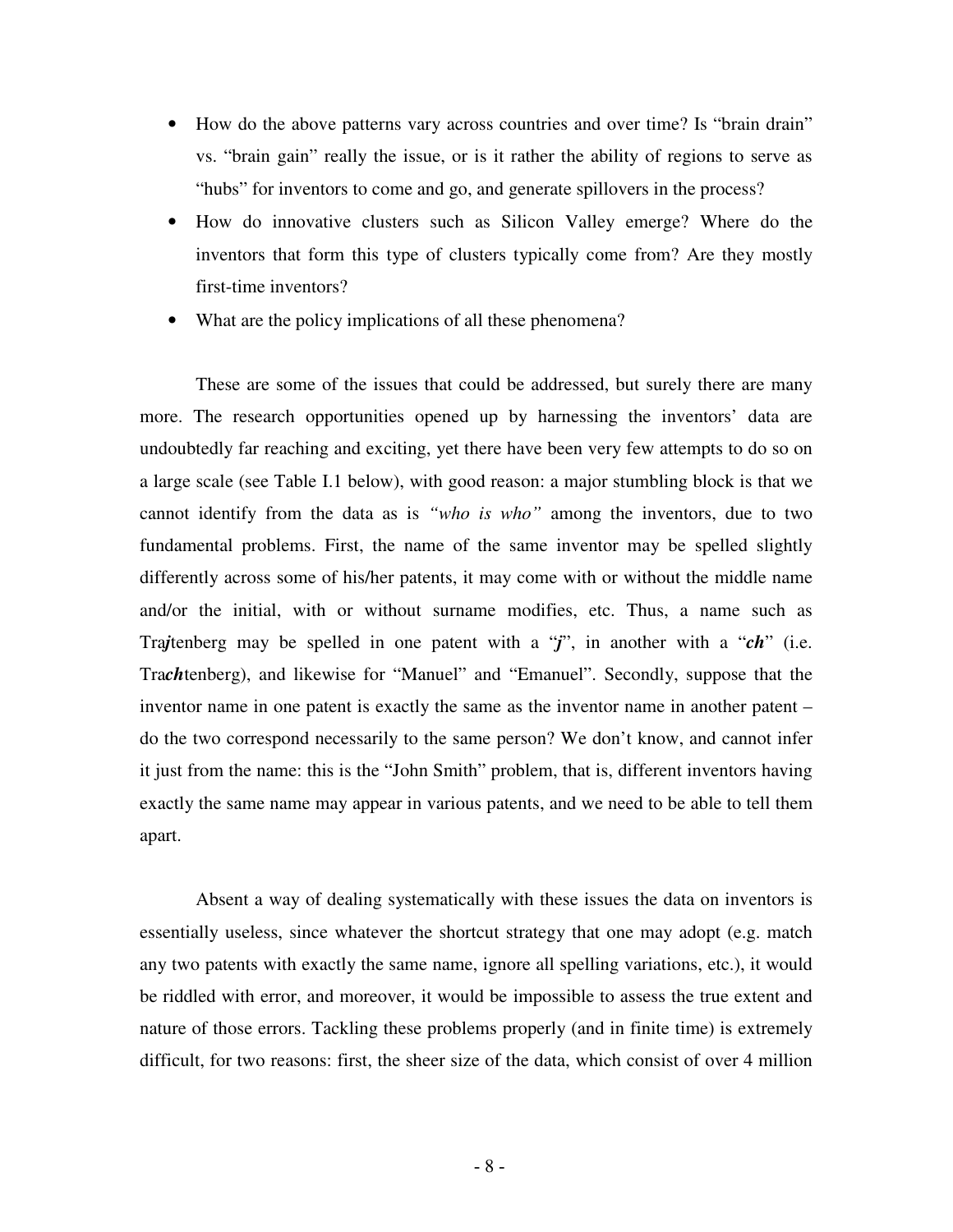"records";<sup>2</sup> second, almost half of the inventors are located outside the USA, and foreign names, particularly East-Asian ones, present idiosyncratic problems of their own which require careful treatment. It is therefore clear that any attempt to address the *"who is* who" problem must rely on automated, computerized algorithms, and that there are significant economies of scale in doing so.

Aided by a very talented and dedicated team of research assistants,<sup>3</sup> Trajtenberg undertook back in 2002 to develop a "computerized matching procedure" (CMP) that would tackle head on the *"who is who"* problem, and render a list of unique inventors. Joined later by Shiff and Melamed,<sup>4</sup> and after 4 years of intensive efforts, the project has reached fruition: we have arrived at a well-performing and reasonably accurate CMP, produced a list of unique inventors, attached to it detailed data on the inventors' patenting histories, and probed the use of the data by conducting preliminary studies of inventors' mobility. These data will soon be opened to all researchers, hopefully encouraging a new wave of studies addressing the sort of research questions posed above.

Over the past 3-4 years there have been a significant number of research projects attempting to take advantage of inventors' data, most of them using relatively small samples, and thus being able to do the matching with the aid of ad hoc, manual methods. There have also been a few attempts to use large scale inventors' data, having to develop for that purpose some sort of computerized procedure. Table I.1 summarizes this emerging literature: Singh (2003) tackles the *"who is who"* problem head on, using as matching criteria the same (identical) first and last name, middle initial, and patent subcategory. Jones (2005) relies just on the names (again, first, last and middle initial),<sup>5</sup> Kim, Lee and Marschke (2005) use a variant of Trajtenberg (2004) but without numerical scoring, and Fleming and Marx (2006) rely on the frequencies of last names and the

<sup>&</sup>lt;sup>2</sup> Each record is a unique combination of a patent and an inventor. Recalling that the NBER data contains over 2 million patents, and that each has on average 2 inventors, the multiplication gives the number of records in the Inventors file.

<sup>&</sup>lt;sup>3</sup> They included Michael Katz, who did most of the Benchmark Israeli Inventors Set (see Section VI), Alon Eizenberg, who developed the "Mark I" CMP, and Ran Eilat, who developed parts of the final version of the CMP.

 $4$  Gil Shiff and Ran Melamed are currently graduate students at the Eitan Berglas School of Economics.

 $<sup>5</sup>$  Jones then matches a (reduced) list of US inventors with external data sources to obtain their ages.</sup>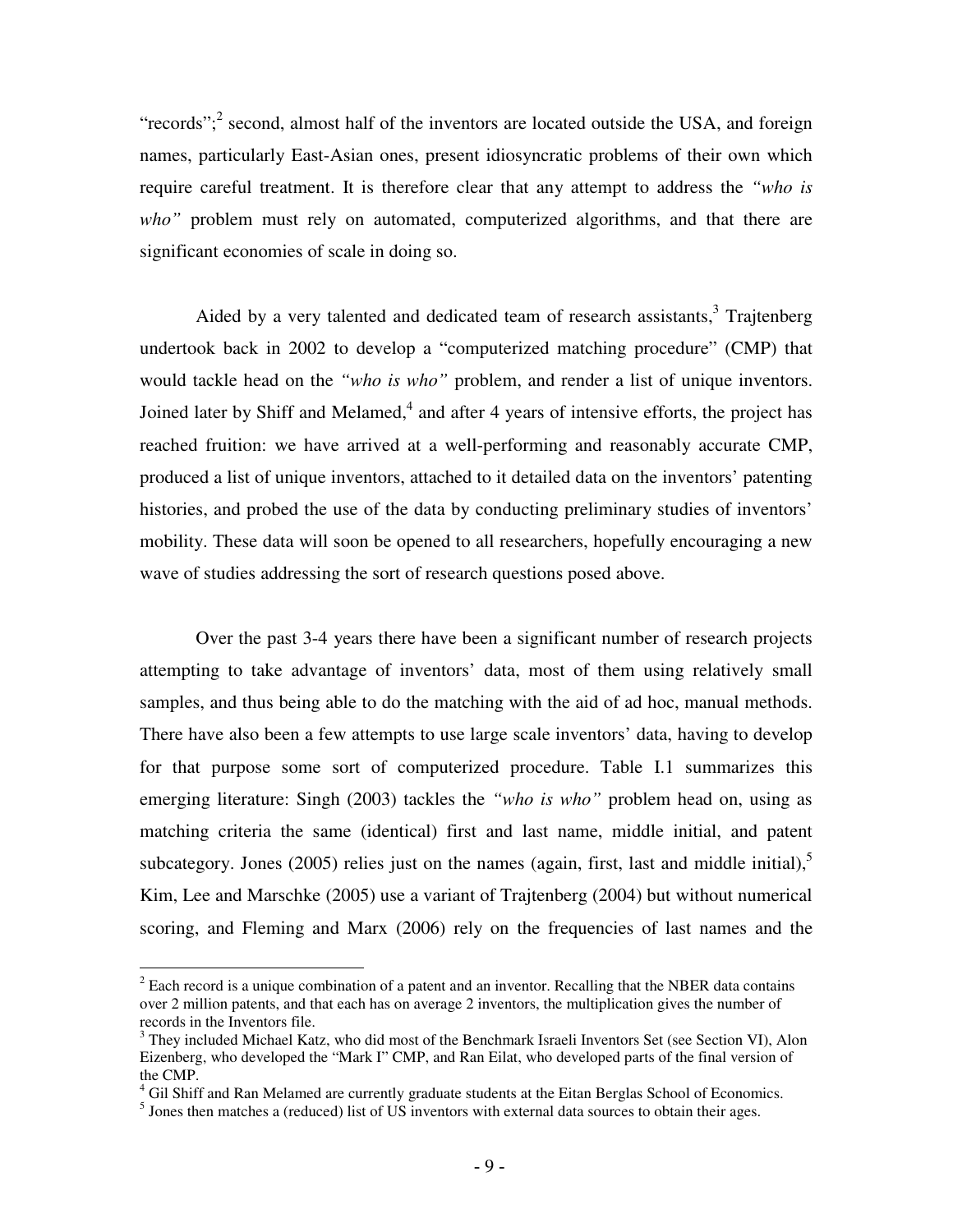overlap of co-inventors.<sup>6</sup> These projects have greatly increased our understanding of the potentialities of the inventors' data, shedding light in so doing on interesting aspects of inventors' mobility and related issues. Thus, they should be regarded as important stepping stones towards the development of a more comprehensive and accurate matching methodology, as the one attempted here.

|    | <b>Table I.1</b>                          |                                                          |                                                                        |                                                                                  |                              |  |  |
|----|-------------------------------------------|----------------------------------------------------------|------------------------------------------------------------------------|----------------------------------------------------------------------------------|------------------------------|--|--|
|    | <b>Papers Using Patent Inventors Data</b> |                                                          |                                                                        |                                                                                  |                              |  |  |
| #  | <b>Authors</b>                            | <b>Data Source</b>                                       | <b>Focus of</b><br>research                                            | <b>Matching</b><br>algorithm                                                     | # of<br>inventors            |  |  |
|    |                                           |                                                          | Large-scale patent data                                                |                                                                                  |                              |  |  |
| 1. | Singh $(2003)$                            | <b>NBER</b> Patent<br>file, USPTO,<br>1975-2002          | Mobility of inventors,<br>diffusion and social<br>networks             | Same $1st$ & last<br>names, middle<br>initial, patent sub-<br>category (2 digit) | 1.7 million                  |  |  |
| 2. | Kim, Lee &<br>Marschke (2005)             | <b>USPTO, NBER</b><br>Patent File, etc.<br>1975-2002     | Mobility from<br>Universities to<br>Industry                           | Similar to<br>Trajtenberg (2004),<br>w/t scoring                                 | 2.3 million<br>(thru 2002)   |  |  |
| 3. | Jones (2005)                              | <b>NBER</b> Patent<br>file, 1963-1999                    | Changing "burden of<br>knowledge" of<br>inventors; team work           | Identical $1st$ & last<br>names, and middle<br>initials                          | 1.4 million                  |  |  |
| 4. | Fleming, Marx &<br>Strumsky (2006)        | Extended<br><b>NBER Patent</b><br>File, thru 2002        | Employment changes<br>of US inventors, non-<br>compete agreements      | Frequencies of<br>names, + overlaps<br>of co-inventors                           | 2 million<br>(thru 2002)     |  |  |
|    |                                           |                                                          | <b>Smaller samples</b>                                                 |                                                                                  |                              |  |  |
| 5. | Stolpe (2001)                             | 1,398 US<br>patents, 1975-95                             | Mobility of inventors<br>and spillovers in LCD<br>technology           | Acknowledges<br>problem of lack of<br>algorithm.                                 | 2,116                        |  |  |
| 6. | Rosenkopf &<br>Almeida (2003)             | Patents of 74<br>semiconductor<br>firms, 1990-95         | Firm alliances and the<br>mobility of inventors                        | <b>NA</b>                                                                        | NA                           |  |  |
| 7. | Song, Almeida and<br>Wu (2003)            | Patents of<br>semiconductor<br>firms, 1975-99            | Learning by hiring,<br>move of inventors<br>from US to non-US<br>firms | Exact names<br>matched, plus<br>manual/heuristic<br>checks                       | 180                          |  |  |
| 8. | Crespi, Geuna &<br>Nesta (2005)           | PatVal, EPO,<br>1993-1997                                | Mobility of academic<br>inventors                                      | Survey                                                                           | 9,000                        |  |  |
| 9. | Hoisl (2006)                              | <b>Survey German</b><br>inventors. Pat<br>Val, 1977-2002 | Mobility and<br>productivity of<br>inventors                           | <b>NA</b>                                                                        | 3,049/<br>several<br>hundred |  |  |

<sup>6</sup> Over the past 3-4 years Trajtenberg presented in numerous seminars the main thrust of the methodology, as well as first-cut results on inventors' mobility. Although he did not communicate the initial phases of the project via (quotable) working papers, the power-point presentations used in these seminars were made widely available and contribute to disseminate the methodological approach.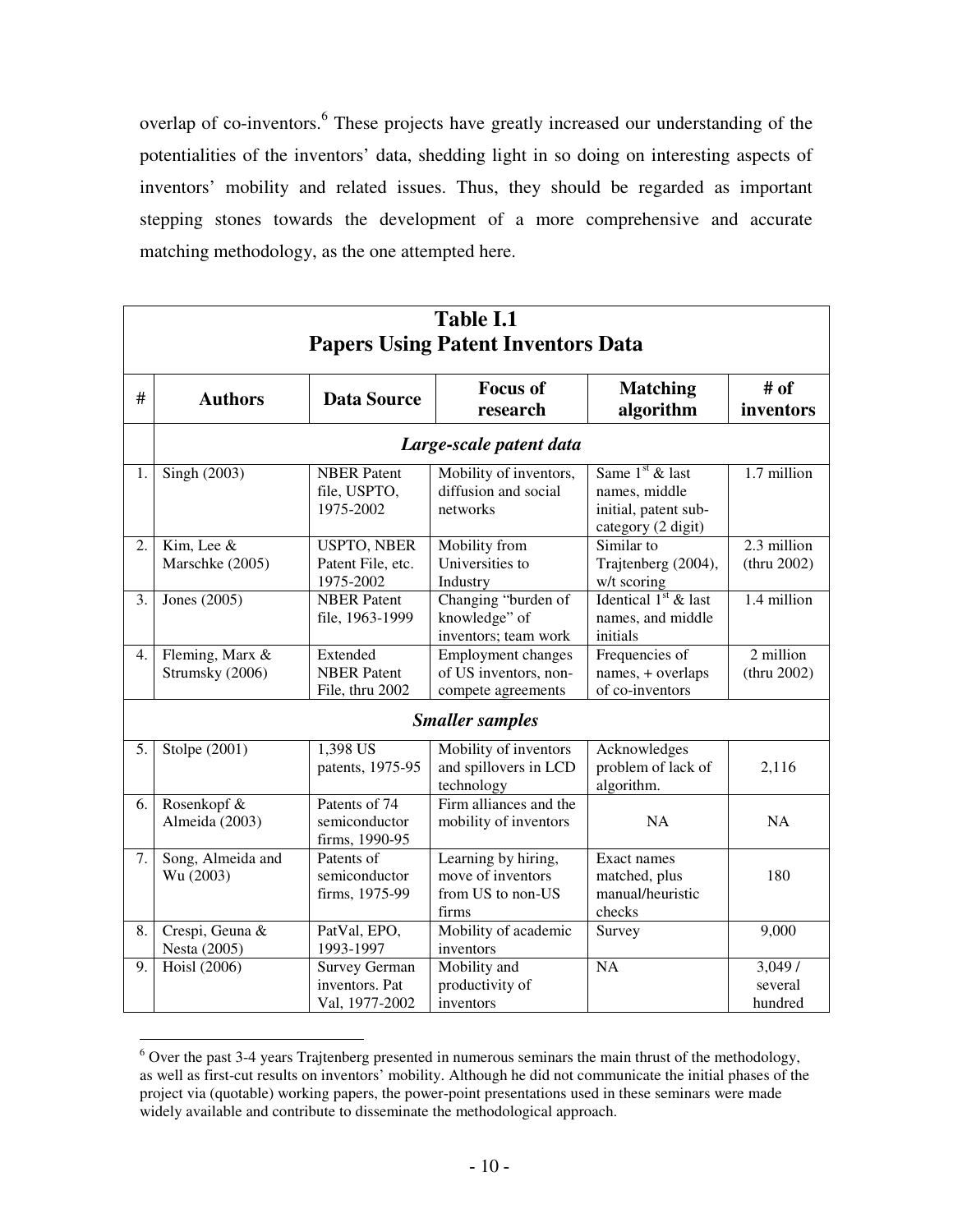| 10. | Zucker & Darby      | <b>USPTO, 1976-</b> | Careers of star       | Names, CVs          | 1,838        |
|-----|---------------------|---------------------|-----------------------|---------------------|--------------|
|     | (2006)              | 2004                | scientists            |                     |              |
| 11. | Agrawal, Cockburn,  | <b>USPTO, NBER</b>  | Social capital effect | Exact name for      | 59,734       |
|     | & McHale (2003)     | Patent file,        | on knowledge          | finding self-       | observations |
|     |                     | 1990-2002           | spillovers            | citations           | on movers    |
| 12. | Breschi & Lissoni   | Italian             | Localized knowledge   | Exact name,         | 30,170       |
|     | (2003)              | inventors, EPO      | spillovers controlled | technological field |              |
|     |                     | 1978-1999           | by inventors network  |                     |              |
| 13. | Alcacer & Gittelman | Sample from         | The role of inventors | Exact name.         | 40.797       |
|     | (2004)              | <b>USPTO, 2001-</b> | and examiners in the  | assignee, location  |              |
|     |                     | 2003                | generation of patent  |                     |              |
|     |                     |                     | citations             |                     |              |

To sum up, this paper describes in detail the computerized matching procedure developed in order to tackle the "who is who" problem, dwells on a wide range of data issues regarding inventors' names as well as auxiliary data fields, discusses some key phases along the development process that may shed light on the quality and limitations of the CMP, and concludes with same basic statistics on the end product, i.e. the list of unique inventors. The intention is to provide extensive information on the matching method, in order to both allow prospective users of the data to assess its strengths and weaknesses, and to encourage further improvements in the CMP.

Longitudinal data on individuals have long been available from specially designed surveys; however, there are vast new opportunities to do research that focuses on individual data on a large scale (from administrative as well as commercial sources), which have been made available by recent advances in information and communications technologies (ICT). Tapping into those new sources often requires tracing individuals that are only partially identified in the data, and we hope that the methods presented here will prove useful in those other contexts as well. Of course, the deployment of powerful ICTs has been one of the main forces pushing scientific progress for decades, as best exemplified by the Genome project (and more recently by Proteomics). Economics has still a long way to go in embracing the possibilities opened by those fast changing technologies – this paper constitutes a small additional step in that direction.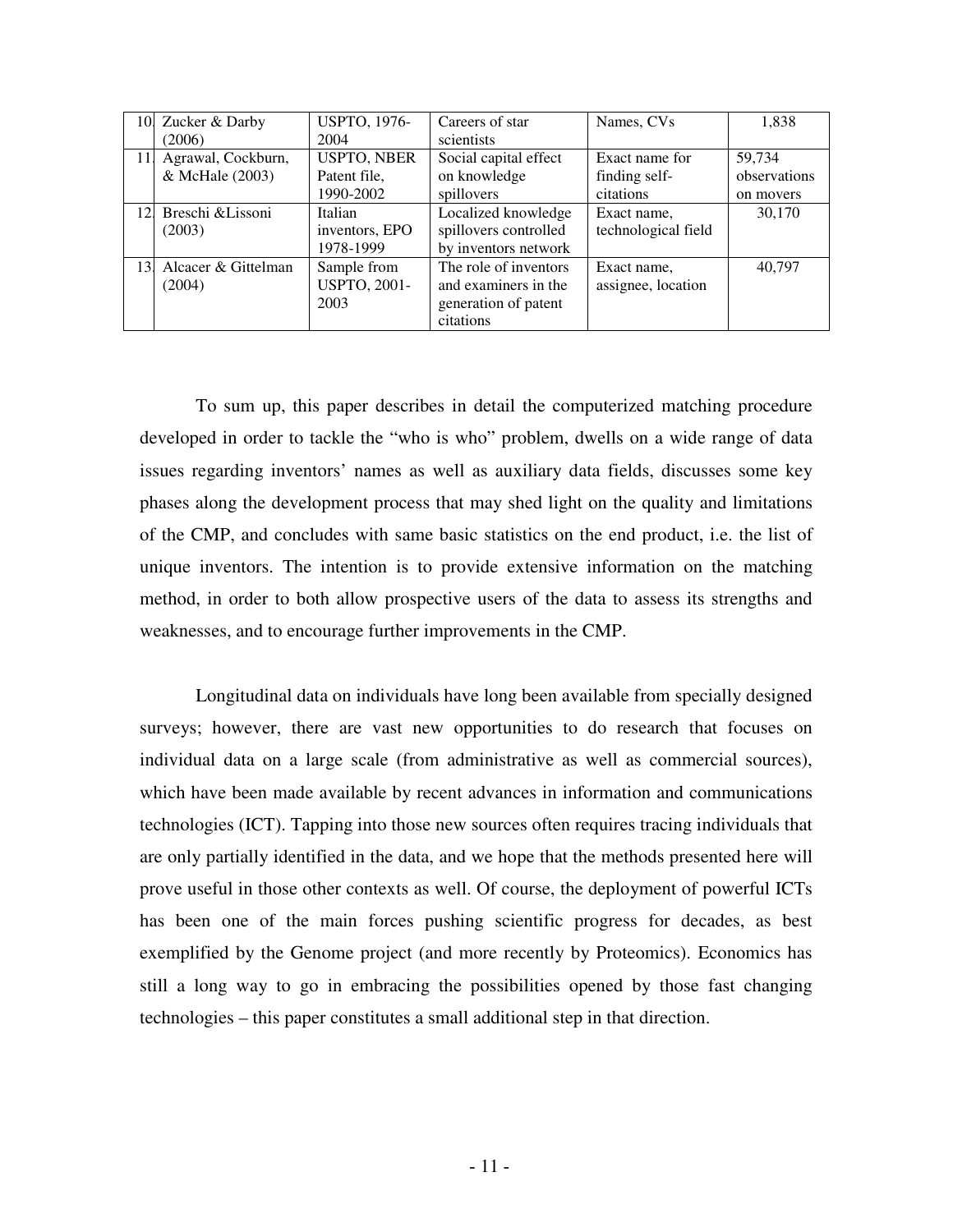# **II. Overview of the data and methodology**

### *II.1 The data inputs*

The raw data used in this project come from the NBER Patents and Citations Data File (see Hall, Jaffe and Trajtenberg, 2001), and in particular from the PAT63\_99 file, the Inventor file and the CITE75\_99 file.<sup>7</sup> PAT63\_99 contains the main data fields from the front page of utility patents issued by the USPTO between 1963 and the end of 1999, as well as additional variables constructed with the aid of citations. The Inventors file consists of all patent-inventor pairs: patents typically have more than one inventor (the mean is 2), and hence each patent generates a number of records equal to the number of inventors appearing in it. The data fields in the Inventors file include the patent number, the name of the inventor and her address, as shown in Table II.1.

| <b>Table II.1</b><br>Data Fields in the Inventors File |                                                                                             |  |  |  |
|--------------------------------------------------------|---------------------------------------------------------------------------------------------|--|--|--|
|                                                        | <b>I.</b> Name of inventor                                                                  |  |  |  |
|                                                        | Last name                                                                                   |  |  |  |
|                                                        | First name                                                                                  |  |  |  |
|                                                        | Middle name or initial                                                                      |  |  |  |
|                                                        | Surname modifier (e.g. Jr., Sr., III)                                                       |  |  |  |
|                                                        | II. Address of inventor                                                                     |  |  |  |
|                                                        | Street address (relevant only for unassigned<br>patents or patents assigned to individuals) |  |  |  |
|                                                        | City                                                                                        |  |  |  |
|                                                        | $(US \text{ only})$<br>State                                                                |  |  |  |
|                                                        | Zip code (only in some US patents)                                                          |  |  |  |
|                                                        | Country                                                                                     |  |  |  |

We merged the data of the Inventors file with the PAT63\_99 file, thus creating a data set in which each record contains the information described in Table II.1 plus some of the key variables of the patent itself, such as the Assignee and Patent Class. Since as said each patent has on average about 2 inventors, the 2,139,313 patents in PAT63\_99 for

 $<sup>7</sup>$  The methodology presented here can be applied of course to any set of USPTO patents; in fact, we intend</sup> to deploy it next to updated patent data running up to 2005.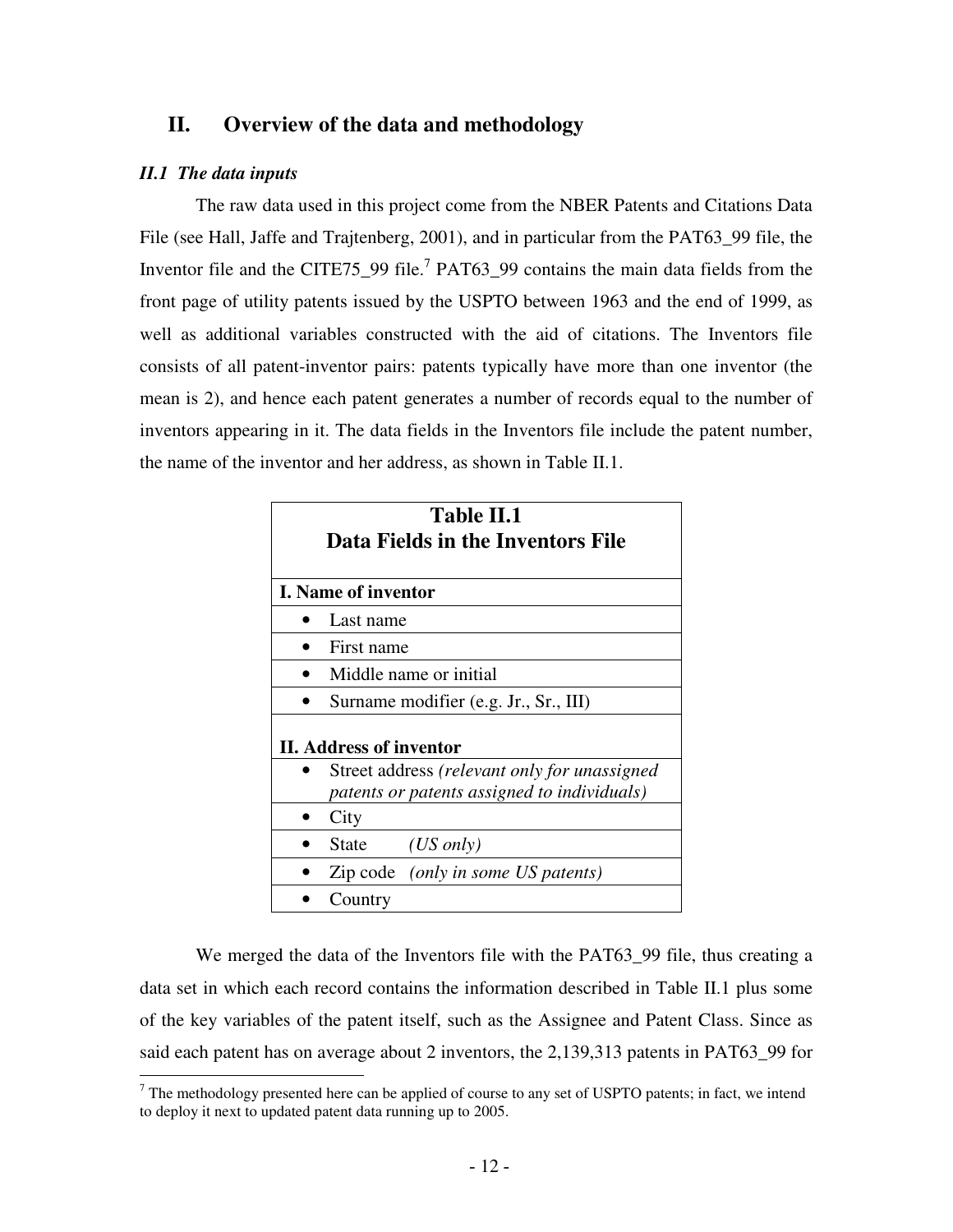1975-1999 generated 4,298,457 records in the new Inventors file; 8 this file constitutes the starting point of our work here.

### *II.2 A roadmap to the methodology*

We sketch here the 2-stage matching methodology, and in later sections we dwell on the conceptual and technical details of each stage. As already mentioned, establishing "*who is who*" poses two fundamental problems: first, the name of the same inventor may be spelled slightly differently across her patents, and second, even if the inventor name in one patent is exactly the same as the name in another patent we don't know whether or not such name refers to the same person.

In order to address the first problem, namely the fact that the name of the same inventor may be spelled slightly differently from patent to patent, we adopt a two-track approach. The first is to "clean up" and standardize the names as much as possible, the second is to rely upon the "Soundex" system. The latter is a coding method adopted by the US Census in the 1930's, in order to tackle the problems posed by variations in the spelling of names (in particular of foreign names), for the purpose of indexing the census data. In our context the Soundex method offers a handy tool to group together all records that may potentially refer to the same inventor.

The second problem of determining who among the potential "suspects" displaying the same name (or equivalent names according to Soundex) refer in fact to the same person proved to be much more difficult. For that purpose we rely on pair-wise comparisons between any two "suspects", of a series of variables such as the middle name, the geographic location (e.g. zip codes, cities, etc.), the technological area (i.e. patent class), the assignee, the identity of the co-inventors, etc. If a data item is the same in two suspect records (e.g. if two records display the same address, or are in the same patent class, or share the same partners), then the pair is assigned a certain score. If the sum of these scores is above a predetermined threshold, the two records are "matched",

 $8$  The "gross" total was of 4,301,229 records. However, 2,772 records with missing last names or "duplicate" records" were eliminated, rendering a net of 4,298,457 records. By duplicate records we mean records that have the same patent number and exactly the same inventor name, and hence are almost certainly mistakes.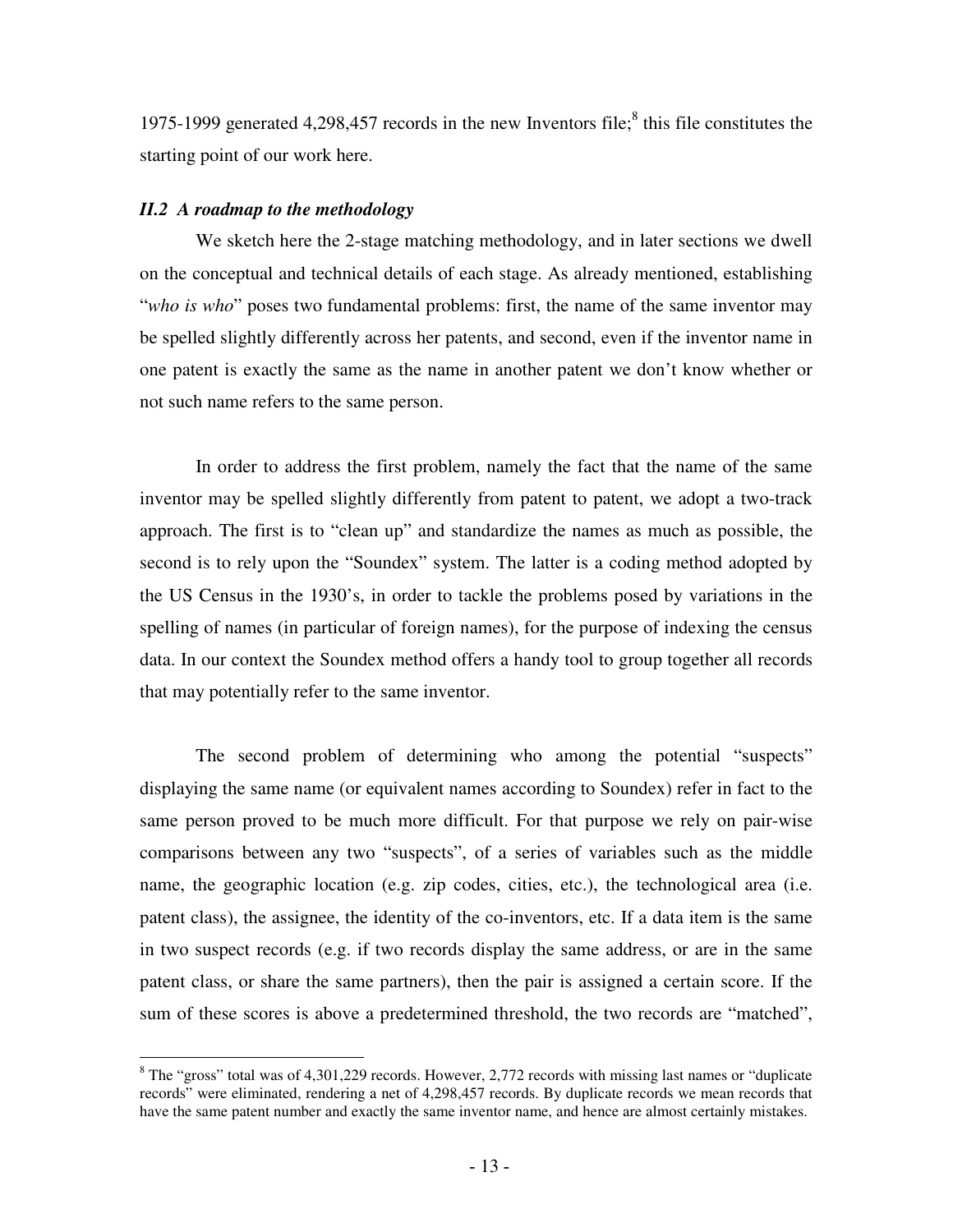that is, they are regarded as being the same inventor. Once that is done for all the pairs in the comparison set we impose transitivity, that is, if record *A* is matched to record *B,* and *B* to *C*, then the three are regarded as the same inventor (for a first glimpse of how the matching procedure works, see the 3 examples in Appendix 6).

We made some of the scores depend upon the "size" of the category used in the comparisons (such as city, assignee or patent class), and upon the frequency of names. Thus for example, if two suspects are located in the same city but the city is large they would receive a *lower* score on that account than if the two reside in a small town. The reason is simply that co-location in say New York is deemed to be less informative of the identity of individuals than co-location is small localities. In other words, the probability that two records displaying the same inventor name refer to the same individual is deemed higher if the two are located in a small town rather than a large one, and similarly for employers (i.e. assignees) and patent classes. The other parameter affecting the scoring system is the frequency of the names themselves: if a name is "rare" in terms of the number of times it appears in the Inventors file (e.g. Griliches versus Smith), then the score would be higher. The obvious reason is that two records displaying an identical "rare" name and appearing say in the same city are significantly more likely to refer to the same inventor, than if the name were a common one. The two criteria thus render a scoring *matrix* that relies on the size of cities, assignees, and patent class, and on the relative frequency of the inventor's name.

A serious issue that arose early-on was the absence of a clear benchmark against which to asses the performance of the proposed methodology: how could we know how well we were doing in matching names? How could we fine-tune it? In order to establish such benchmark, we constructed "manually" what we regard as a comprehensive set of unique Israeli inventors (i.e. inventors appearing in US patents that listed their addresses in Israel at least once). We could do that since their number was manageable (the initial list of "suspect" Israeli inventors consisted of about 15,000 records), we were familiar with the variations and frequencies of Israeli names, assignees and cities, and in those cases where the information was inconclusive we could resort to other sources of data,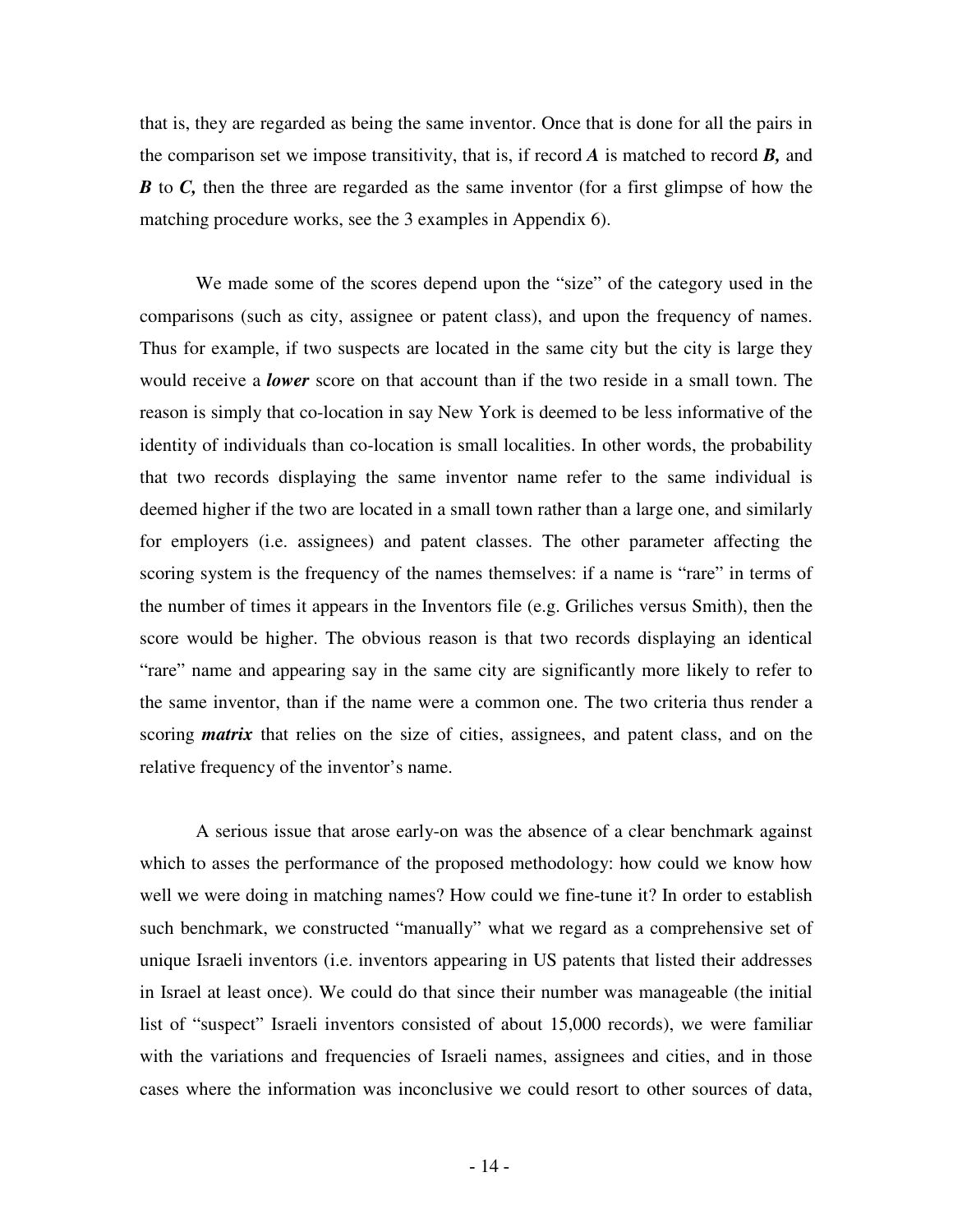and even contact the inventors themselves. The end result is a set of about 6,000 Israeli inventors, which surely is not entirely error free, but nevertheless can be regarded as sufficiently comprehensive and accurate to serve its purpose as a benchmark. Having developed in parallel the computerized algorithms to do the same, we could then finetune the methodology by "calibrating" the computerized results for Israeli inventors to the benchmark. This procedure is explained in detail in Section VI.

### **III. Stage 1: Grouping similar names using Soundex**

The first stage of the procedure consists of identifying and grouping together all names/records that are deemed to refer potentially to the same inventor, e.g. Ben Grosman*n*, Ben Grossman and Ben*n* Grossman; we call such groupings *"p-sets"* – *p* for "potential," that is, potentially the same inventor. The key problem of course is that the name of a given inventor may be spelled in slightly different ways across the various patents in which the inventor appears. That may be due to typos, transcription errors, abbreviations, errors introduced by intermediaries handling the patent applications (e.g. patent lawyers), different perceptions with regard to the "correct" way of spelling a name (particularly relevant for foreign or non-English names), or even deliberate variations for strategic reasons.

Two types of problems arise in this context: The first is technical in nature, and refers to the appearance of all sorts of non-letter characters and symbols in the names, such as apostrophes (e.g. O'Brian), the bar mark (e.g. Jean-Jacques), numbers, spaces in the middle of names, etc. The second refers to differences in the actual spelling of names, e.g. Grosmann vs. Gros*s*mann. In order to tackle the first we undertook the following steps (these changes affected 214,844 records):

• Eliminated *all* non-letter characters and symbols from the names (i.e. last name, first name, middle name and surname modifier), including numbers, apostrophes, commas, bar marks, and periods following initials**,** as well as the following symbols:  $\&$ , :,  $\land$ , `, and ;.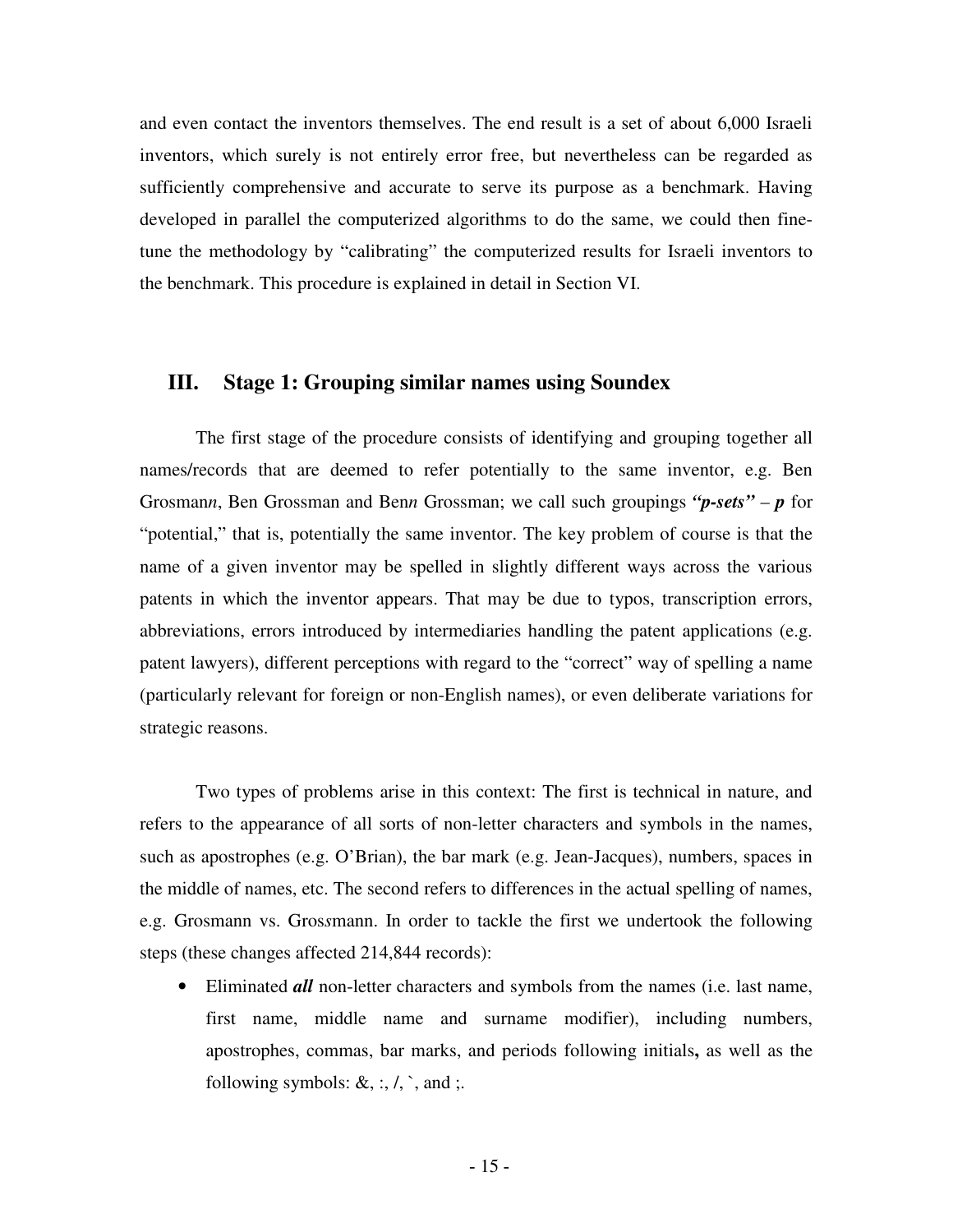- Eliminated all spaces within names.
- All names were rewritten in capital letters.

Thus for example, the inventor name Klaus-Wolf Von Eickstedt was transformed into KLAUSWOLF VONEICKSTEDT.

In order to tackle the remaining spelling variations we needed a set of rules to "standardize" names, such that say the names Grosmann and Grossman would be identically coded, and thus (if having the same first name as well) be considered as part of the same *p-set***.** In the second stage it may turn out that these refer to different inventors, but the point is that we would never know if the two records are not brought together to begin with and considered for a potential match.

The procedure we use is based on the "Soundex" algorithm for name standardization, developed by the US Census in order to overcome spelling variations of surnames (see http://www.archives.gov/genealogy/census/soundex.html). This algorithm transforms names into alphanumeric codes as follows: the first character in the code is the first letter of the original last name (upper case), followed by a 3-digit number, each representing a letter (consonant) appearing in the name. The digits are generated according to the following procedure:

- 1. Go through each of the letters after the initial, giving them numerical values as indicated in Table III.1 (these are called "scoring characters").
- 2. Ignore any letter if it is not a scoring character. The same holds true for spaces and punctuation marks. In particular, this means that all vowels as well as the letters **H, Y** and **W** are ignored.
- 3. If the value of a scoring character is the same as the previous letter then ignore it. Thus, if two '**T**'s come together in the middle of a name they are treated exactly the same as a single '**T**' or a single '**D**'. If they are separated by another nonscoring character then the same score can follow in the code. For example, the name PETTIT is P330: the second 'T' is ignored but the third one is not since a non-scoring 'I' intervenes.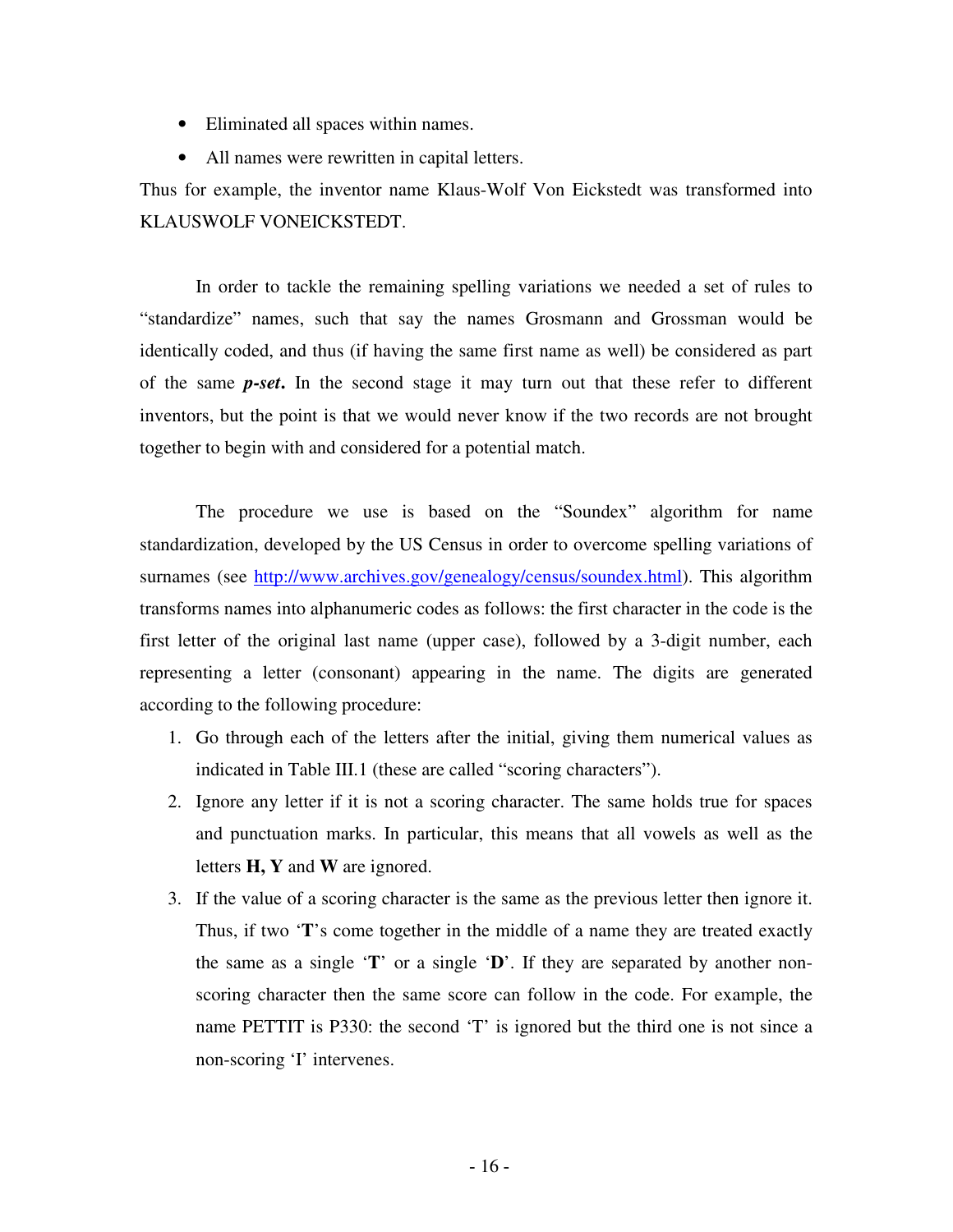- 4. Keep working through the name until you have created a code of 4 characters maximum (i.e. the first letter, and 3 digits); if there are less than 4 characters then pad zeros at the end to complete the 4 characters.
- 5. Optionally one can ignore a possessive prefix such as 'Von' or 'Des' (we did not implement this option).

| Table III.1<br><b>The Coding Soundex System</b> |                                  |  |  |
|-------------------------------------------------|----------------------------------|--|--|
| <b>Score</b>                                    | Letters (upper & lower case)     |  |  |
| 1                                               | <b>BFPV</b>                      |  |  |
| $\overline{2}$                                  | CGJKQSXZ                         |  |  |
| 3                                               | D <sub>T</sub>                   |  |  |
| 4                                               | L                                |  |  |
| 5                                               | M <sub>N</sub>                   |  |  |
| 6                                               | R                                |  |  |
| none                                            | Vowels, punctuation, H, W, and Y |  |  |

In order to increase the accuracy of the code we deploy the same algorithm, but with 6 additional digits rather than 3, that is, we continue the process indicated above (coding successive, non-identical consonants in the name) up to 6 digits, rather than stopping at three. Thus for example, **Trajtenberg** would be coded **T623** using the standard 3-digit Soundex, but we expand it to **T623516** (and even so we have not coded the last "g"). An important additional departure from the original Soundex system is that we implement the same procedure also for the inventor's *first* name, e.g. **Trajtenberg Manuel** would be fully coded as **T623516 M420000**. However, we ignore in the coding any other component of the name, such as middle name, middle initial, surname modifier (such as Jr. or Sr.), etc.; some of these items will play a role later on, when comparing pairs within the *p-set*. Here are further examples: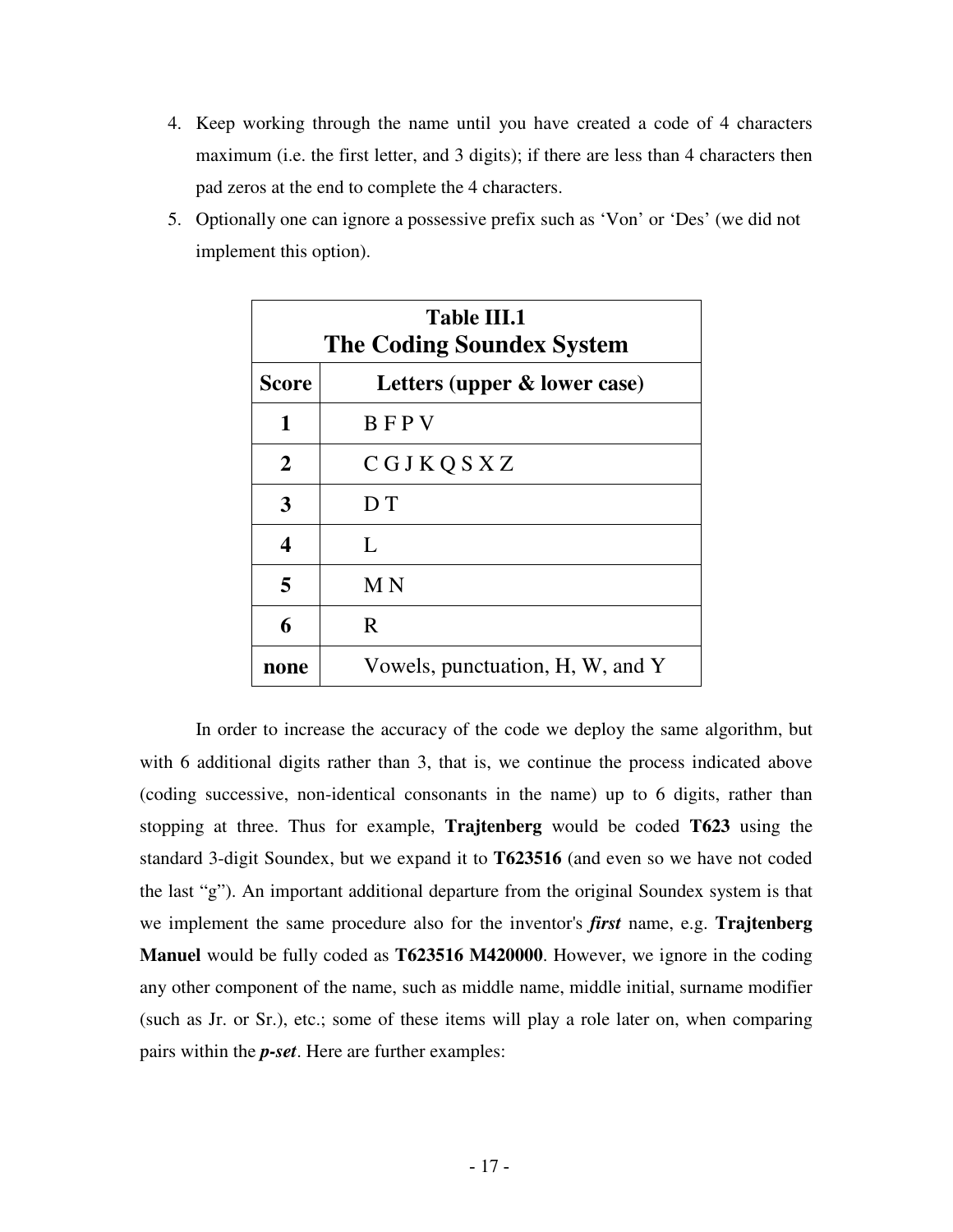| <b>GROSMANN</b>        | <b>KLAUS</b> |                 |  |
|------------------------|--------------|-----------------|--|
| <b>GROSSMAN</b>        | <b>KLAUS</b> | G625500 K420000 |  |
| <b>GROSSMANN KLAUS</b> |              |                 |  |
|                        |              |                 |  |
| HAGIAWARA              | <b>MASAO</b> |                 |  |
| <b>HAGIWARA</b>        | <b>MASOU</b> | H260000 M200000 |  |
| <b>HAGIWARE</b>        | MASAY        |                 |  |

After assigning to each of the 4.3 million names/records a Soundex code in this manner, we proceed to form mutually exclusive *p-sets*, that is, groupings of identical Soundex codes, of which there are 630,887. Potentially then there are as many distinct, unique inventors, but of course we would expect that the second stage will rule out many inclusions, that is, some of the names within a *p-set* that were coded the same will turn out to belong to different inventors (see example 3 in Appendix 6). The 630,887 figure of *p-sets* rendered by the first stage is then a lower bound for the number of distinct inventors, and constitute the raw data to be fed into the second stage. If we had relied instead just on identically spelled first and last names, the number of mutually exclusive *p-sets* would have been 1.2 million. The use of Soundex then helps us guard against what we shall refer to as *"Type I error"*, which occurs if we under-match records, i.e. if we miss records that should be compared to establish whether or not they match, but instead we regard them from the start as different inventors. A high incidence of Type I error would render a list that contains too many inventors presumed different (or "unique"), and therefore would lead to findings indicating too little mobility, too few spillovers, etc. relative to the true extent of these phenomena.

How well does the Soundex algorithm do in terms of avoiding Type I errors? There is no obvious way of assessing systematically the incidence of this type of error - if there were then we could improve the method accordingly. The only specific shortcoming of the Soundex system that we have been able to actually detect in the data is the following: in some cases there is a spelling problem precisely in the first letter of the last name, and that is of course fatal for Soundex, since it takes the initial as given. Thus, for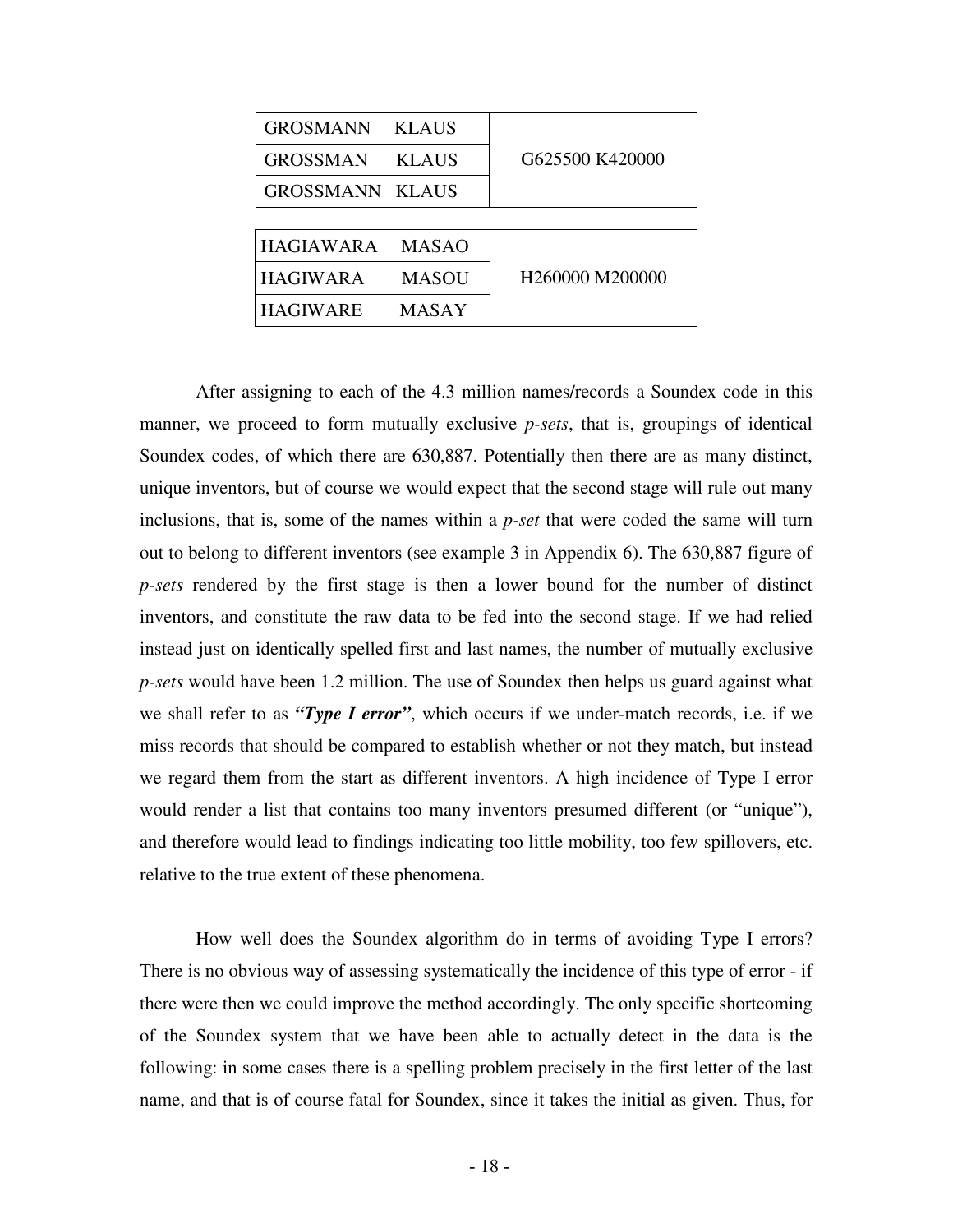example, we have found that to happen with some Hebrew names (of Israeli inventors), as with "Jacob" and "Yacob", "Tsiddon" and "Ziddon", etc. Beyond Israeli inventors though we are unable to assess the extent to which this problem occurs, if at all.

There are other potential sources of Type I error that one can think of, and that Soundex could not overcome, but once again it is not possible to pinpoint them in the data and assess their incidence. Here are some such possibilities: First, Type I errors would arise if a nickname rather the full first name appears in some of the patents of an inventor (e.g. "Bob" instead of Robert, or "Bill" instead of William), whereas the full name appears in the other patents. In those cases patents of the same inventor will be assigned from the start to different *p-sets* since the Soundex code for the first name would be different, and therefore will not be matched.<sup>9</sup> Second, there may be cases in which the first, middle or last names appear in the wrong data fields (e.g. Smith Robert instead of Robert Smith) in some patents, and in the right places in other patents of the same inventor.

Third, there may be legitimate changes in the name of an inventor over time, and in particular changes in the last name due to changes in marital status. Thus, suppose that at some point during her career an inventor gets married and changes her last name. Even if nothing else had changed she will appear in two different *p-sets* and therefore her patents would not be regarded as belonging to the same inventor. A similar problem may arise if an inventor emigrates and changes the name to a "local" version.<sup>10</sup> To repeat, there is no way of knowing what the incidence of these potential sources of error is; based just on causal observation our impression is that the remaining Type I errors are very rare overall, and hence that Soundex does a good job at inclusion, i.e. at bringing together names that should be considered as potential matches. However, this issue surely requires further research.

 $9$  Thus for example, the Soundex code for Robert is R163000 vs. Bob: B100000, Bill: B400000 vs. William: W450000, etc. A possible solution might to "standardize" the most common nicknames to the original given name, but one cannot be sure that the nickname is not the "real" name to begin with.

<sup>&</sup>lt;sup>10</sup> In some contexts this issue may be all too important to ignore, e.g. if focusing on research questions that involve women inventors or immigrant inventors to countries where adaptation of names to the local language is common practice.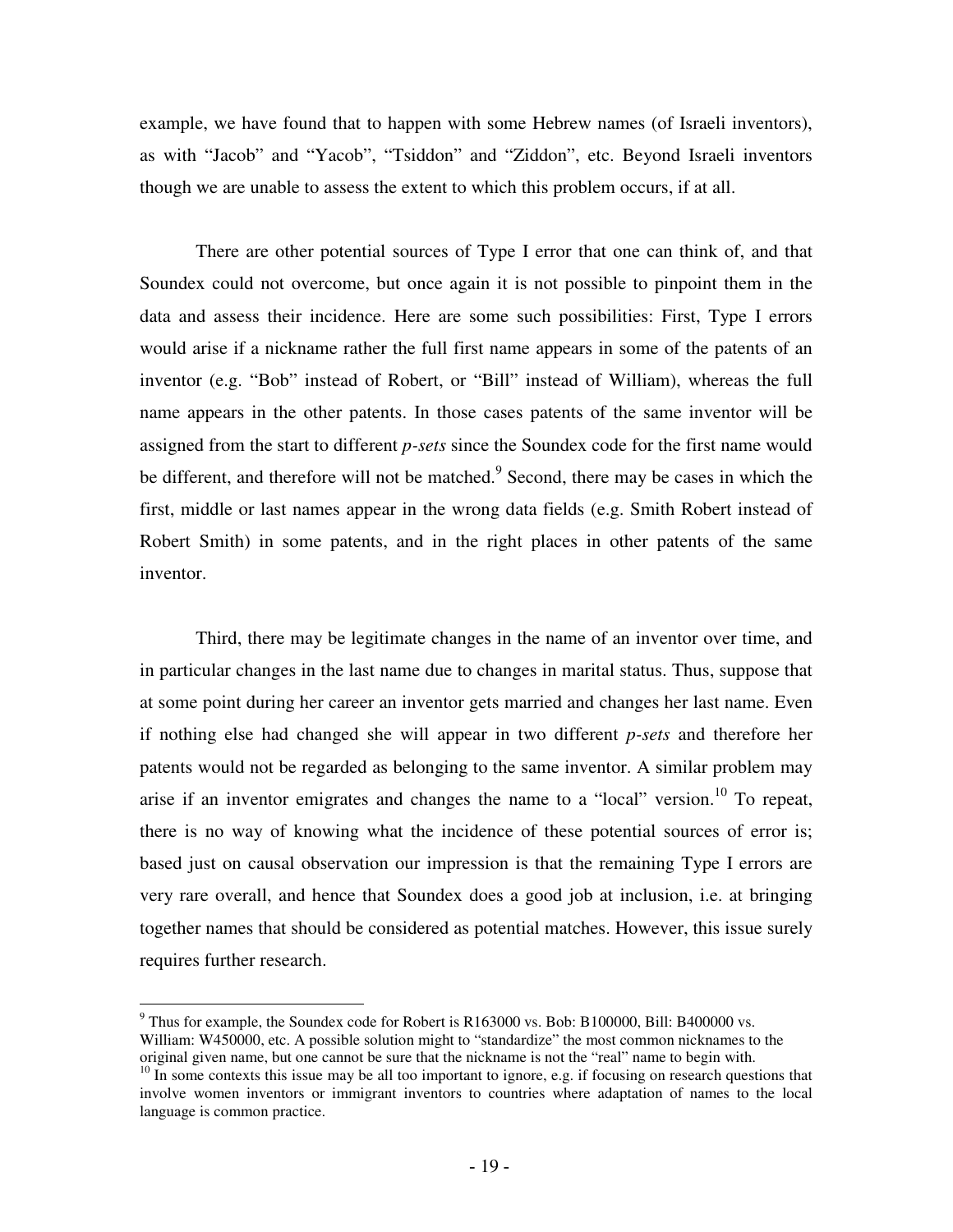We now turn to *"Type II"* errors, that is, those incurred when we end up matching records that belong in fact to different inventors. This will lead, of course, to "too few" inventors, and therefore to spurious mobility, spillovers, etc. As already mentioned, this turned out to be the predominant concern throughout, and therefore most of the methodological apparatus that we develop below is meant to tackle it. Here we address a more specific issue, namely, how the use of Soundex impinges on the probability of incurring Type II errors, and what can be done to ameliorate it. In principle the second stage of the matching process (i.e. checking every pair of records within a given *p-set* to see if they refer to the same inventor) should take care of Type II errors, but it turns out that the Soundex method itself may induce Type II errors that would have not occurred otherwise. Here are some examples:

| <b>BROOK WILLIAM</b> |                 |
|----------------------|-----------------|
| <b>BRYG WILLIAM</b>  | B620000 W450000 |
| BYERS WILLIAM        |                 |

| I GARCIA | <b>DAVID</b> |                 |
|----------|--------------|-----------------|
| I GREIG  | <b>DAVID</b> | G620000 D130000 |
| I GROSS  | DAVID        |                 |

Clearly, there is no way that Brook, Bryg and Byers refer to the same inventor, but they happen to have the same first name, and the three records turned out to have enough in common otherwise to have passed the tests of Stage 2 (even though this is a very low probability event), thus ending up as the same inventor. The same happened with Garcia, Greig and Gross. The fact that Soundex grouped them together expanded the *p-set* too much and, given that Stage 2 is not (and cannot be) full proof, caused the error. How do we guard against Type II errors at this initial stage? One way is to use, as already mentioned, a 6-digit numeric code (after the initial) rather than 3 digits as envisioned in the original Soundex. As shown in Table III.2, this might make a difference in a large number of cases.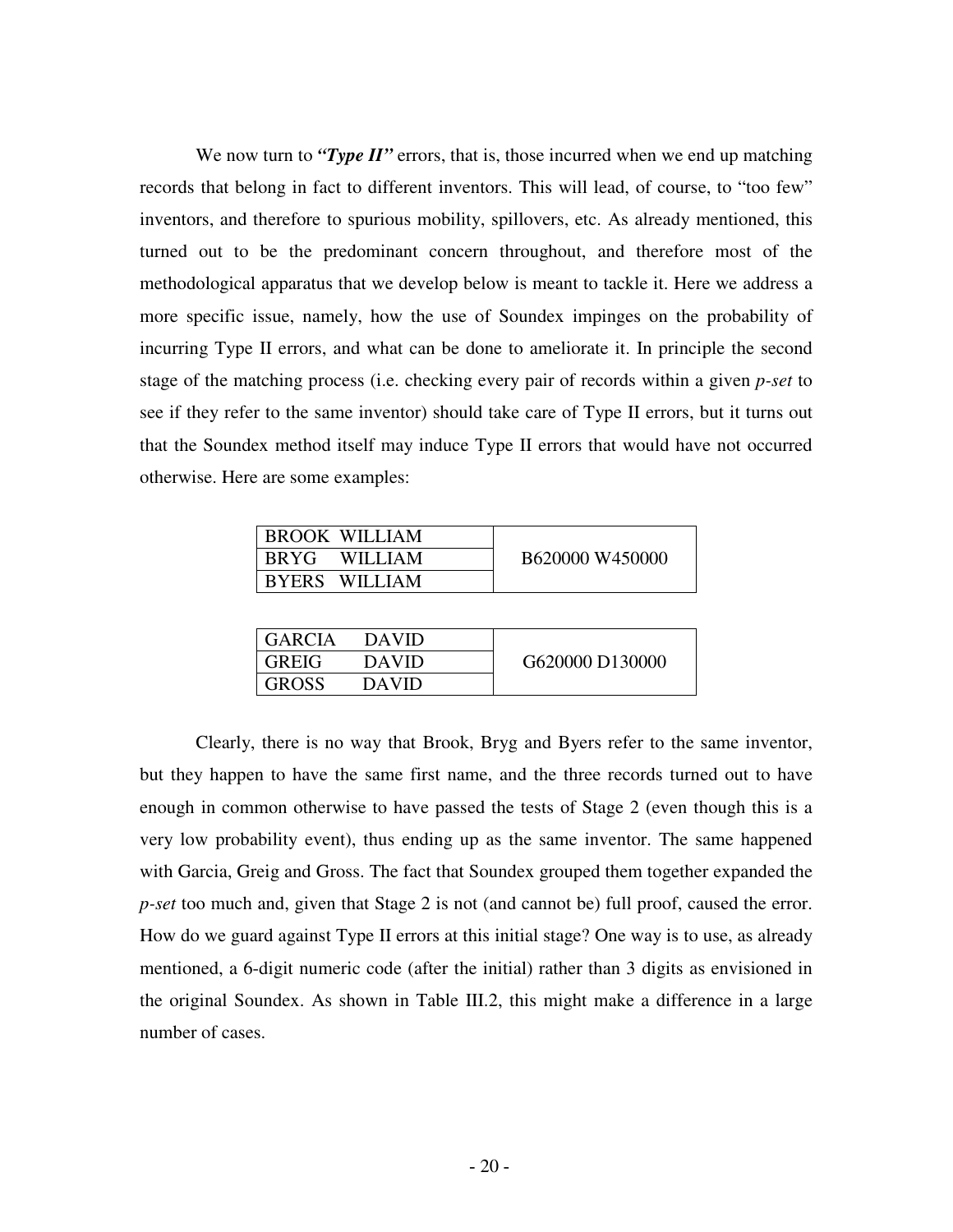| <b>Table III.2</b><br>Distribution of Names According to the Number of<br><b>Non-Zero Digits in the Soundex Code</b> |           |           |  |  |
|----------------------------------------------------------------------------------------------------------------------|-----------|-----------|--|--|
| # of<br># of<br># of digits in the<br><b>Soundex code</b><br>last names<br>first names                               |           |           |  |  |
| 0                                                                                                                    | 103,490   | 102,220   |  |  |
| 1                                                                                                                    | 756,001   | 837,828   |  |  |
| 2                                                                                                                    | 1,531,152 | 1,884,079 |  |  |
| 3                                                                                                                    | 1,177,833 | 1,119,766 |  |  |
| 4                                                                                                                    | 491,332   | 273,333   |  |  |
| 5                                                                                                                    | 174,530   | 69,968    |  |  |
| 6                                                                                                                    | 64,119    | 11,263    |  |  |

Thus, if we had used just 3 digits, over 700,000 last name records (i.e. those with 4 or more digits), and over 350,000 first name records would have received a code that does not sufficiently discriminate between different original names. Consider for example the case of two inventors named BERGEMONT and BRUGGEMANN: if using a 3-digit Soundex code, the two would have received the same code, B625. By expanding to 6 digits, each receives a different code, the first B625530, and the second B625500 (although in this particular case 5 digits would have been sufficient to discriminate).

The Soundex algorithm was originally designed to handle only last names, so the use of Soundex for the first name as well caused in many cases over-expansion of the *psets* and thus turned into an additional source of Type II errors. Therefore, we narrowed the *p-sets* definition from all records with the same last and first Soundex code, to all records with the same last name Soundex code and the same first name Soundex code *only if the first name code is at least 2 digits long*. Otherwise (i.e., if the Soundex code of the first name has just *one* digit) the first names should be *exactly* the same in order to be included in the same *p-set*. Another way of guarding against Type II errors due to the use of Soundex is to demand stringent matching criteria in Stage 2 for cases with short Soundex-coded first names, which is in fact what we do in Section V.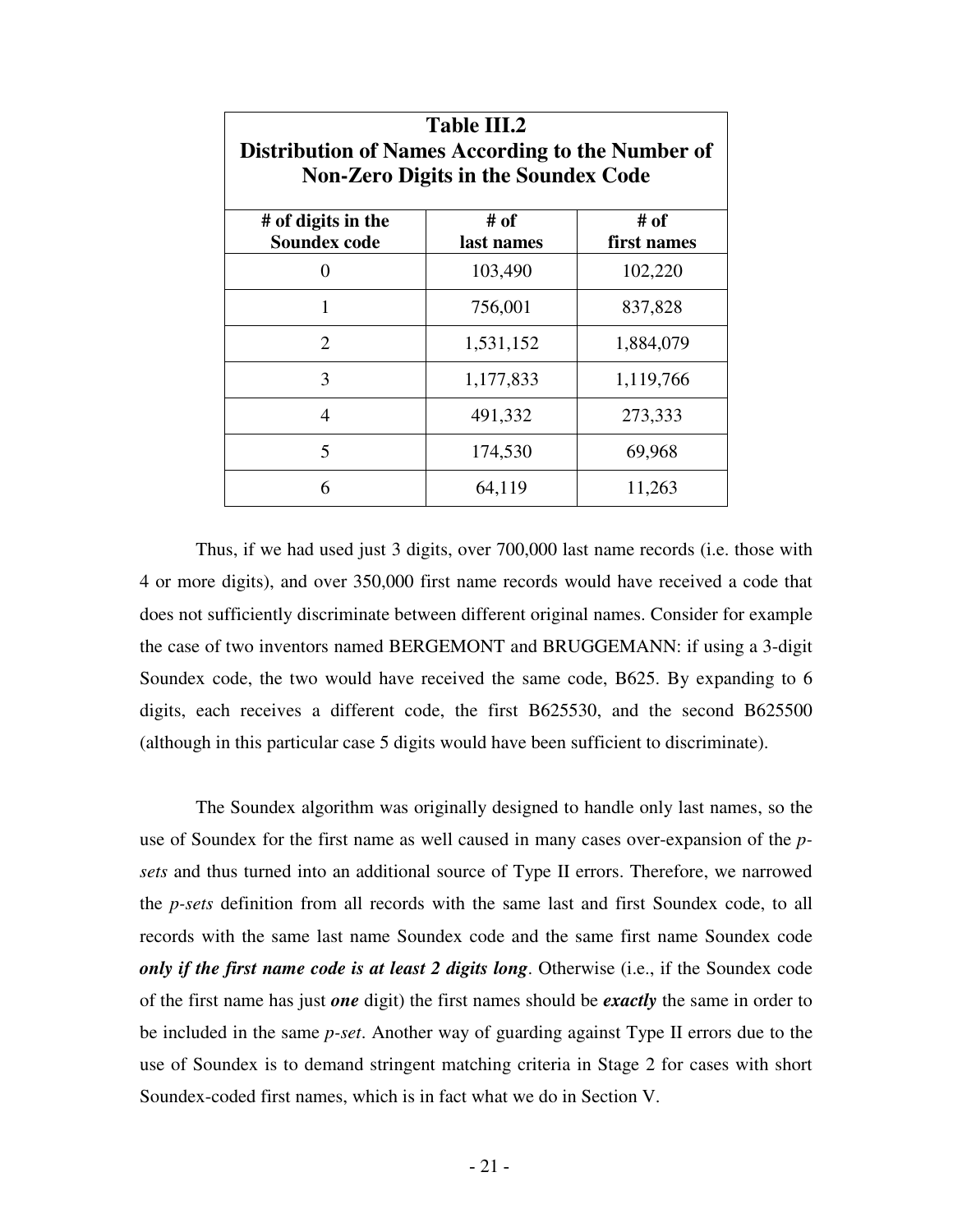Another potentially serious problem is that the Soundex system has been designed for English names, and seems to perform pretty well also for German names,  $11$  but definitely not for East-Asian names, in particular not for Japanese names (which constitute about 25% of all names). The following case exemplifies the poor performance of Soundex due to the abundance of vowels and the letter  $H$  in East-Asian names – to recall, Soundex ignores vowels and H, and hence assigns the same code, C000000, to all the following quite different last names:<sup>12</sup>

In view of these limitations of the Soundex system, we treated East-Asian names in a slightly different manner during the matching process, setting in fact different matching criteria for inventors from Japan, Korea, China, Taiwan, Hong Kong and Singapore (see Section V and Appendix 4).

One way to assess *ex post* the impact of using Soundex (that is, after implementing Stage 2 of the matching process) is to count the number of inventors that were matched in spite of having different last names (but of course that do have the same Soundex-coded name). As we shall see below, the end result of the matching process is a list of 1,632,532 unique inventors; out of these, 23,548 were affected by Soundex (1.5%), that is, originally each had two or more different last names or different first names, and they would have not been matched together had it not been for the use of Soundex. The

<sup>&</sup>lt;sup>11</sup> There are many cases of German names where the difference in spelling between two otherwise identical names is the presence or absence of an "E" (particularly following a "U"), such as in Mueller and Muller; Soundex solves easily this problem, since it ignores vowels altogether.

<sup>&</sup>lt;sup>12</sup> Of course, different *first* names discriminate between some of the equally coded last names, but nevertheless many Type II errors are incurred. Tetsuo Wada of the Faculty of Economics at Gakushuin University, Japan, has long been working on the problem of matching Japanese inventors names, and may be able to contribute to further improving in that regard the CMP developed here.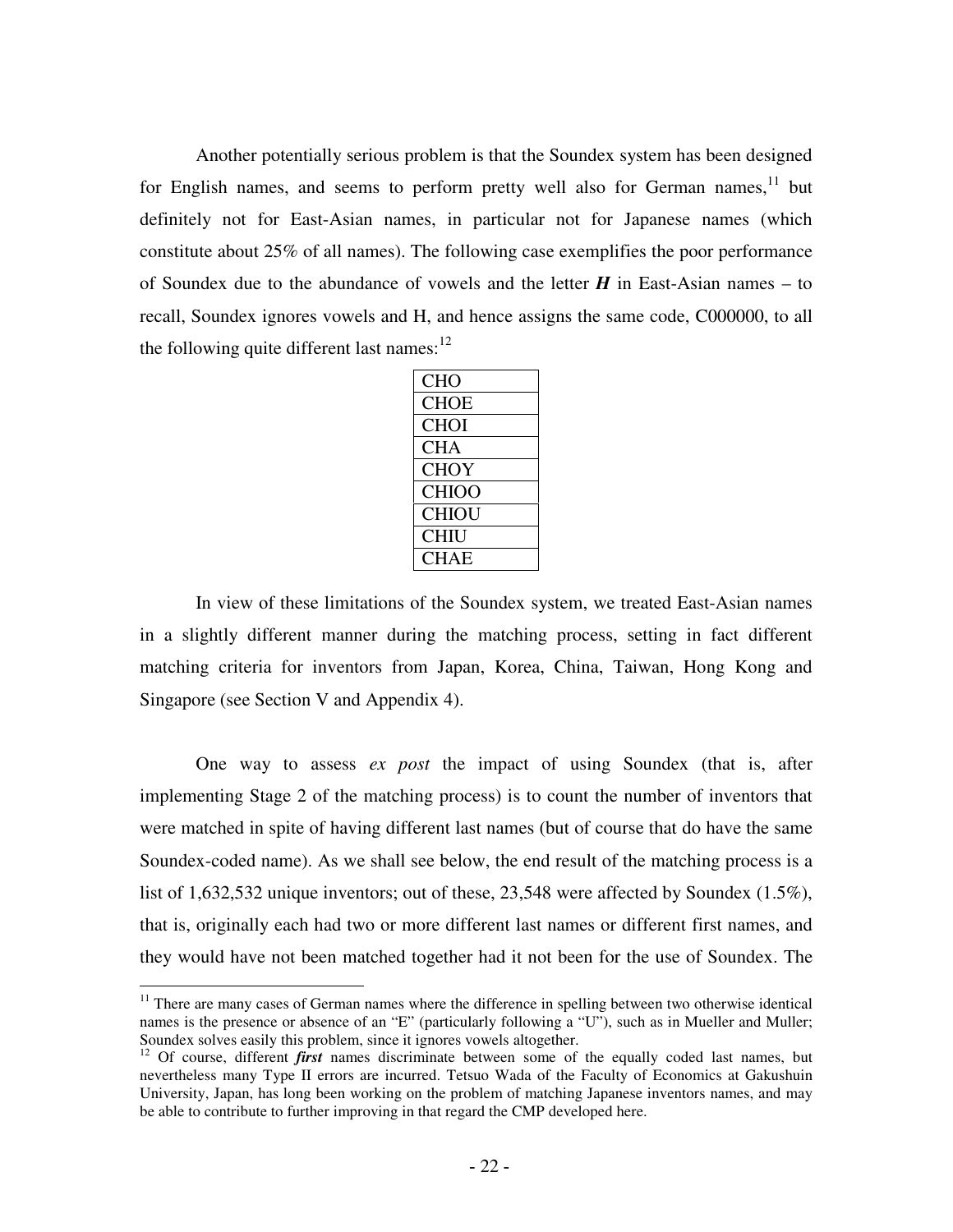distribution of different initial names per inventor is shown in Table III.3.

| Table III.3                                |           |  |  |
|--------------------------------------------|-----------|--|--|
| <b>Distribution of Number of Different</b> |           |  |  |
| <b>Names per Inventor</b>                  |           |  |  |
|                                            |           |  |  |
| <b>Number of initially</b>                 | Number of |  |  |
| different names                            | inventors |  |  |
|                                            | 1,608,984 |  |  |
| $\overline{2}$                             | 21,994    |  |  |
| 3                                          | 1,259     |  |  |
| 4                                          | 164       |  |  |
| 5                                          | 54        |  |  |
| 6                                          | 28        |  |  |
| 7                                          | 16        |  |  |
| 8                                          | 9         |  |  |
| 9                                          | 6         |  |  |
| 10                                         | 5         |  |  |
| $11+$                                      | $13^{13}$ |  |  |
| 1,632,532<br>Total                         |           |  |  |

To clarify, the overwhelming majority of unique inventors had *exactly* the same name to begin with, and hence Soundex was not relevant for them. However, 21,944 inventors had two different names, such that if Soundex would have not been used we would have not regarded them as the same inventor, and so forth for those with more than two original names.

In view of these figures one might conclude that the impact of Soundex is marginal (in terms of percentages it is indeed very small), and therefore perhaps not worth the trouble. A closer examination of the results indicates otherwise: the inventors affected by Soundex have by definition more than one patent, and hence their number should be contrasted to the 648,673 that have 2 or more patents, and not to the total of 1.6 million. More importantly, these inventors are inherently the more interesting ones, since they are by definition more prolific, and have patenting careers that can be traced over

<sup>&</sup>lt;sup>13</sup> All of these 13 inventors are Japanese, and most of them constitute quite likely Type II errors, i.e. they were matched together but should not have been. In most cases the matching was done on the basis of the same city (see Appendix 3), and/or same Soundex-coded partners' names. Among those 13 inventors, 12 have 11-15 different names and one has 36 different names!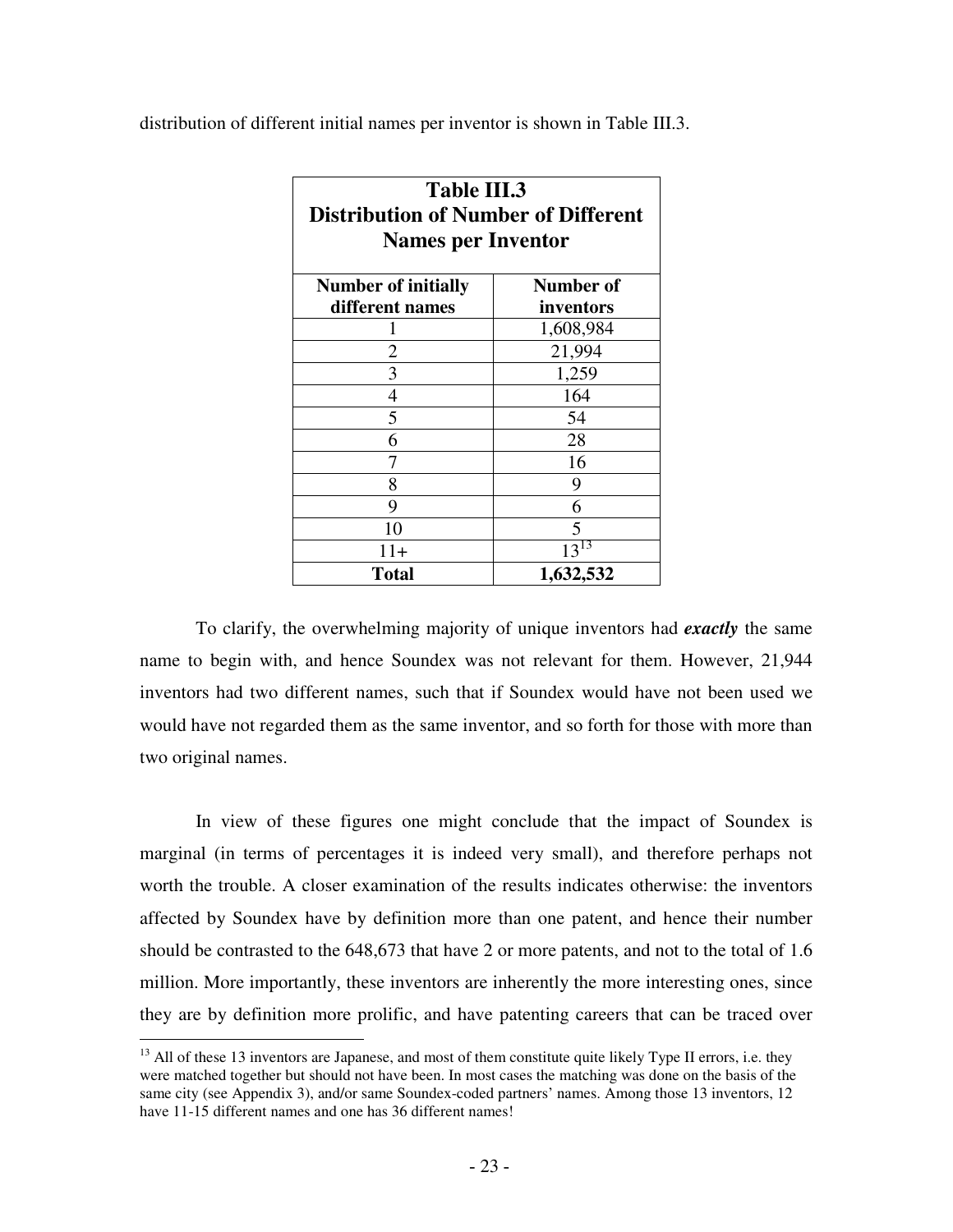time and space. Ignoring them (that is, regarding their different patents as belonging to different inventors) would seriously affect our ability to study the type of phenomena that this whole enterprise is supposes to allow for. Furthermore, there is a big difference in this respect between the *ex ante* and the *ex post*: there was no way of knowing *ex ante* how much of a difference Soundex would make, and not using it (or some other coding system) would have left us in the dark regarding the incidence of Type I errors. Clearly, the better we do in terms of "cleaning" the names before using Soundex, the less Soundex will matter, but again, we may know what that implies only on hindsight.

To recap, Stage 1 consists of transforming the raw file of 4.3 million records into mutually exclusive *p-sets*, that is, groupings of records that have sufficiently similar names to be regarded as being potentially the same inventor. In so doing, we first cleanup and standardize the names (last and first names), and apply the 6-digit Soundex coding method to both the first and the last name of each record. Records with the same such alphanumeric code are grouped together into *p-sets*, for consideration in the second stage.

### **IV. Stage 2.a: Comparing names**

Having grouped the standardized inventors' names in the first stage, the question now is how to decide whether or not each pair of records within a given *p-set* refers to the same inventor. As already mentioned, this turned out to be by far the most difficult task, and absorbed accordingly most of our efforts. The ensuing procedure involves comparing each pair of records within a given *p-set* according to a set of criteria, assigning a score to the dichotomous result of each comparison, and then setting decision rules based on the total score. We rely for that purpose on detailed information contained in each patent, data on each inventor and her co-inventors, and ancillary information derived from the patent file, such as the frequency of names, the size distribution of cities, firms, etc.

Just to get a sense of the scope of the problem of establishing *"who is who"* in the second stage, take as an example the proverbial John Smith case: there are 552 records with the Soundex code S530000 J500000, and a priori we have no idea how many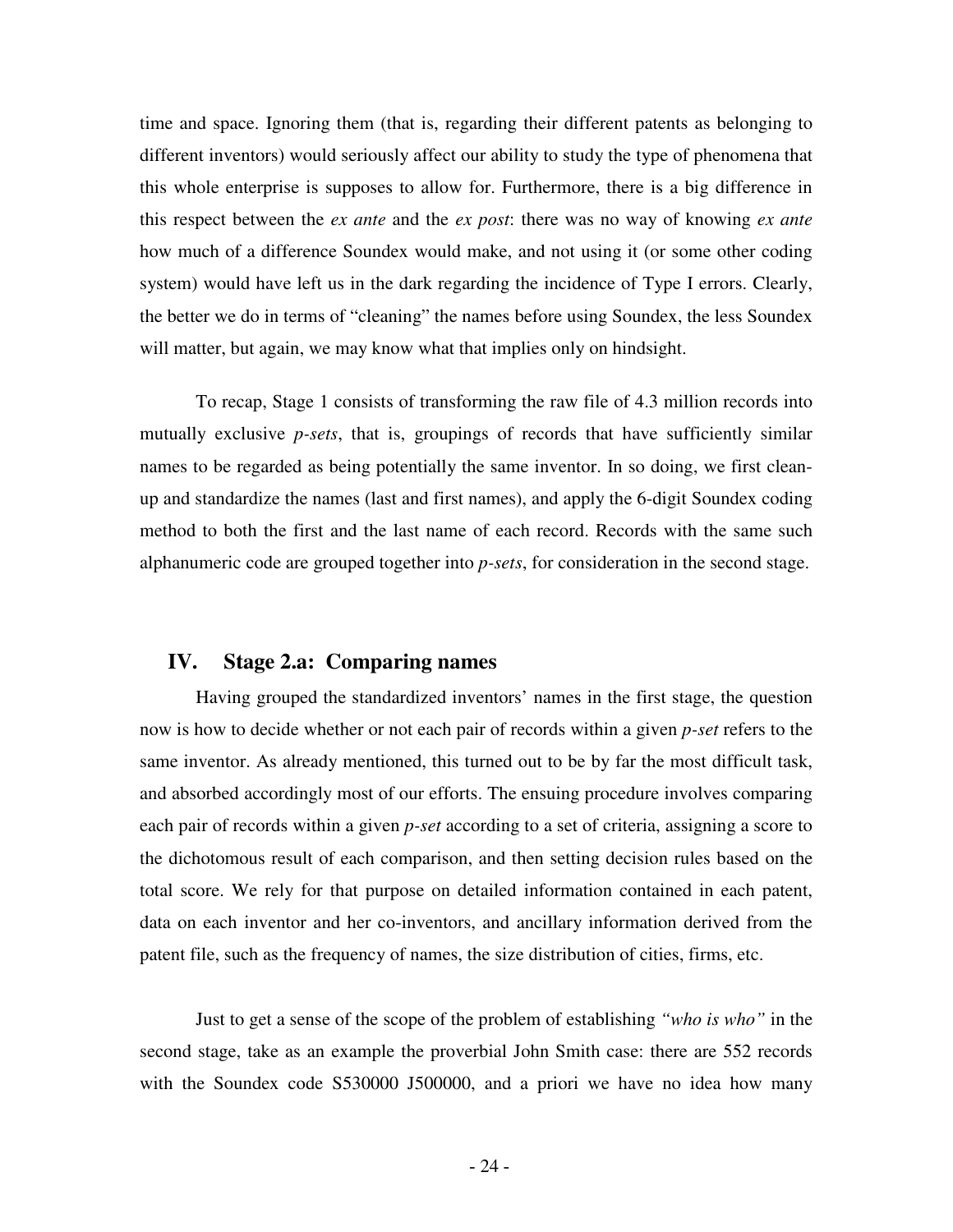different inventors are included within this set. Using middle names narrows down the problem, and yet there are for example 78 records with the S530000 J500000 code and the middle name initial "W". <sup>14</sup> Again, there is no way of knowing *"who is who"* within that restricted set, unless one undertakes to develop a comprehensive, computerized system for comparing look-alike records.

### *IV.1 Auxiliary tools: name frequencies and category size*

Before presenting the matching criteria, we dwell on two issues that affect the informativeness of the criteria used: name frequencies, and the size of the categories involved (for cities, assignees, and patent classes). Both family names and first names vary a great deal in terms of their observed frequency in the relevant populations, some being very common (e.g. Smith), others relatively rare. Clearly, such information is potentially very useful in deciding whether or not two records with the same Soundexcoded name refer to the same inventor: if the names are "rare" there is a priori a higher likelihood that they are indeed the same inventor, whereas the converse is true if the name is rather common. Implementing this idea would require building a measure of the frequency of the names appearing in our data, *within their relevant populations*. 15 The problem is that our data comprises names of inventors from 165 countries, and hence doing that would require a massive effort that is well beyond the scope of the present project.

Short of using the (true) frequencies of each name within its population, we could compute the frequencies of names in our data, and use these as proxies. Surely such measures are informative, particularly for countries heavily represented in the data such as the US, Japan and Germany. However, for other countries not only the samples get much smaller, but there is no clear relationship between the size (population) of the country and the number of patents taken in the US. Thus for example, there are few patents from China or India, and hence the observed frequency of Chinese or Indian

<sup>&</sup>lt;sup>14</sup> In the course of this project we have unwittingly learned a large number of "trivia", e.g. that the most prevalent middle name initial for John Smith is "W"…<br><sup>15</sup> Thus for example, Fleming and Marx (2006) use name frequencies from the US Census website for the

names of US inventors.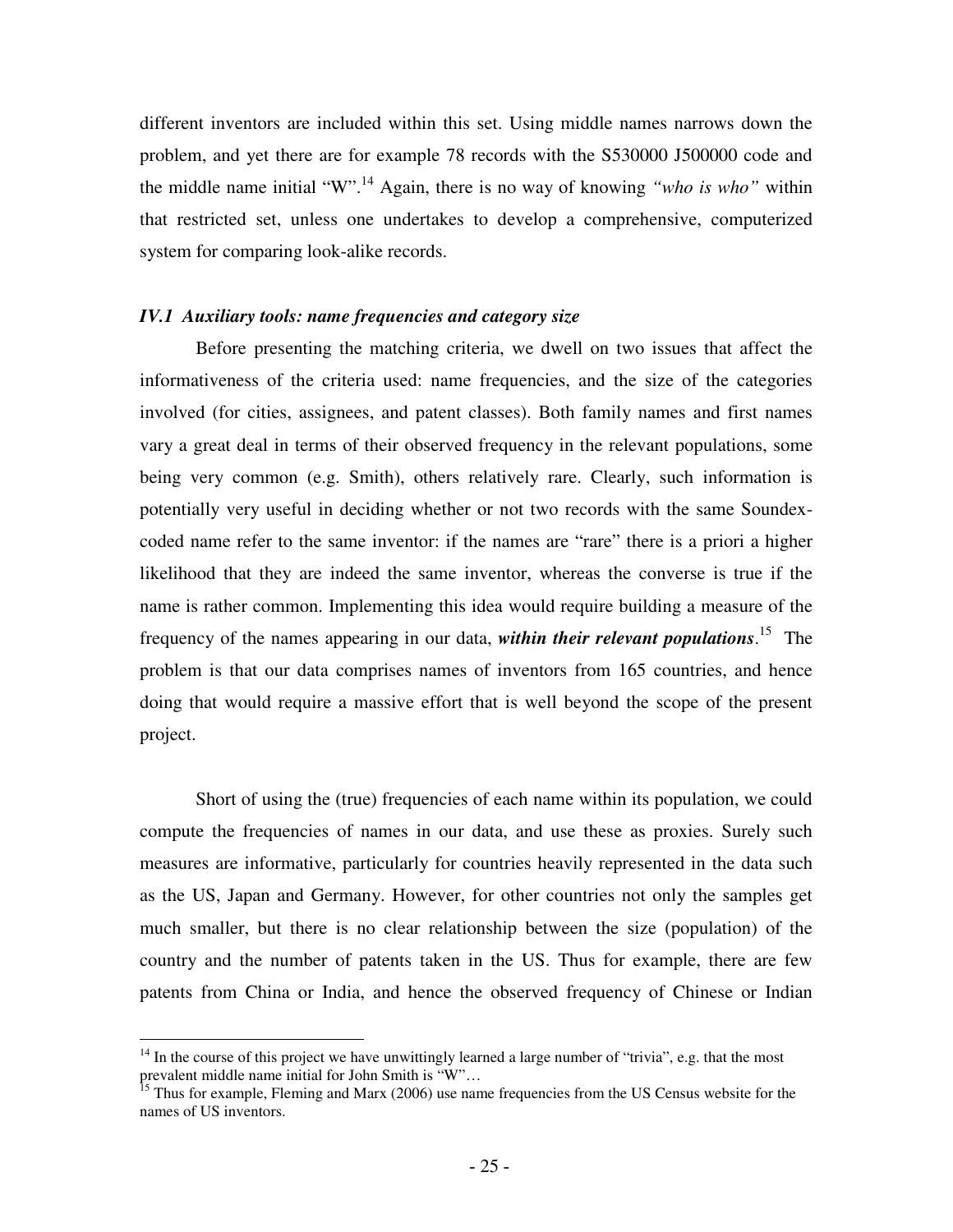names in our data cannot be taken to be representative of how common these names are in their respective populations. For that reason we decided not to use the observed frequency of names in our data as a matching criterion of its own, but rather as an auxiliary tool determining the "strength" (i.e. the informativeness) of various criteria, including assignee, city and patent class. Take for example two records having the same Soundex-coded name that share also the same assignee: we shall regard this matching criterion (i.e. same assignee) to be more informative of a possible match if the name of the inventor is relatively "rare" than if the name is "common." We compute for that purpose the frequency of (Soundex-coded) names in the population of inventors in our data, and set a cutoff value: a name is considered "rare" if it appears at most 16 times, otherwise it is considered "frequent" (see Appendix 3).

We rely also upon the *size* of the assignee, the city and the patent class as an auxiliary criterion in setting the matching scores: belonging to a small entity is regarded to be more informative, and hence confers a higher score than belonging to a large entity, where size is taken to mean here the number of patents. The logic is simply that the probability that two different inventors will have the same name is higher in large entities than in small entities: two John Fields in IBM are less likely to refer to the same inventor than two records with such name in a small startup. The same goes for New York versus Boca Raton, and for a large patent class versus a small one. That is, two records exhibiting the same name are more likely to refer to the same inventor if the location is a small town, and/or the patent class encompasses a relatively narrow technological area.

We determine the size of cities, assignees, and patent classes according to the number of patents that each received in our data. This is not a self-evident choice: in principle one could use external data such as population for cities, or the number of employees for assignees (for patent classes there is no obvious size measure other than the number of patents). The reason we resorted to the number of patents is simply expedience: it would have been very hard to collect the necessary outside information, and link it up correctly with our data. In fact, this would have been virtually impossibly for the majority of assignees, in light of the difficulties encountered in matching their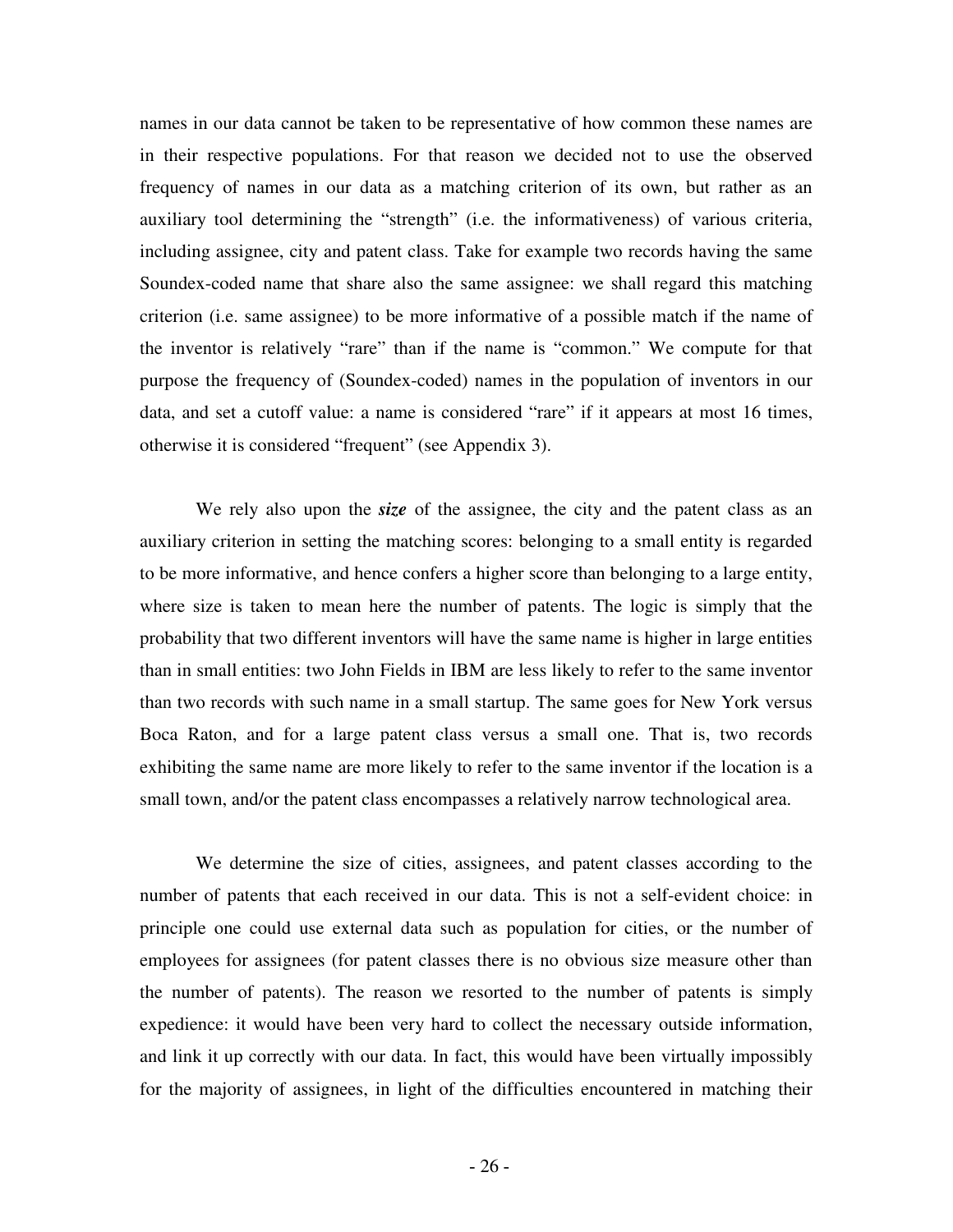names to Compustat (see Hall *et al* 2001). Besides, it is not clear which is the most appropriate (external) size measure  $-$  is it say the city's entire population, or just the "relevant" population of patenting inventors?

We thus compute the patent frequencies of each city, assignee and patent class, and set for each of them a cutoff level such that being below it makes the respective category "small" (and hence as more informative), and conversely a category is deemed "large" and hence less informative if it is above the cutoff value. In order to determine the cutoff values we examined closely in each case the distribution of patent frequencies, particularly around the mean and the median to see if these could serve as reasonable values (see Appendix 3 for a detailed discussion). Table IV.1 presents the median and the actual cutoff values for each matching criteria.

| <b>Table IV.1</b><br><b>Cutoff Values</b><br>( <i>in terms of number of patents</i> ) |        |        |  |  |
|---------------------------------------------------------------------------------------|--------|--------|--|--|
| <b>Actual Cutoff</b><br><b>Median</b><br>Category                                     |        |        |  |  |
| Soundex-coded Names                                                                   | 23     | 16     |  |  |
| City                                                                                  | 1,382  | 1,382  |  |  |
| Assignee                                                                              | 1,540  | 500    |  |  |
| <b>Patent Class</b>                                                                   | 18,861 | 18,861 |  |  |

#### *IV.2 The matching criteria*

We now lay out in detail the use of matching criteria, and discuss their relative informational strength. Once again, given that two records exhibit the same Soundexcoded name and hence belong to the same *p-set*, we compare them according to whether or not various criteria hold for them, e.g. whether or not they share the same address, the same middle name, the same assignee, and so forth. Whenever a criterion holds the pair is assigned a score, and then the sum of the scores is compared to a threshold. Table IV.2 lists the data fields used in developing the comparison criteria.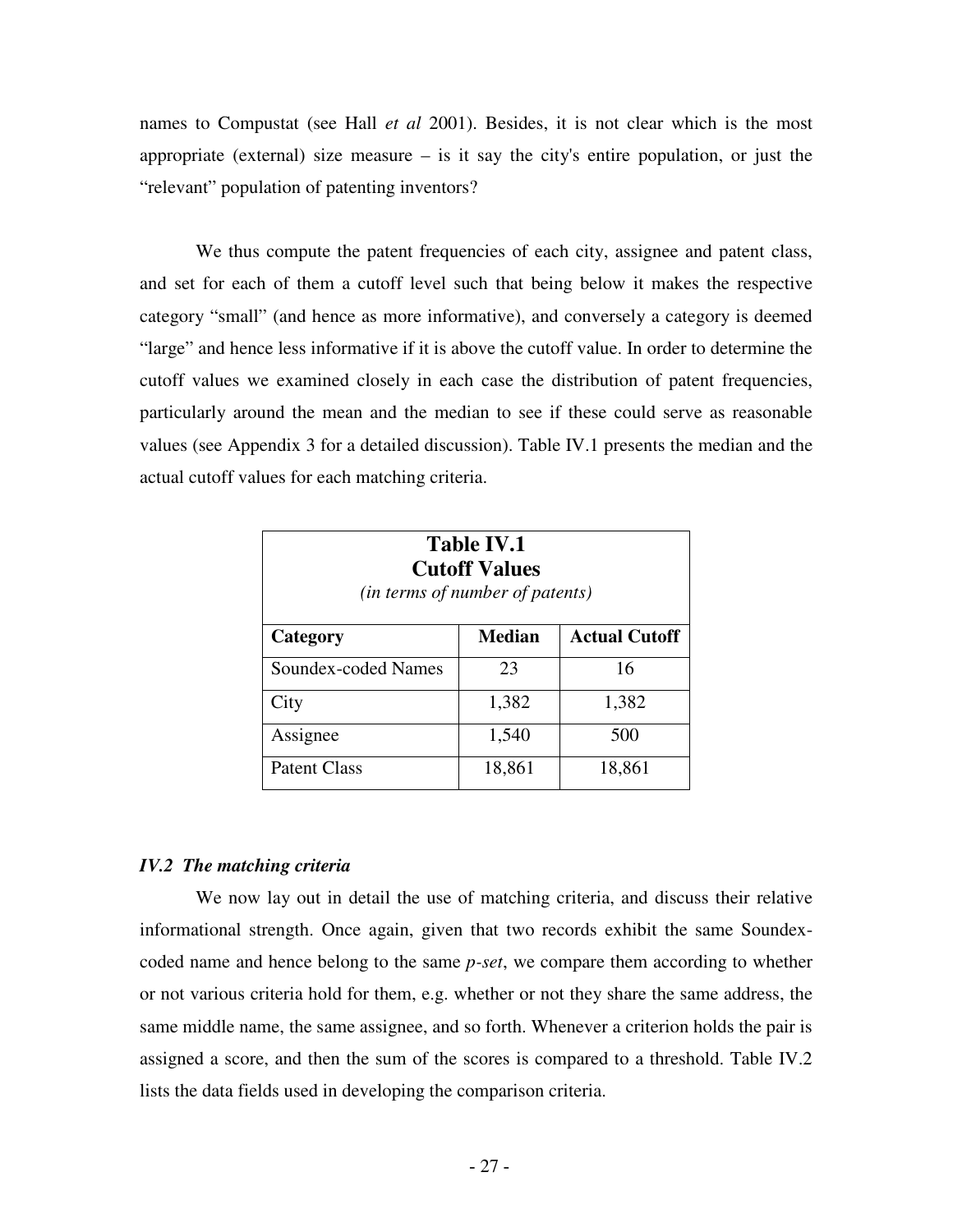| <b>Table IV.2</b><br>List of Data Fields Used in Matching Criteria                          |  |  |  |
|---------------------------------------------------------------------------------------------|--|--|--|
| <b>1. Name of inventor</b> (in addition to first and last):                                 |  |  |  |
| Middle name<br><i>(name or initial)</i>                                                     |  |  |  |
| Surname modifier ( <i>Jr.</i> , <i>Sr.</i> , <i>III</i> , <i>etc.</i> )                     |  |  |  |
| 2. Location of inventor:                                                                    |  |  |  |
| Street address (relevant only for unassigned patents<br>or patents assigned to individuals) |  |  |  |
| City                                                                                        |  |  |  |
| $(US \text{ only})$<br><b>State</b>                                                         |  |  |  |
| Zip code (only in some US patents)                                                          |  |  |  |
| Country                                                                                     |  |  |  |
| 3. Assignee                                                                                 |  |  |  |
| 4. Technological classification:                                                            |  |  |  |
| Patent class                                                                                |  |  |  |
| <b>5. Patent citations</b>                                                                  |  |  |  |
| <b>6. Overlap of co-inventors</b>                                                           |  |  |  |

The first three criteria which will be detailed below are the "strongest" and stand on their own, whereas the following ones depend upon the frequency of names and the size of the categories:

# **1.** *Full Address*

This criterion is met whenever two records share the same country, city and street address,<sup>16</sup> as in the following example:

| record | patent  | Last name | First<br>name | Mid<br>name | street        | city     | state     |
|--------|---------|-----------|---------------|-------------|---------------|----------|-----------|
|        | 4211224 | Kubach    | John          | S           | 1406 Milan RD | Sandusky | <b>OH</b> |
| 2      | 4287794 | Kubach    | John          | S           | 1406 Milan RD | Sandusky | OН        |
| 3      | 5404787 | Kubach    | John          | S           | 1406 Milan RD | Sandusky | OН        |

<sup>&</sup>lt;sup>16</sup> For U.S. addresses the Zip code can be used as well.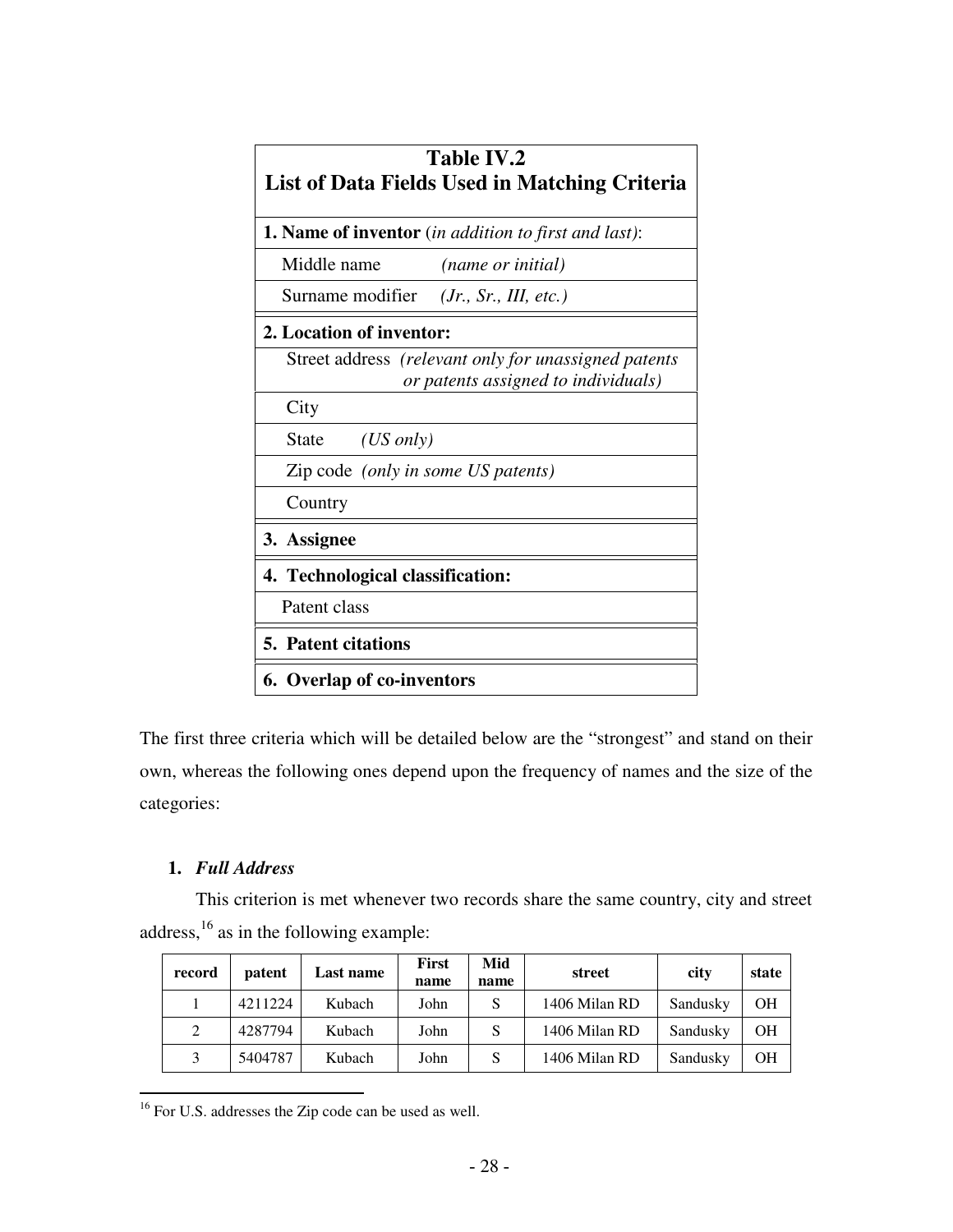We consider this to be a very "strong" criterion, since it is extremely unlikely that two different inventors with the same Soundex-coded name reside in exactly the same address. One could conceive of cases in which that might be so, e.g. if by sheer coincidence two inventors with the same name live in the same apartment building, or if a parent and his/her son/daughter reside in the same house, happen to have the same Soundex-coded name, and the parent appears as inventor in one patent and the son/daughter in another. However, it is fair to assume that cases like these are extremely rare, 17 and therefore we view the *full address criterion* as "near-certain". Unfortunately, only about 11% of the records have a non-missing value in the street address field.

### **2.** *Self Citation*

Consider two patents, 1 and 2, sharing the same Soundex-coded inventor's name; the self-citation criterion is satisfied when patent 2, where Joe Doe appears as one of the inventors, cites patent 1, where the same Soundex code appears. Since the probability of self-citation is known to be significantly higher *ceteris paribus* than the probability of citing someone else's patent, then the converse must also be true, that is, if we observe a self citation then the two Soundex-equivalent names are likely to refer to the same inventor. In other words, a citation relationship, conditional upon the name of the inventor being the same in both records, significantly raises the probability that the two are in fact the same person.<sup>18</sup>

#### **3.** *Shared Partners*

This criterion refers to the fact that collaborations among inventors are very likely to be persistent: if two patents share the same Soundex-coded name and the same coinventor(s) Soundex-coded name, then the two quite probably refer to the same inventor. One may ask the question the other way around: suppose that two inventor names, Joe

<sup>&</sup>lt;sup>17</sup> We know though of a few hundred records whereby family members are listed as inventors in the same patent, and in some cases reside in the same address. In order to avoid confusion we deleted these records from the data set.

 $18$  One could further improve the procedure in this respect, by iterating on this criterion, that is, run the matching procedure once, then run it again but with the citing and cited names as identified by the first run, and so forth.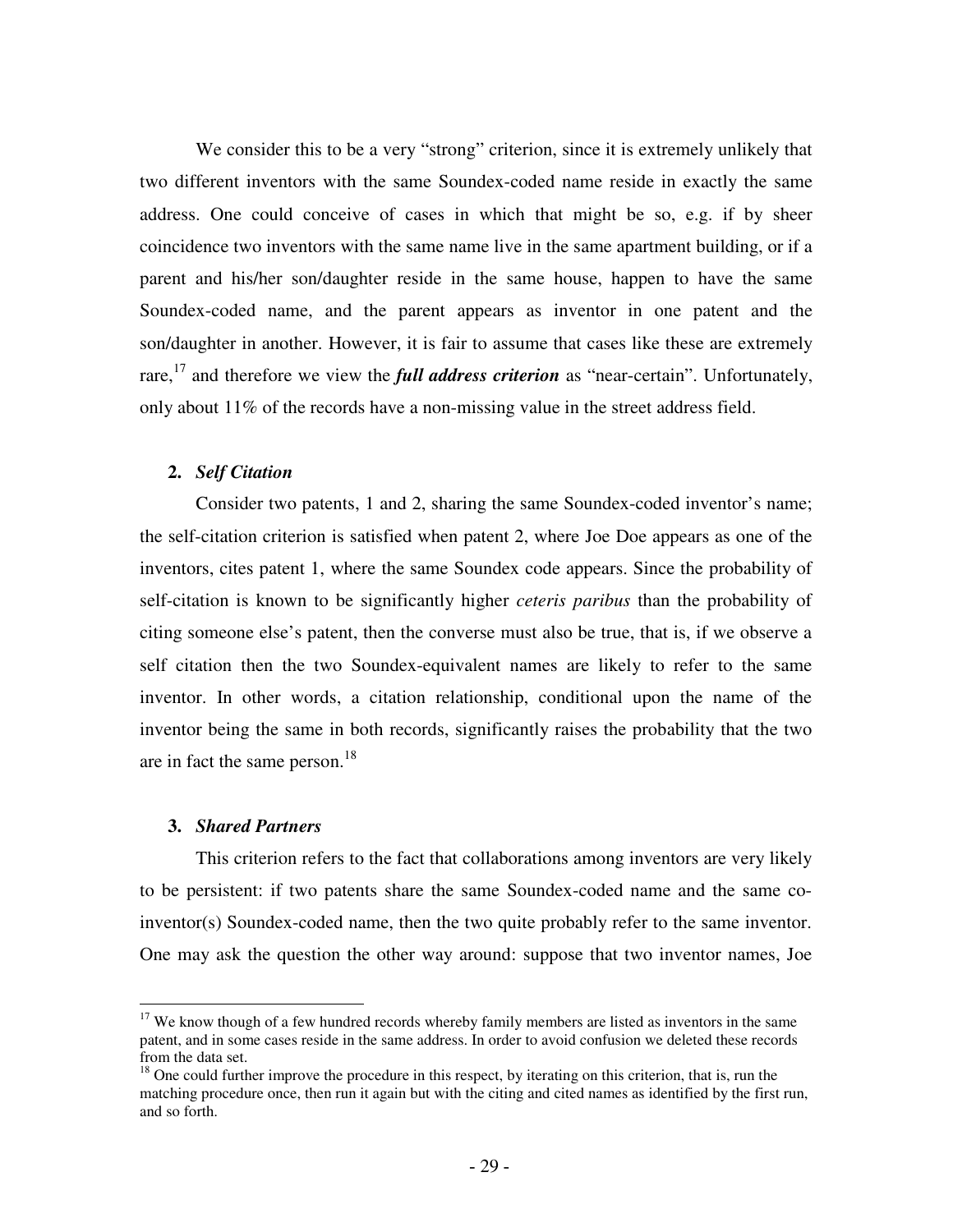Doe and Mary Beth, appear both in patent 1 and in patent 2, and suppose that we know that Mary Beth is one and the same inventor in both, but we are not sure whether the name Joe Doe in patent 1 stands for the same inventor as Joe Doe in patent 2. It is quite clear that the probability that Mary Beth will team up with two different inventors that have the same Soundex-coded name is exceedingly low.

#### **4.** *Full middle name / middle name initial / surname modifier*

The premise here is that the degree of informativeness of names (regarding the *"who is who"* problem) follows the following order: last (family) name, first name, middle name, middle name initial, surname modifier. Thus, given that two records share the same Soundex-coded first and last name, we further look into whether or not the two share also the same middle name and so forth.

About half the records in our data contain a non-missing value for MIDNAM; the *full middle name* criterion is satisfied whenever two records share the same Soundexcoded middle name, and the code is longer than one character, that is, it refers to a true name and not just to an initial. We regard this criterion as fairly strong, less so than full address or shared partners, but more than other criteria listed below. An obvious advantage of this criterion is the fact that a person's middle name is (typically) permanent, unlike location, assignee or technical field. The drawback is that the middle name need not be consistently specified, that is, it may appear in one patent of the inventor but not in another.

In many records we observe just the initial rather than the full middle name, and hence we may not be able to tell for example, whether John W. Fields and John William Fields refer to the same inventor. As already mentioned, the *full middle name* criterion would not be satisfied for such two records, since we ignore initials in that context. However, the middle name's initial is informative in and of itself, and should increase the likelihood of a match.<sup>19</sup> We define the variable INITIAL as containing the first character

 $19$  One could argue that people may have a fixed tendency to specify their middle name either as an initial or as the full name. In such a case, a "John William Fields" and a "John W. Fields" would be *less* likely to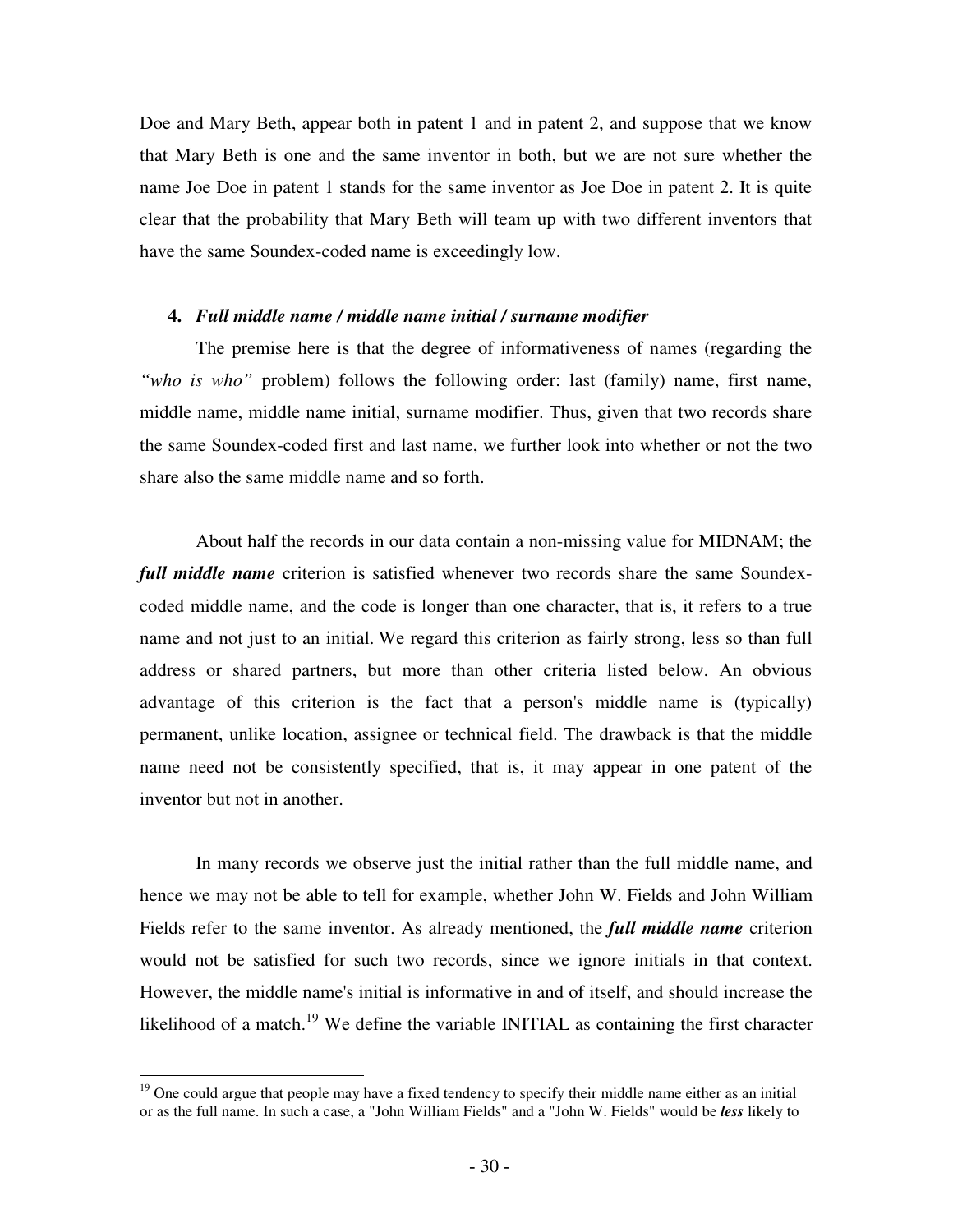of MIDNAM: whenever two records in a *p-set* share the same (non-missing) value of INITIAL this criterion holds. We make the score associated with this criterion depend also on the frequency of the last and first names involved. $20$ 

Lastly, the *surname modifier* criterion is satisfied whenever two records share the same non-missing MODIFNAM value (a typical value for the MODIFNAM variable is "Jr."). Only 88,587 records in our data have non-missing values for this field.

### **5.** *Assignee*

The "assignee" is the organization to which the patent is assigned at issue (or reassigned later on). The assignee may be the firm/corporation in which the inventor works (these are the majority of cases), a Government agency, a University or other such organizations. Missing values for assignee indicate that the patent was unassigned or assigned to an individual. Clearly, if two patents exhibiting the same Soundex-coded name exhibit also the same assignee, it is more likely that the two refer to the same inventor than if the assignees were different. As already mentioned, if the assignee appearing in both records is "small" the same assignee criterion confers a higher score than if the assignee is "large." Likewise, for a given assignee size rare names get a higher score than common names.<sup>21</sup>

### **6.** *City*

This criterion is satisfied whenever two records sharing the same Soundex-coded name share also the same (non-missing) city (for U.S. inventors the ZIP variable serves

be the same person than two people named simply "John Fields" with no middle name information at all. Here we took the stance that the coincidence of the initials is informative, and thus assigned this criterion a

positive score.<br><sup>20</sup> In view of the difficulties mentioned above, we decided not to preclude the matching of records bearing different middle names initials, primarily because this would have confounded the use of transitivity. Although this may induce in some cases Type II errors, we found that enabling such matches yields better results than preventing them.

<sup>&</sup>lt;sup>21</sup> One may claim that by using same assignee or same city as criteria for a match we may be introducing a downward bias in the very phenomenon that we would like to study, namely the mobility of inventors across assignees or locations. On the other hand, such information is clearly relevant, and it would be wrong to ignore it. The issue then boils down to the weight given to these criteria: by making them depend upon size and name frequency, we are clearly making it harder to match by them.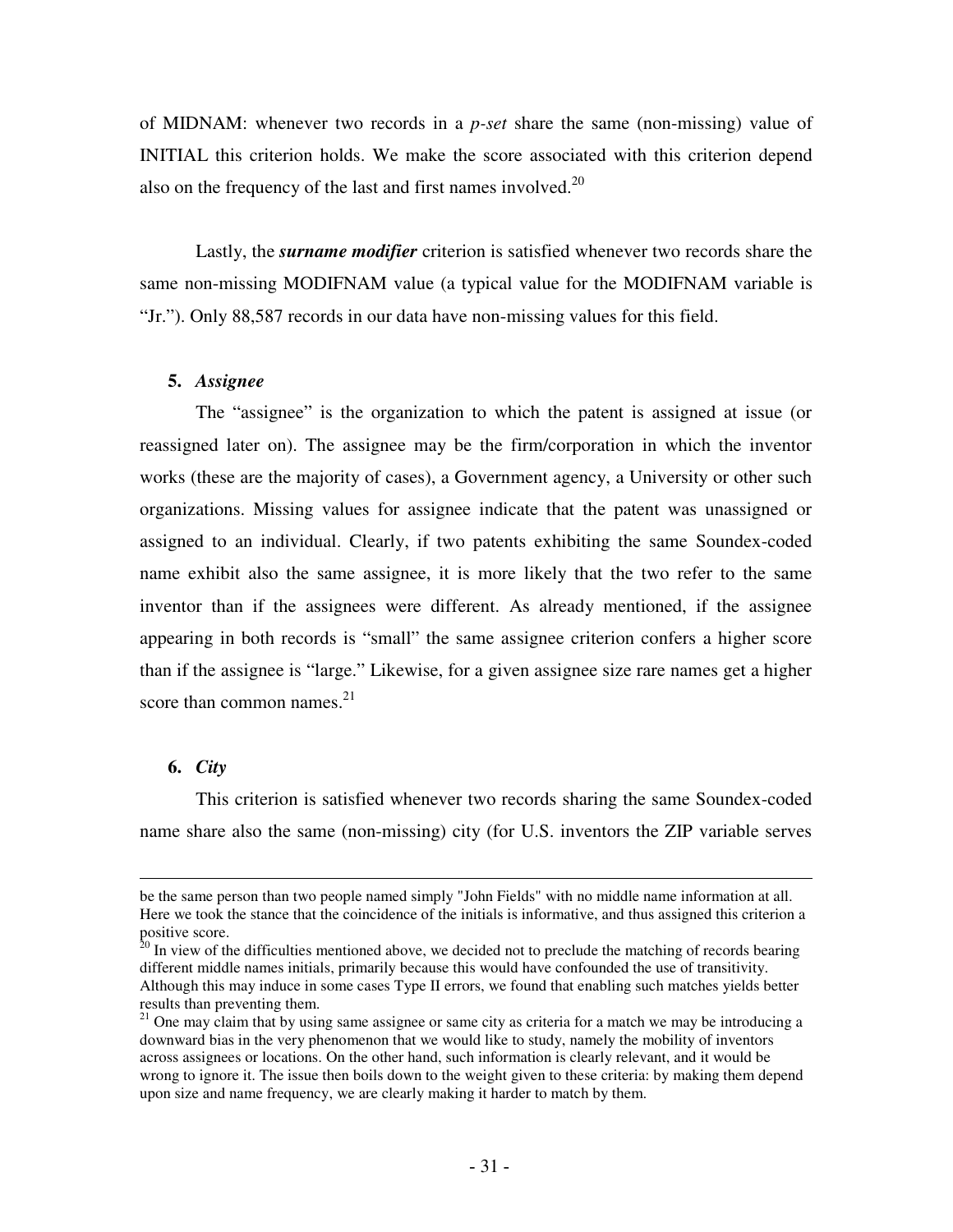the same function).<sup>22</sup> As with assignee, we distinguish between large and small cities, and further differentiate the score by the frequency of names: a rare name in a small city carries more informational weight than a common name in a large city. An alternative suggested by Agrawal, Cockburn, & McHale (2003) and by Fleming, Marx and Strumsky (2006) would be to rely on Metropolitan Statistical Areas (MSA), and use it as a weaker matching criterion. Another possible refinement would be measuring the distances between the locations of any pair of records in the same *p-set,* and having the score on that account vary continuously with distance. That is, we would assign a higher score if the two suspect records are located in nearby cities and a lower one otherwise.<sup>23</sup>

### **7.** *Patent class*

This criterion pertains to the affinity between records in technology space, as indicated by the patent classification system: inventors are likely to work in the same or similar technological fields over time, and hence are likely to obtain patents classified in the same patent class. To put it differently, two records exhibiting the same Soundexcoded name are more likely to refer to the same inventor if the patent class in both is the same. Note however that patents may be closely related and yet not be classified in the same (main) patent class, and hence this criterion is rather weak even in what it pertains to capture.<sup>24</sup> As with the previous two criteria, belonging to smaller patent classes is deemed to be more informative than belonging to larger ones.

# **V. Stage 2.b: The matching process**

The first stage of the matching process consists of comparing each pair of records within a given *p-set* according to each of the above criteria, and assigning a "score" whenever the criterion holds. The scores are meant to reflect the strength of each criterion, that is, the extent to which the comparison according to that variable is thought

 $22$  "Same city" means the same city name in the same country, and in the same state if in the US. Obviously, the city criterion is relevant only if the stronger full address criterion was not used (the full address includes the city name).

<sup>&</sup>lt;sup>23</sup> This manner of scoring (continuous vs. discrete) may be implemented also in the context of other criteria, such as proximity between assignees in terms of SICs, or technological proximity between patent classes. <sup>24</sup> One could think of further refining this criterion, by using also cross-classification and not only the main patent class, and perhaps also field of search. It is not clear whether the extra effort is worth its while in terms of increases in matching accuracy.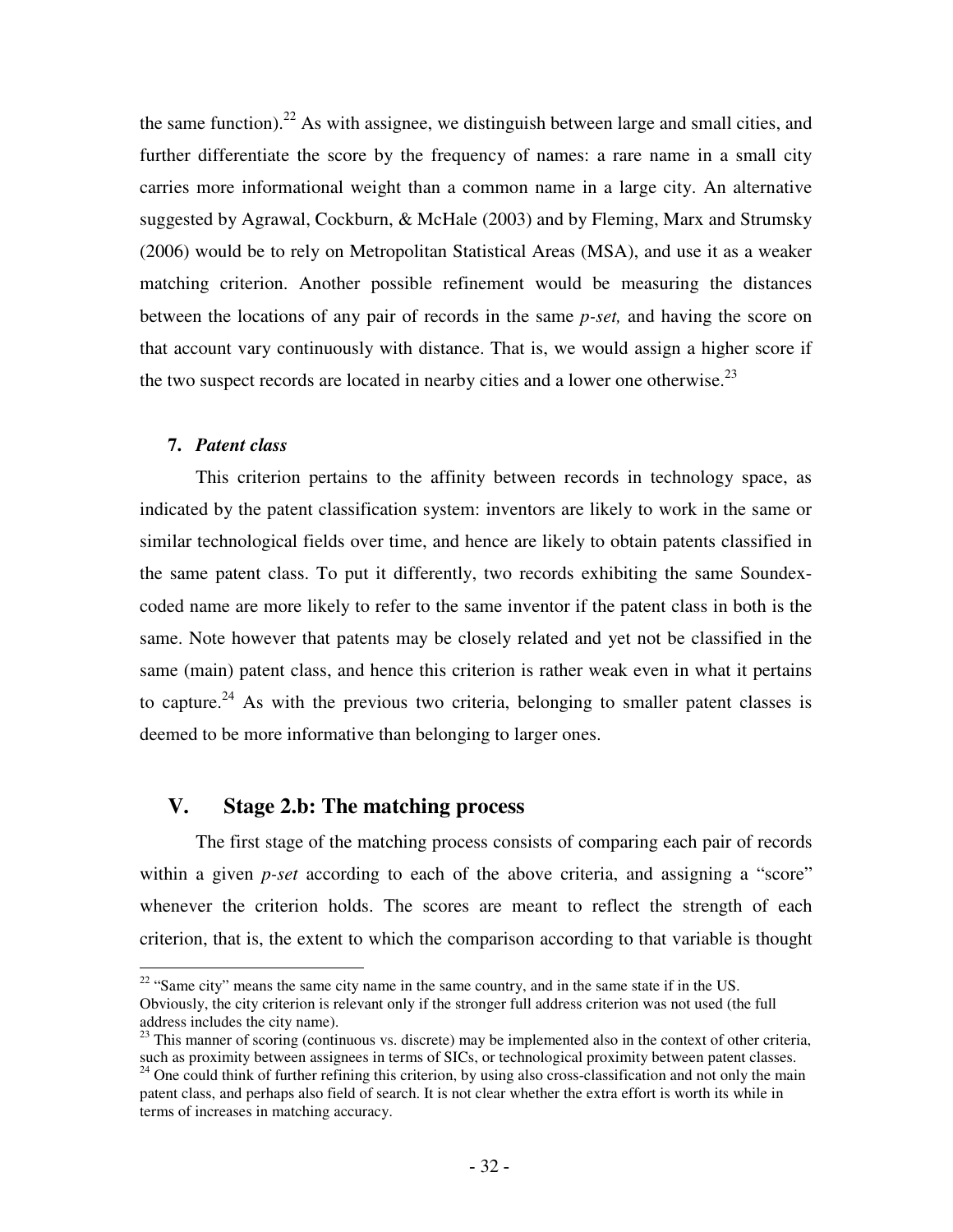to be informative. Thus for example, if two records having the same Soundex-coded name have the same full address then we are as sure as one can be that the two refer to the same inventor, and hence the score on that account will be the highest (and in fact in most cases it will be sufficient for a match). On the other hand, sharing the same patent class is a rather weak indicator, and hence the score on that account will be low and sizedependent. Once all comparisons have been made we sum up and compute the total score. If it exceeds a certain threshold, the two records are said to correspond to the same inventor and a match is performed.

Clearly, any numerical scheme of scores and thresholds would be inherently arbitrary, since we would be assigning a *cardinal* measure to what is essentially only an *ordinal* relationship. In other words, we can rank with a reasonable degree of confidence the different criteria in terms of how informative they are for matching inventors, but we can hardly be very precise in terms of how much any one criterion is "stronger" than the next in line. Nevertheless, we want to impute (cardinal) scores for the following reasons: first, to be able to sum up individual scores and use the resulting total as the final criterion for matching; second, to use the total score for diagnostic purposes (in finetuning the method, and in characterizing the degree of similarity between matched records); and finally, in order to use the total scores further down the line as weights in econometric estimation.

Following a lengthy and cumbersome process of extensive experimentation with alternative scoring schemes and corresponding thresholds, we settled for the one presented below, which seems to perform fairly well. However, we should keep in mind that this is by no means a full-proof scheme, and that there is as said an unavoidable measure of arbitrariness in the use of any such procedure. Quite clearly, there is no inherent meaning to the numerical values of the scores, but only in conjunction with the thresholds. Thus for example, a score of 100 for a given criterion *vis a vis* a threshold of 120 just means that this criterion by itself is not enough to ensure a match, but is quite "close" to it, so that in conjunction with just another "weak" criterion it would suffice. We could have normalized the scores relative to the highest threshold (and set the latter to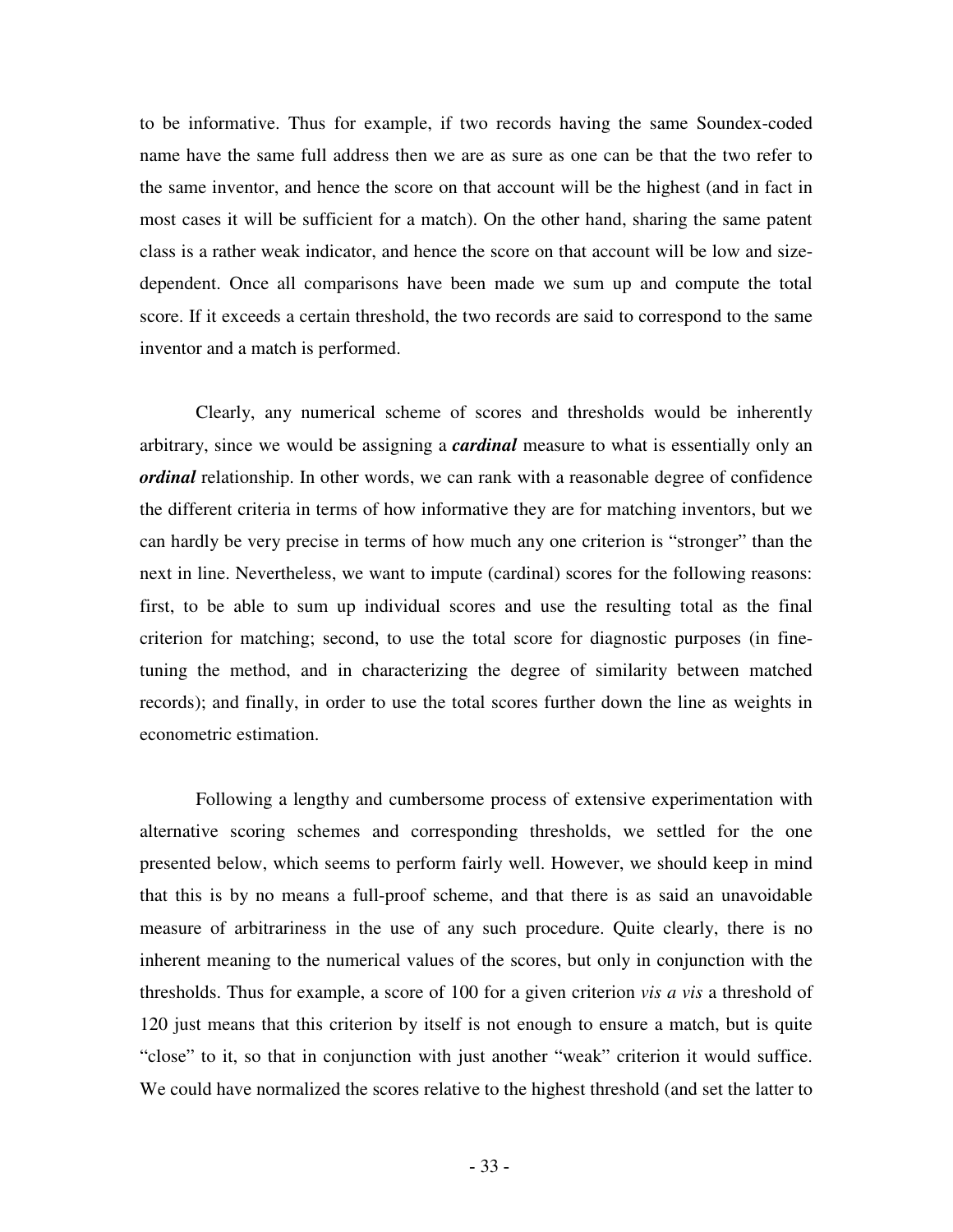1), so that the scores could be interpreted as being fractional to the max threshold. However, we followed a different convention during the trial and error process, and we decided to stick to it entirely for pragmatic reasons.<sup>25</sup>

### *V.1 Thresholds*

Since the scores are meaningful only *vis a vis* the thresholds, we start with the latter. Rather than having a unique threshold we specify three different threshold levels, depending on various characteristics of the names themselves. The alternative would have been to treat these characteristics as matching criteria, add their scores to the criteria listed above, and compare the total to a unique threshold. Obviously one can construct the scoring scales so as to make the two procedures exactly equivalent, but then again "history matters": the experimentation process that we followed led us to the present scheme, and we saw no reason to tinker with the computer algorithm, given that it works well as is.

The thresholds differ according to the extent to which the last and first names are informative in and of themselves: whether or not the names are *exactly* the same (as opposed to being the same Soundex-coded), and what is their length in terms of Soundex characters. Thus, the threshold level is lower the more similar the names are to begin with, and the more non-zero Soundex characters they comprise – clearly, longer Soundex-codes are more informative, a fact that is particularly relevant for East-Asian names. Table V.1 presents the criteria used to set the thresholds and their respective numerical values.

<sup>25</sup> Setting the scores as percentages of the threshold would require setting *different* scores for each of the different thresholds, hence further increasing the programming complexity and the room for error.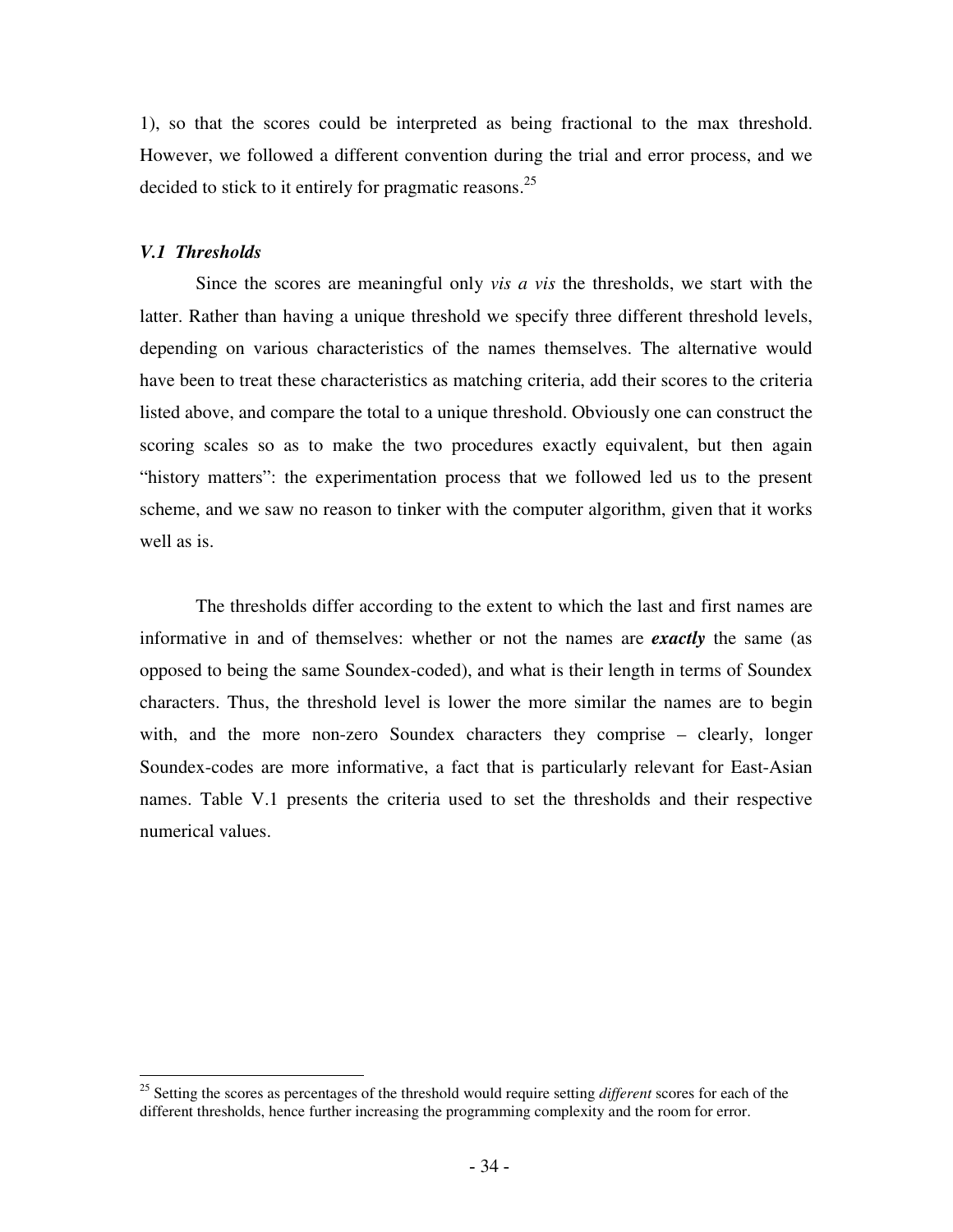| Table V.1<br><b>Thresholds</b>                                                                                                                                                                        |                  |  |  |  |
|-------------------------------------------------------------------------------------------------------------------------------------------------------------------------------------------------------|------------------|--|--|--|
| Informativeness of names and determination of                                                                                                                                                         | <b>Threshold</b> |  |  |  |
| thresholds                                                                                                                                                                                            | values           |  |  |  |
| <b>Exactly</b> same first name (or Soundex-coded first name has<br>$\bullet$<br>at least 5 non-zero digits) and exactly same last name (or<br>Soundex-coded last name has at least 5 non-zero digits) | 100              |  |  |  |
| <b>Exactly</b> same last name (but not exactly same first name)<br>or<br>Soundex-coded last name has at least 2 non-zero digits (but<br>less than $5)$                                                | 120              |  |  |  |
| All other cases                                                                                                                                                                                       | 180              |  |  |  |

# *V.2 The scoring scheme*

We categorize the various criteria into four "groups" according to their relative strength in conveying information for the matching decision, and assign to each group a numerical score, which should be interpreted in terms of the specified threshold levels. As mentioned before, the scoring of the criteria related to city, assignee and patent class depends both upon the frequency of names and upon size (computed as the number of patents of each category), as shown in Table V.2.

| Table V.2<br><b>Size and Frequency Dependent Scores</b> |                                 |                            |                        |                               |  |
|---------------------------------------------------------|---------------------------------|----------------------------|------------------------|-------------------------------|--|
|                                                         | <b>Cutoff levels</b>            | <b>Score</b>               |                        |                               |  |
|                                                         | "Rare" name<br>$(freq \leq 16)$ | "common" name<br>(freq>17) | <b>Below</b><br>cutoff | <b>Above</b><br><b>Cutoff</b> |  |
| <b>City</b>                                             | 2,500                           | $1,382$ (median)           | 100                    | 80                            |  |
| <b>Assignee</b>                                         | 2,500                           | 500                        | 100                    | 80                            |  |
| <b>Patent Class</b>                                     | 30,000                          | 18,861 ( <i>median</i> )   | 80                     | 50                            |  |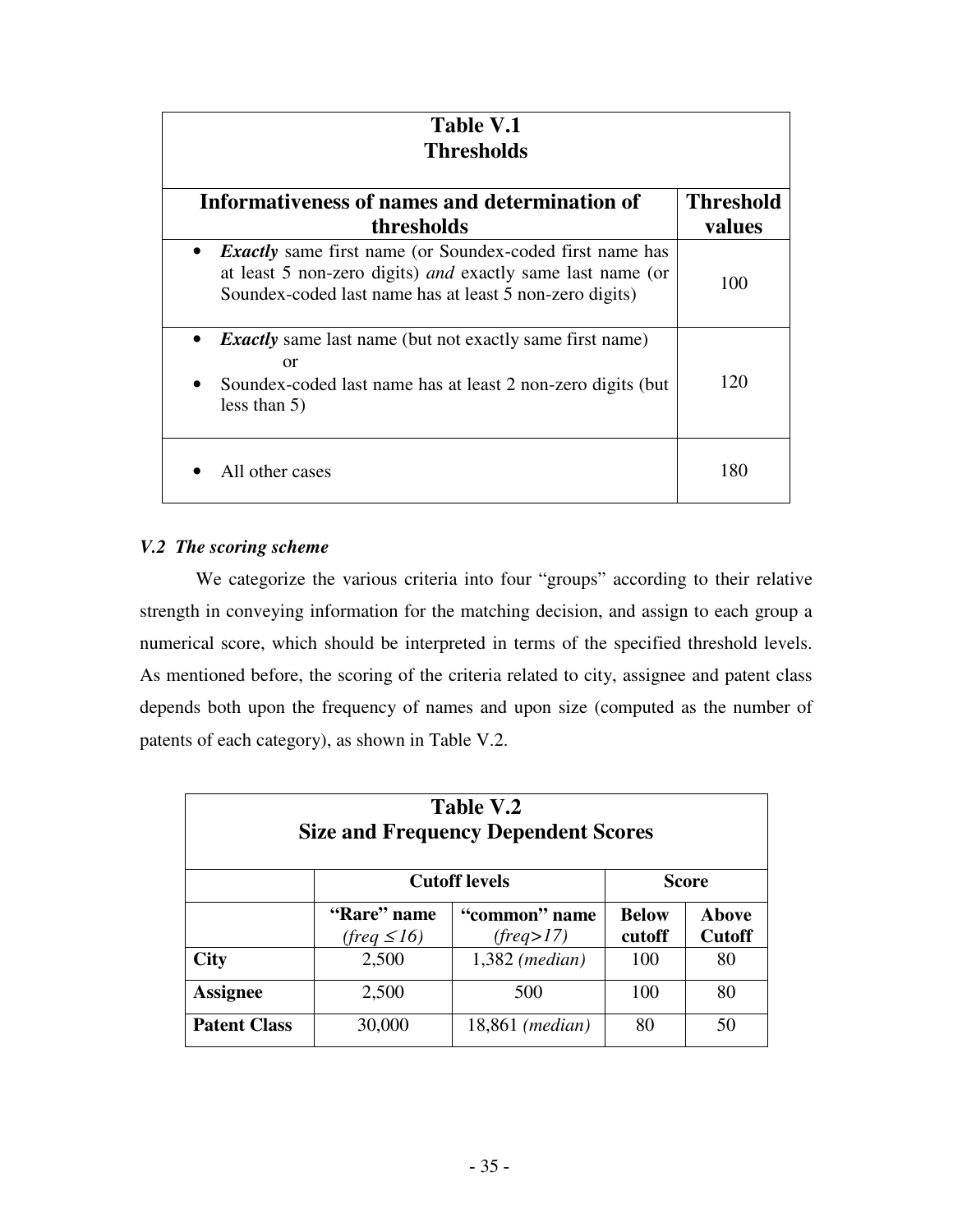Thus, if two records/inventors are located in the same "small" city (in the sense that less than 2,500 patents originate there), and their name is "rare", then on that account the pair would receive a score of 100. If the same pair would have been located in a "large" city (i.e. with more than 2,500 patents), the score would have been 80. The following example may help visualize this scoring scheme:

|             | <b>City Size</b>               | Scores according to name<br>frequencies |                                       |  |
|-------------|--------------------------------|-----------------------------------------|---------------------------------------|--|
| <b>City</b> | (number of<br><i>patents</i> ) | <b>John Smith</b><br>("common")         | <b>Aharon Trajtenberg</b><br>("rare") |  |
| Sacramento  | 1,217                          | 100                                     | 100                                   |  |
| Memphis     | 2,097                          | 80                                      | 100                                   |  |
| Los Altos   | 5,968                          | 80                                      | 80                                    |  |

Thus two records with "Aharon Trajtenberg", both in Memphis, give a score of 100 to the same city matching criterion, since the 2,097 patents of Memphis are below the cutoff of 2,500 for the combination of city size and rare names; however, if the name would have been John Smith the score would have been just 80 (i.e. less informative). Table V.3 shows the complete scoring scheme.

| Table V.3<br><b>Scoring Scheme</b><br>(threshold levels: 100, 120, 180) |                                                       |              |  |  |
|-------------------------------------------------------------------------|-------------------------------------------------------|--------------|--|--|
| Group                                                                   | <b>Criterion</b>                                      | <b>Score</b> |  |  |
|                                                                         | Exact same address                                    | 120          |  |  |
|                                                                         | Self citation                                         | 120          |  |  |
| 1                                                                       | Shared partners (co-inventors)                        | 120          |  |  |
| $\mathfrak{D}$                                                          | Full middle name                                      | 100          |  |  |
| $\mathfrak{D}$                                                          | Initial of middle name for "rare" names <sup>26</sup> | 100          |  |  |
| 2                                                                       | "Small" assignee / rare names                         | 100          |  |  |

 $26$  To recall, the cutoff level for names is 16, i.e. if the frequency of a name in the data is less than 16 it regarded as "rare", and the converse for names that appear 16 or more times.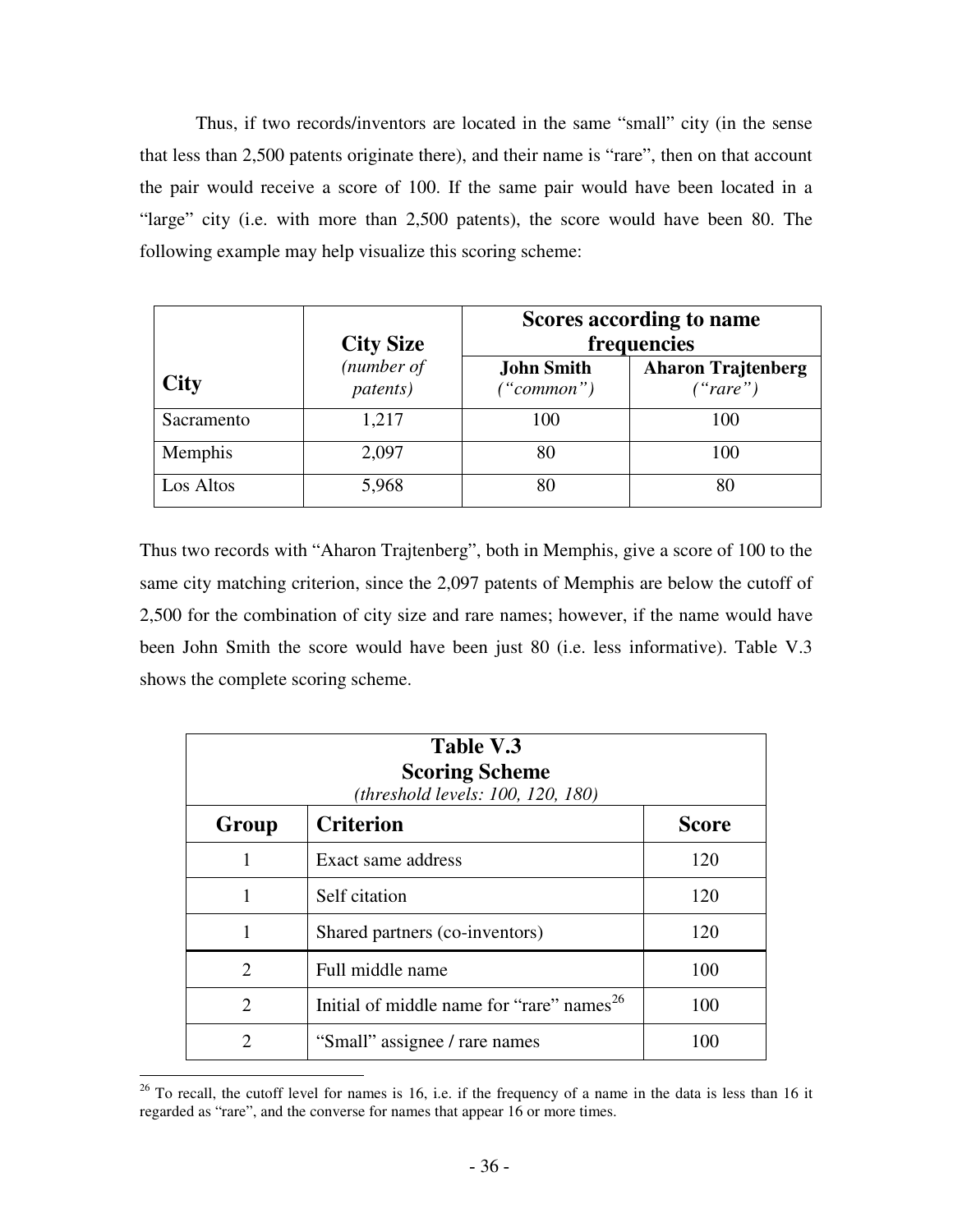| $\mathcal{D}_{\mathcal{L}}$ | "Small" city (or Zip) / rare names        | 100 |
|-----------------------------|-------------------------------------------|-----|
|                             | "Small" patent class / rare names         | 80  |
|                             | "Large" assignee / frequent names         | 80  |
| 3                           | "Large" city / frequent names             | 80  |
|                             | "Large" patent class / frequent names     | 50  |
|                             | Surname modifier                          | 50  |
|                             | Initial of middle name for frequent names |     |

Thus, any of the criteria in Group 1 is sufficient to ensure a match if the last name of the two records compared is *exactly* the same, or if the Soundex-coded last name has at least 2 non-zero characters, since in such cases the threshold is 120 and so is the score that Group 1 criteria get. On the other hand, if the names are not very informative to begin with and hence the threshold is 180, then no single criterion is enough, and in fact for weaker criteria it would take at least two of Group 4 and one of Group 3 to ensure a match.

To recap, the procedure entails comparing every pair of records within a given *pset* according to the various matching criteria, so that whenever a criterion holds the pair receives the corresponding score according to the table above. Finally, we compute the total score and compare it to the appropriate threshold, which in turn depends upon the characteristics of the name. If the total score exceeds the specified threshold we regard the two as the same inventor, and assign her a uniquely defined ID.

#### *V.3 Transitivity*

Stage 2 of the matching procedure entails making  $n(n-1)/2$  pair-wise comparisons within each *p-set*, where *n* is the number of Soundex-coded names in the *p-set*. Each such comparison renders a discrete decision of whether to match or not, but then we may be confronted with the following conundrum: supposed that there are 3 Soundex-coded names in the *p-set*, *A, B,* and *C*, and that the comparisons indicate that *A* and *B* match, *B* and *C* match, but *A* and *C* do not – whom should we regard as being the same inventor?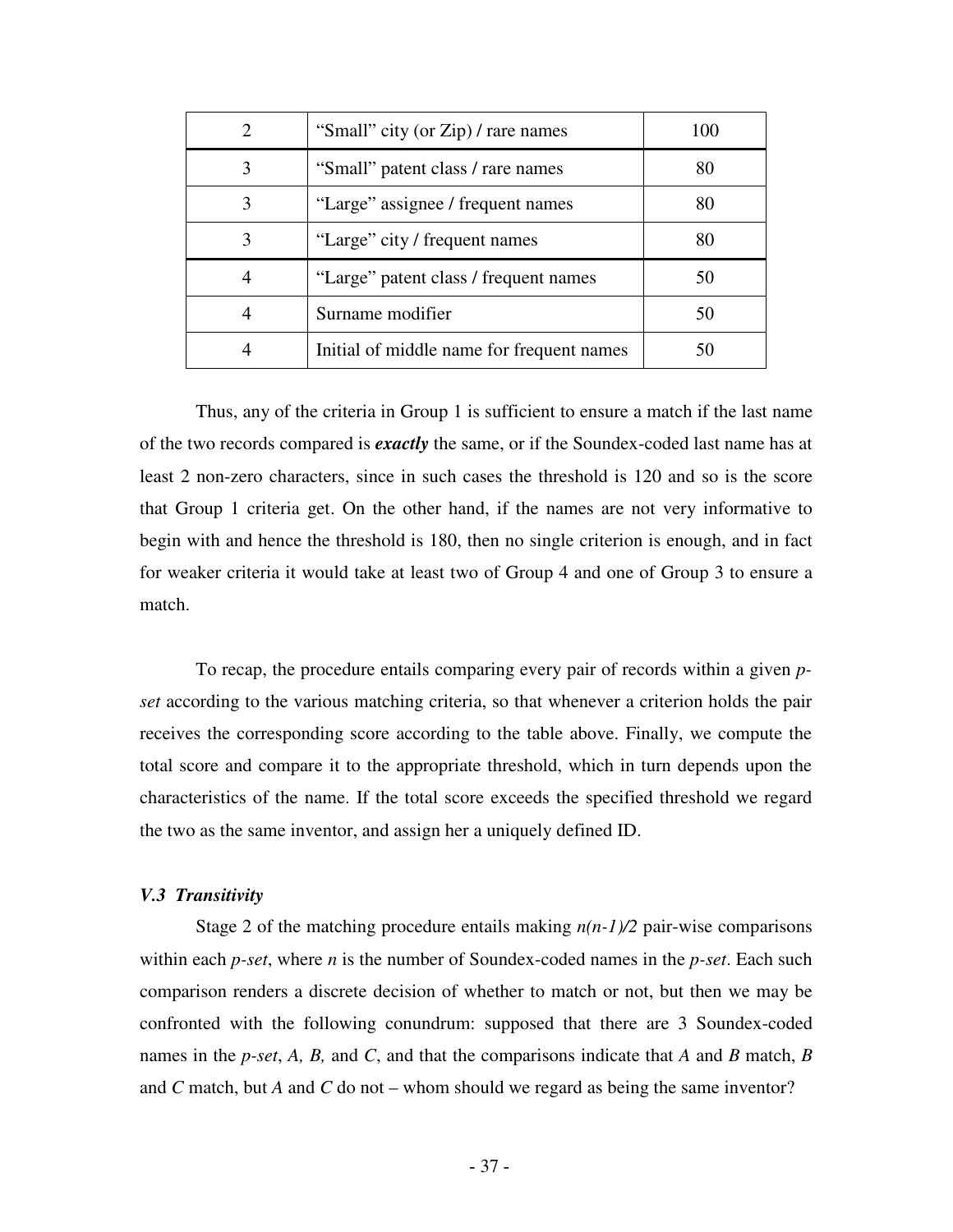Logic dictates that we should impose transitivity, that is, if *A* and *B* refer to the same inventor, and so do *B* and *C,* then *A* should match *C* as well, and thus the three of them should be regarded as one and the same inventor. This is not a trivial decision and certainly not an innocent one, particularly if the  $p\text{-}set$  is large;<sup>27</sup> however, it seems that transitivity is the only plausible course of action in such situations, which would render a logically consistent procedure.

### **VI. The Benchmark Israeli Inventors Set (BIIS)**

One of the key problems facing the development of a computerized matching procedure (CMP) is how to assess its performance: on the one hand the file is far too large to allow for good enough sampling/random manual checks (and even then it is not clear how to conduct such tests), and on the other hand there is no natural or readily available benchmarks against which to compare the results. This is particularly troublesome in view of the fact that the procedure entails by necessity the choice of a series of discretionary matching parameters (primarily the matching scores *vis a vis* the thresholds, and the cutoff values for the size and frequency dependent categories): a priori considerations (as much as common sense) may help set starting values, but how are we to fine-tune them in order to optimize the procedure?

Mindful of this prime concern, and also of the need to engage in a learning-bydoing process on a manageable scale, we decided to tackle at first just the set of Israeli inventors, defined henceforth as inventors that had at least one USPTO patent with an address in Israel. Given that there were relatively few of them (about 6,000), and in view of our intimate familiarity with the country and its High Tech sector (which is the source of the vast majority of Israeli patented innovations), we could hope to be able to pin them down with a high degree of accuracy in finite time. Thus, the expectation was that doing a "manual" matching of Israeli inventors would result in a reliable and comprehensive set

<sup>&</sup>lt;sup>27</sup> Consider for example the case where  $n=5$ , and hence there are 10 pair-wise comparisons to make between A, B, C, D and E. In principle it could be that the only comparisons that get a "passing score" are the 4 sequential ones (i.e. A to B, B to C, C to D and D to E), whereas the 6 others do not. In such case transitivity means that the end result is that all five are deemed to be the same inventor, even though most pair-wise comparisons fail to detect sufficiently similarity between them.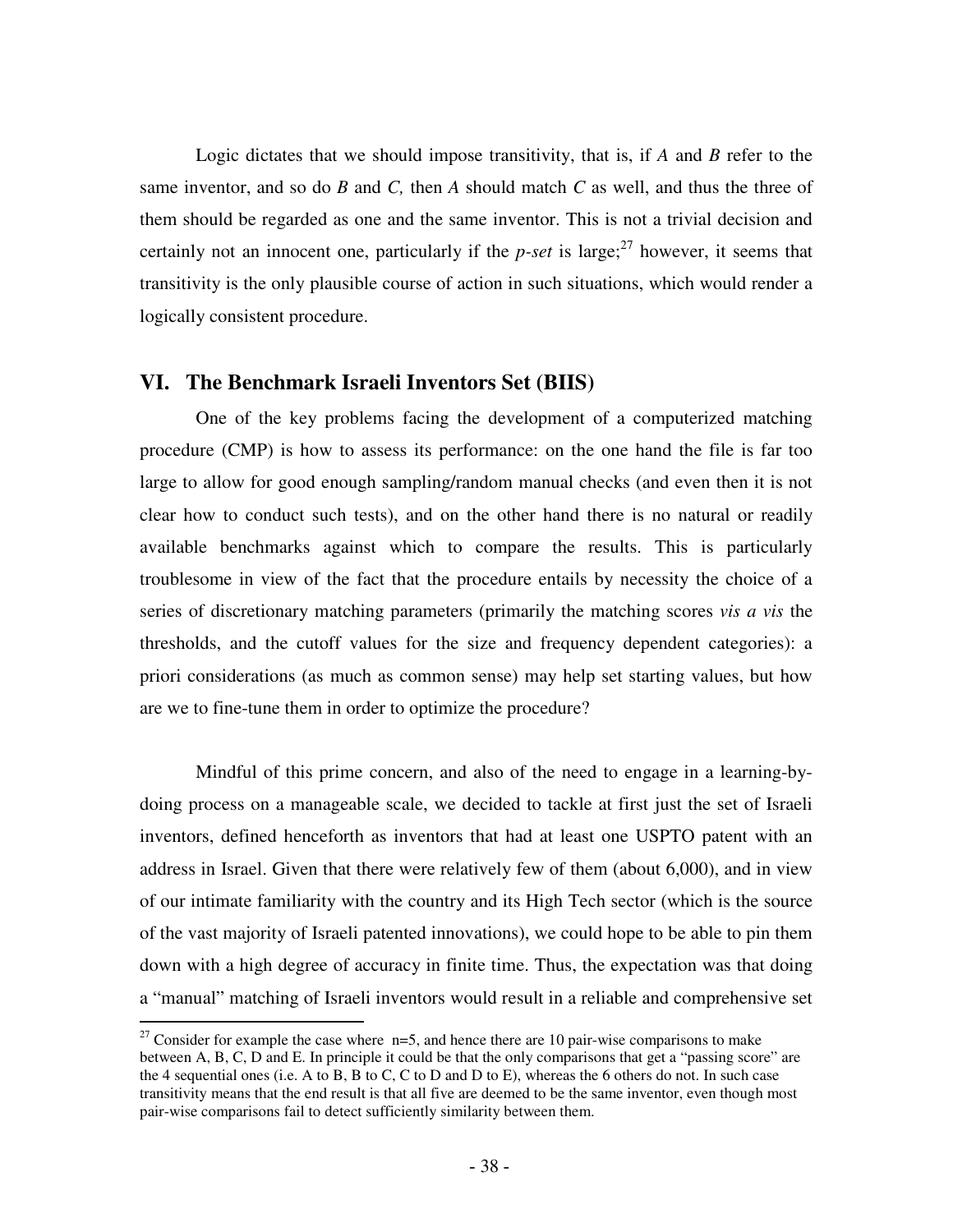of Israeli inventors that could serve as benchmark for the CMP, and at the same time allow us to gather a great deal of know-how about how to design such procedure.

The starting point was thus all patents in which one of the inventors had an address in Israel (there were 13,565 such records); we then took the names of those inventors, and extracted *all* the patents bearing also their names (obviously with addresses in other countries as well), which brought the total to 18,807 records: these can be regarded as all the patent records associated with Israeli inventors (we refer to it as the "all inclusive set"). The goal was then to create a list of *unique* Israeli inventors that could serve as said as a benchmark. 28

We proceeded by developing a first-cut CMP following similar (but much coarser) principles as those outlined above, deployed it on the all-inclusive Israeli set, and examined carefully the ensuing list one by one (in alphabetical order). Suppose that 3 records were "matched" by this method: we observed then 3 rows of data, each with the data fields of each of the 3 patents presumed to belong to the same inventor, including the corresponding name in each case, address, assignee, etc. We then applied specific knowledge of names and spelling, assignees, locations, etc. as much as discretion and common sense in order to decide whether or not the match was justified. In case of remaining doubts we looked for further clues in the patents themselves, and in a few hundred recalcitrant cases sought additional external information, including phone calls to dozens of individuals and firms.

This tedious, time consuming procedure was made even harder by the fact that in some cases the initial alphabetical sorting of names did not necessarily bring together (that is, in close proximity) all the names that needed to be considered for a match: Yakoby and Jacoby for example would not appear next to each other on the spreadsheet, and hence if they referred to the same inventor we could easily miss them. Awareness of

 $^{28}$  Note that in this case not all the records would end up as part of the final set: if for example we start with inventor *A* having a patent located in Israel, and we extract a patent with inventor *A'* (i.e. with a name similar or even identical to *A*) but with an address in another country, then if the comparison rules out that the two are the same inventor, the record belonging to *A'* just gets discarded from the set.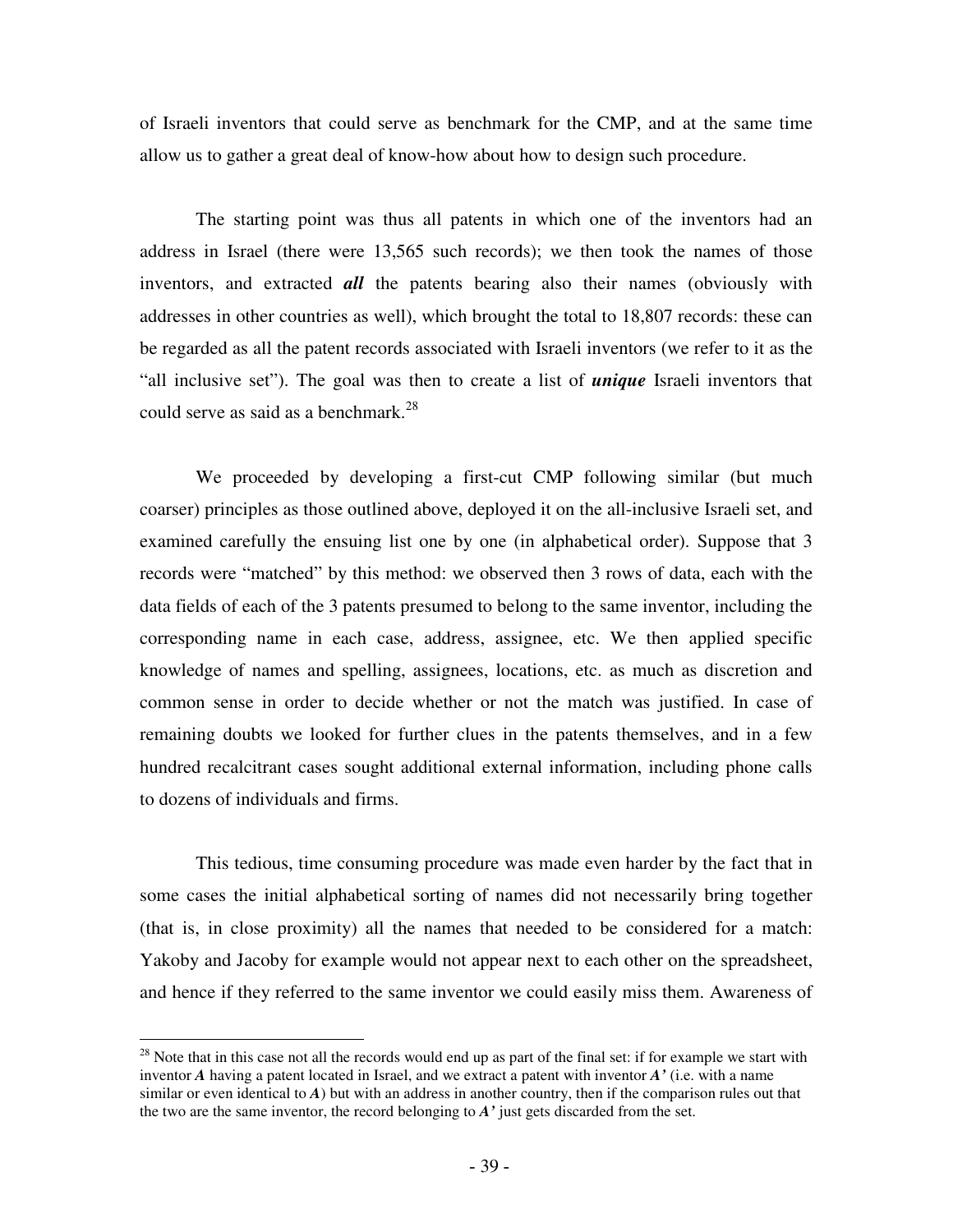this problem brought us to develop heuristic rules to seek additional matches, particularly for some letters/initials (such as J and Y).

The end result was a list of 6,023 unique Israeli inventors and all their patents, totaling 15,316 records, which we can safely regard as being as comprehensive and accurate as possible. "Accuracy" here means that there should be very few Type II errors left, that is, as far as we know we have not matched together inventors that are in fact different individuals. As to Type I errors, we may have missed records when forming the all-inclusive set, and as said there may still be cases such as "Yacoby and Jacoby" which we did not identify. Note however that since the key issue is the performance of Stage 2 of the matching procedure, the benchmark should indeed minimize the incidence of Type II errors. We shall refer to this final set of Israeli patents as the "Benchmark Israeli Inventors Set," or *BIIS* for short.

#### *VI.1 Using the BIIS to fine-tune the computerized matching procedure (CMP)*

As already mentioned, contrasting the results of the CMP to the BIIS was one of the key methods used to try to improve the matching algorithm. The difficulty lay in the fact that there is no clear way of doing the comparison, let alone of quantifying it. In other words, any specific version of the CMP would render a list of unique Israeli inventors (and their corresponding patents), which obviously would not be identical to the BIIS – how could we then assess the "goodness of fit" between the two (if the latter is regarded as "data")? Spotty comparisons of differences between them are surely informative but can go only so far, and furthermore they cannot be too helpful if one considers multidimensional small changes in the matching parameters. We thus developed three alternative "goodness of fit indices", *GOFIs*, and used them to fine tune the CMP *vis a vis* the BIIS: we adopted changes in the matching parameters that resulted in an improvement in these indices, worsening would lead to rejection of the changes, and mixed results would prompt us for further checks and close up examinations of the differences.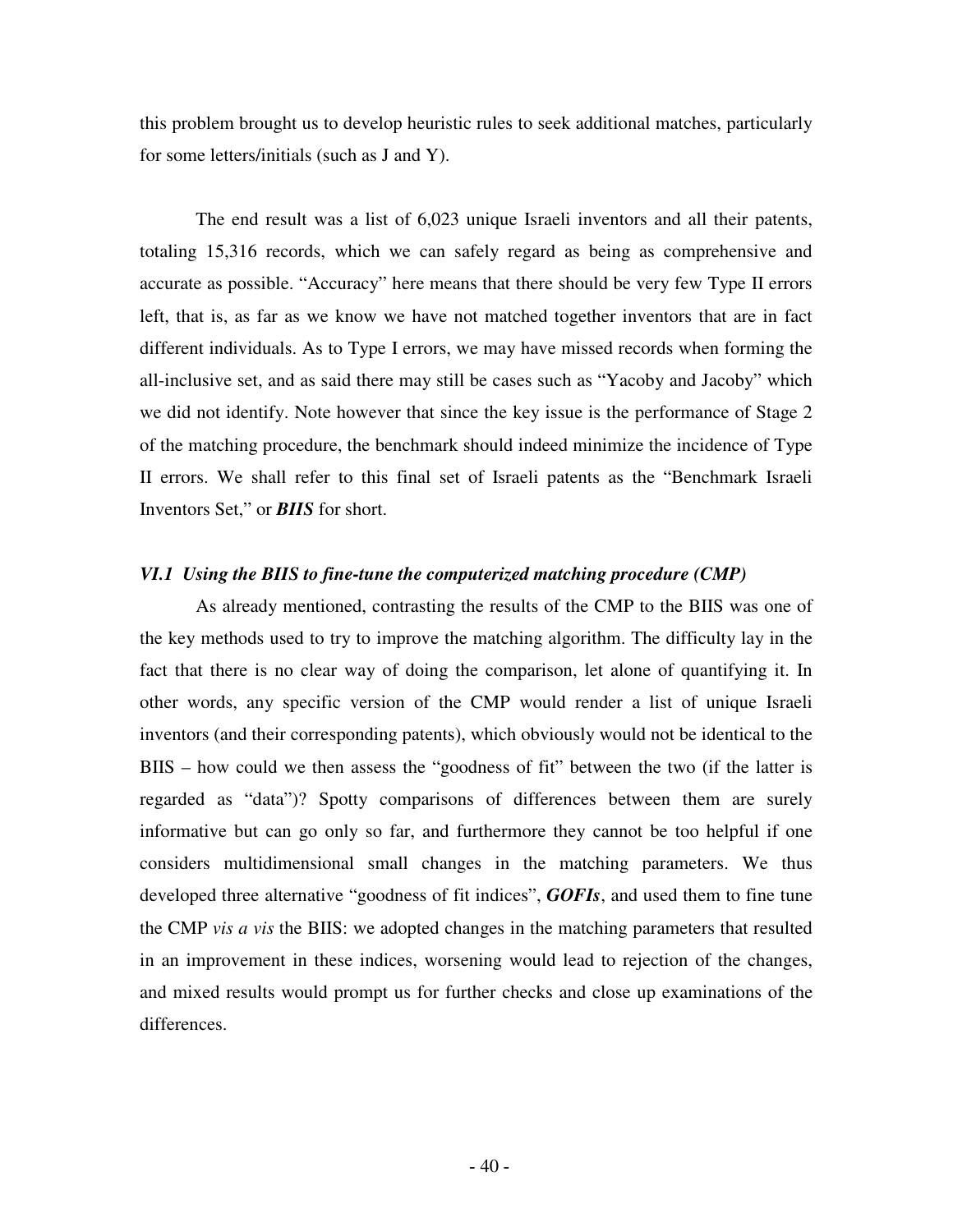As a first stage, we "match" each unique inventor arrived at by the CMP (refer to it as " $C$ ") to its counterpart in the BIIS (call it " $B$ "). Accordingly, let  $C_{ij}$  be the set of all patents of inventor  $j$  named on patent (record)  $i$ , as identified by the CMP, and  $B_{ij}$  the corresponding set found in BIIS. The indices are then defined as follows:

(1) 
$$
GOFI_1 \equiv Mean \left[ \frac{|B_{ij} \cap C_{ij}|}{|B_{ij} \cup C_{ij}|} \right], \quad i = 1,...,N_{IL}
$$

where  $\left|B_{ij} \cap C_{ij}\right|$  is the number of patents assigned to inventor *j* named in patent *i* both by the CMP and by BIIS,  $|B_{ij} \cup C_{ij}|$  is the number of patents assigned to that inventor by the union of the two, and *NIL* is the total number of patents/records associated with Israeli inventors. The idea is simply that we compute for each record of each inventor the share of the intersection of both sets out of the union of the sets: the max value is 1, which will be achieved only when both sets are exactly the same, and decreases as the two are less similar.

$$
(2)a \quad GOFI_2 \equiv Mean \left[ \frac{|B_{ij} \cap C_{ij}|}{|B_{ij}|} \right], \quad (2)b \; GOFI_2 \equiv Mean \left[ \frac{|B_{ij} \cap C_{ij}|}{|C_{ij}|} \right]
$$

The basic intuition is similar to that of *GOFI1*, except that this index uses the number of patents assigned to the inventor by *either* method as the denominator, and not their union. In this case the comparison between  $(2)a$  and  $(2)b$  can be quite informative, in terms of which procedure is over or under matching relative to the other, and by how much. Thus for example if the CMP is under-matching then (2)*b* will be close to 1 and larger than (2)*a*.

We also developed a similarly constructed index to count the number of records handled differently by the two methods (note that there is no double counting of records matched differently). First define,

$$
GOFI_{3}(i, j) = \begin{cases} 1 & \left[ |C_{ij}| - |B_{ij} \cap C_{ij}| \right] \neq 0 \quad or \quad \left[ |B_{ij}| - |B_{ij} \cap C_{ij}| \right] \neq 0 \\ 0 & \quad otherwise \end{cases}
$$

and,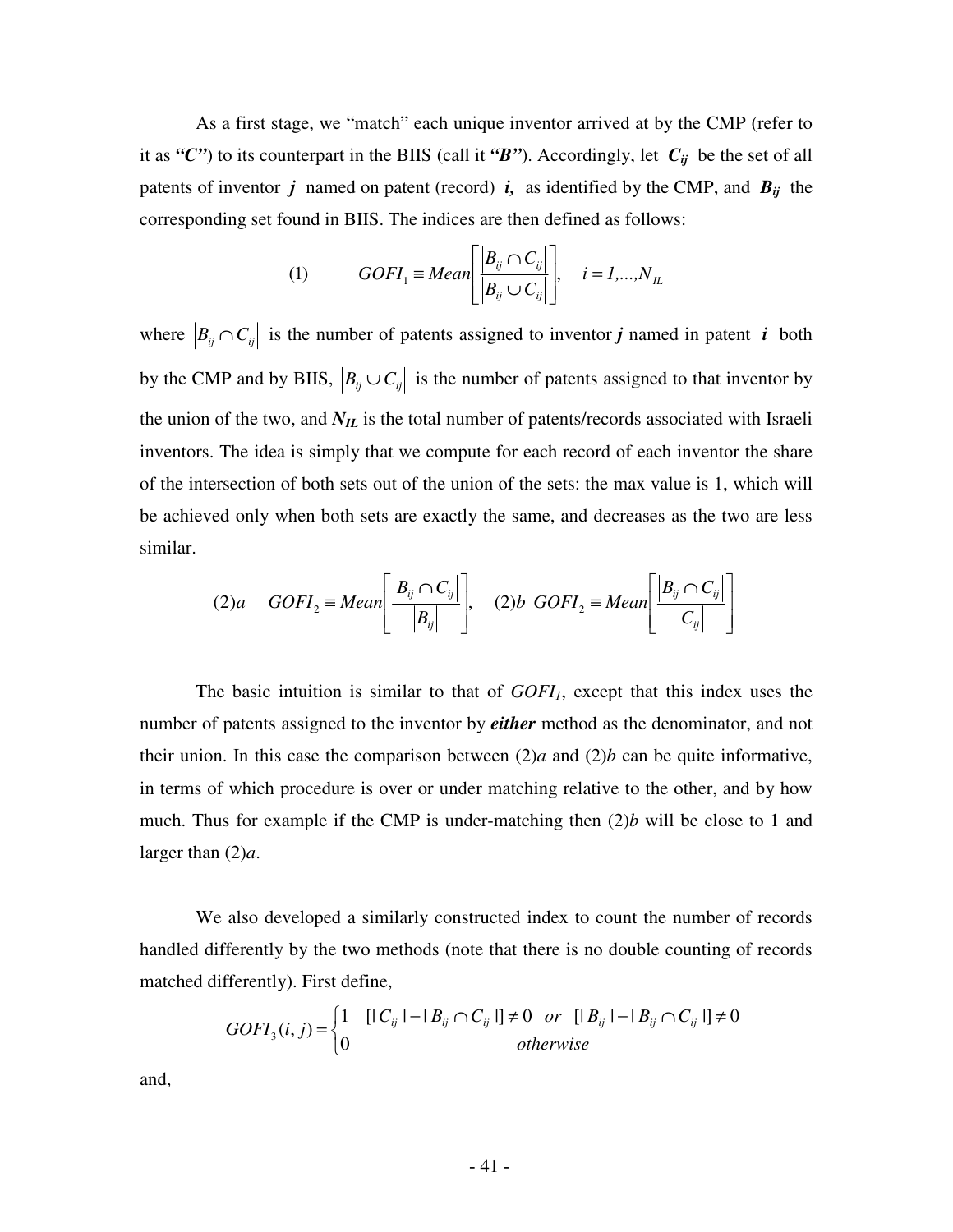(3) 
$$
GOFI_3 \equiv \sum_{i,j} GOFI_3(i,j)
$$

Thus *GOFI<sup>3</sup>* is the size of the file that contains all records that ended up matched differently by the two methods.

These indices allow us to diagnose the extent to which the CMP comes close to replicating the BIIS, which we regard as the "true" matching. In practice we proceeded as follows: first, we constructed the BIIS in parallel to developing the first-cut CMP; second, we tested, improved and refined the CMP in a variety of ways; lastly, we compared the (already much improved) CMP to the BIIS using the GOFI indices, and further fine-tuned the CMP. Table VI.1 shows the last round of the latter stage: as we can see, the two methods are quite "close" according to  $GOFI<sub>1</sub>$ , but the difference in the values of GOFI<sub>2</sub> reveals that the CMP it still significantly under-matching. Indeed, the number of unique inventors identified by the CMP is 6,900, versus the 6,023 inventors singled out by the BIIS. This is a significant difference (of about 15%), and hence the question now is what accounts for such disparities.

| <b>Table VI.1</b><br><b>Comparing the CMP to the BIIS</b>   |               |             |  |  |
|-------------------------------------------------------------|---------------|-------------|--|--|
|                                                             | <b>CMP</b>    | <b>BIIS</b> |  |  |
| Number of patents                                           | 9,155         |             |  |  |
| Number of records                                           | $15,306^{29}$ |             |  |  |
| Number of original names                                    | 6,314         |             |  |  |
| Number of Soundex-coded names<br>(i.e. number of $p$ -sets) | 5,858         |             |  |  |
| Final number of unique inventors                            | 6,900         | 6,023       |  |  |
| Average number of patents per<br>inventor                   | 2.21          | 2.54        |  |  |
| GOFI <sub>1</sub><br>0.88                                   |               |             |  |  |
| GOFI <sub>2</sub>                                           | 0.99          | 0.89        |  |  |

<sup>&</sup>lt;sup>29</sup> Ten "duplicate" records (i.e. records having the same name and same patent number) were deleted in the cleaning procedure.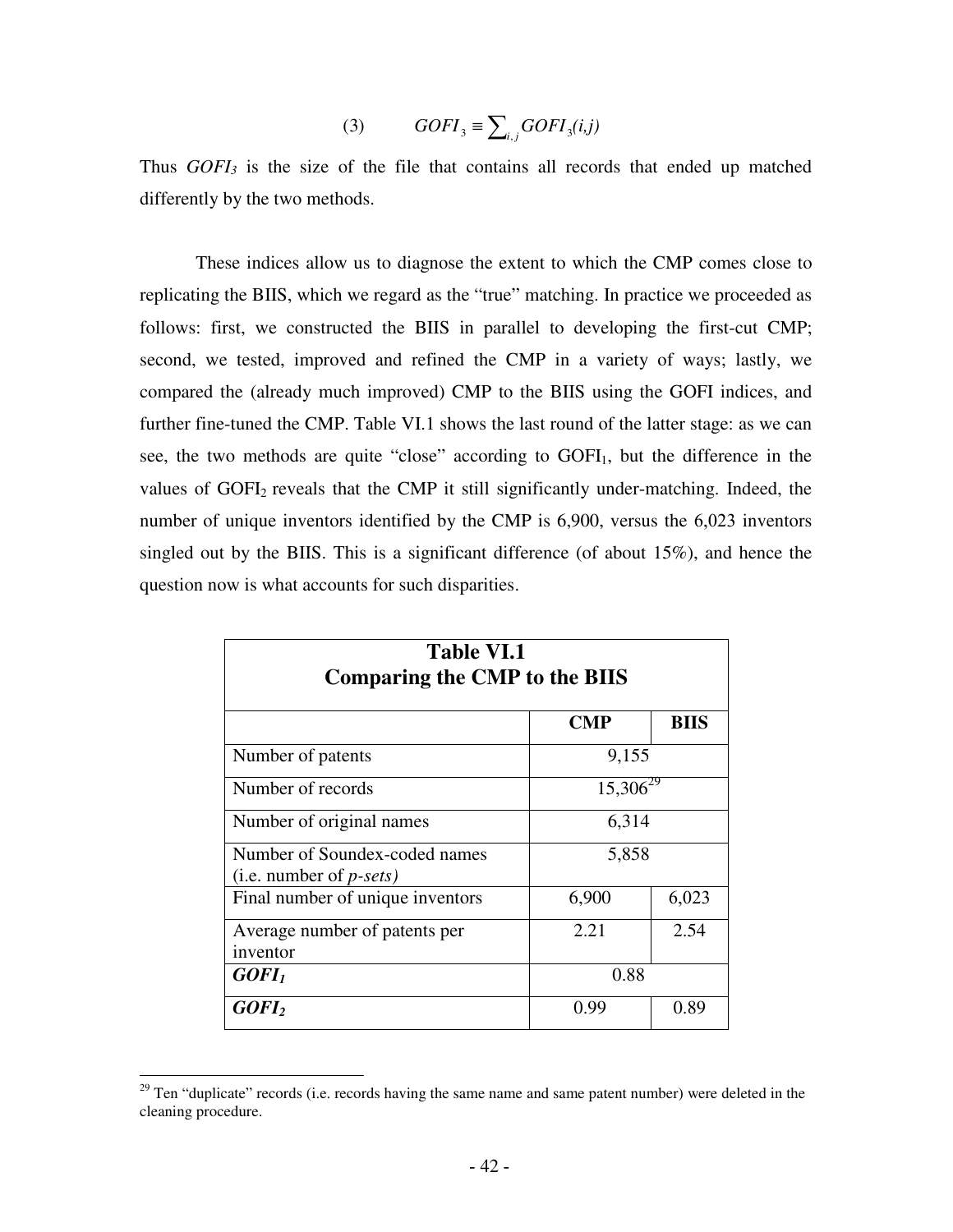Using GOFI<sub>3</sub> we identified the 5,081 records that were handled differently by the two methods, and proceeded to check the differences manually. The good news is that the incidence of Type II error induced by the CMP is indeed very low: there were only 73 inventors that the CMP over-matched (i.e. they corresponded to 196 inventors as identified by the BIIS). Furthermore, in most cases these were in fact not errors at all, but rather the CMP was right and thus the BIIS was wrong. Given that the emphasis in developing the CMP was in avoiding Type II error, it seems that goal was accomplished. The bad news is the high incidence of Type I error: the CMP under-matched in about 15% of cases, that is, it erroneously split 780 inventors into 1,781. The main reasons were:

- 1. *Little in common (or move without a trace)*: These are cases whereby two records turn out to refer to the same inventor, even though there is little or nothing in common between them other than the name. Formally, that means that the criteria used for matching failed to detect any similarity or linkage between the records. In these cases the matching of records by the BIIS was obviously done according to additional information not found in the patents themselves, and hence this is pretty much the upper bound of the matching ability of the CMP (or any such automated method that relies only on patent data).
- 2. *Spelling mistakes in the names*: Soundex-coded names cannot overcome all possible spelling mistakes, and hence we may not match with the CMP two records that belong to the same inventor simply because they were not in the same *p-set* to begin with. This is a Type I error that could in principle be reduced if the coding improves.
- 3. *Remaining errors in the spelling of cities and street addresses:* As explained in Appendix 2, the quality of the match depends to a significant extent on the quality of the data fields used by the matching criteria. If of two records in a given *p-set*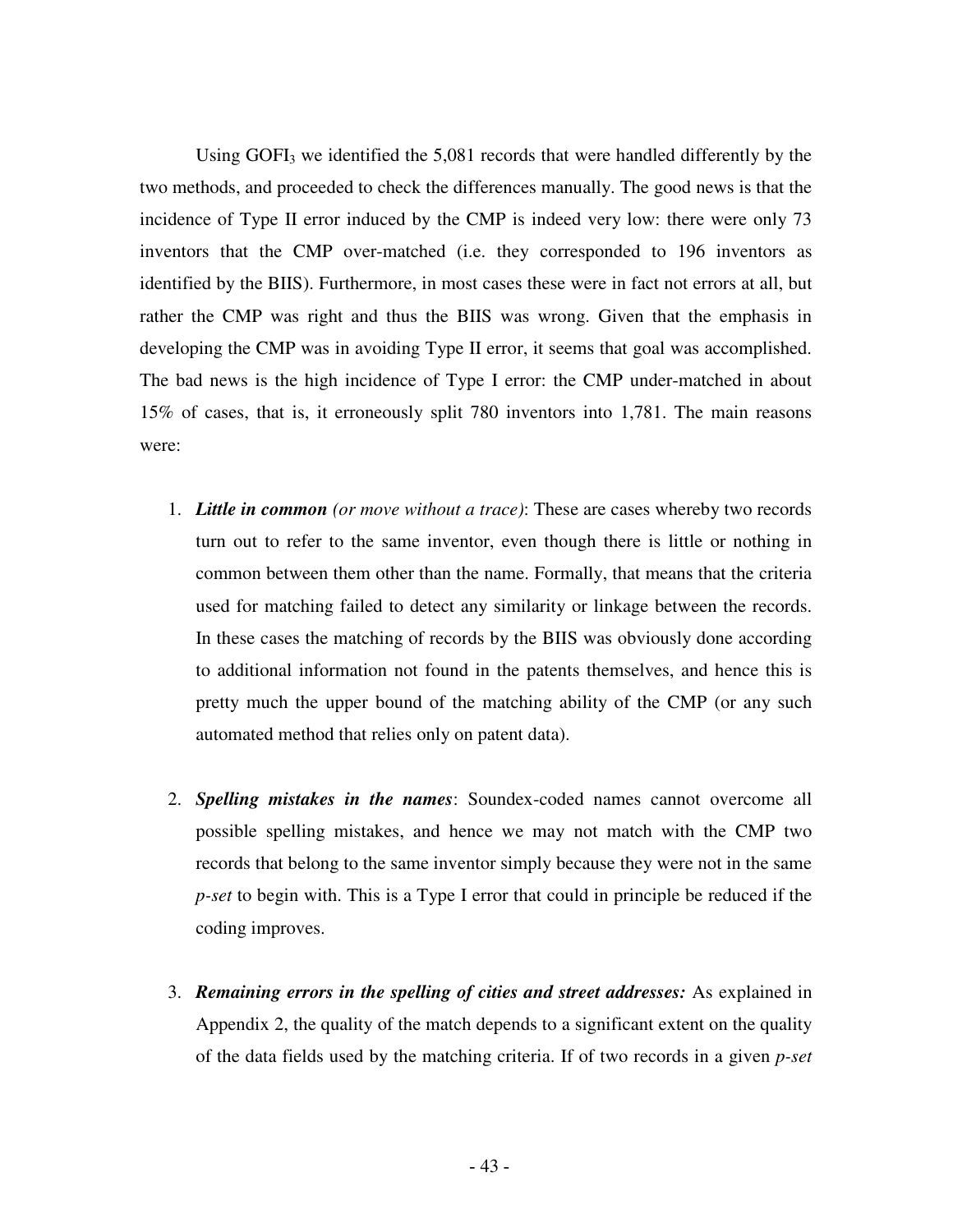one names "Jaffa" as the city of the inventor and the other "Yaffa", we probably will not match them even though we should.

Whereas the frequency of cases corresponding to cause 1 should be seen as an irreducible rate of Type I error, that is not so for causes 2 and 3: further cleaning of the data, and further fine-tuning of the Soundex method may significantly reduce these sources of Type I error as well. Close examination of the distribution of actual causes of Type I error revealed that about  $\frac{1}{2}$  of them correspond to cause 1, 1/3 of cases to cause 2 and the remainder of about 1/6 to cause 3. Thus, even if we were able to avoid Soundexbased and other spelling mistakes altogether, the CMP is still expected to result in *7-8%* of Type I errors, which thus constitutes a *lower bound for Type I errors*. However, these results should be treated with caution, if only because Israeli inventors cannot be regarded as a random sample (in view of some of the peculiarities of Israeli names). For example, we know that for East-Asian inventors that situation is reversed: there is a high incidence of Type II errors relative to Type I. Clearly, further research experience is needed with these data in order to gain a better sense of its merits and limitations.

#### **VII. The Average Matching Scores: diagnostics and fine-tuning**

The end result of deploying the CMP of Stage 2 is a list of unique inventors, each with a number of records associated with her. As discussed in Section VI, one way of assessing the extent to which the CMP does a good job is by comparing it to the BIIS, but as said that represents just a small sample, and not necessarily a representative one. In order to assess the performance of the method in a comprehensive way and hence be able to further improve it, we rely on the average matching score (AMS) for inventor *i*, defined as:<sup>30</sup>

(4) 
$$
AMS_i \equiv \frac{\sum_{j=1}^{m_i} pairwise\ score_j}{m_i}, \qquad m_i = \frac{N_i(N_i - 1)}{2}
$$

 $30$  Note that the AMS is defined for inventors having more than one record, otherwise it is set to "missing."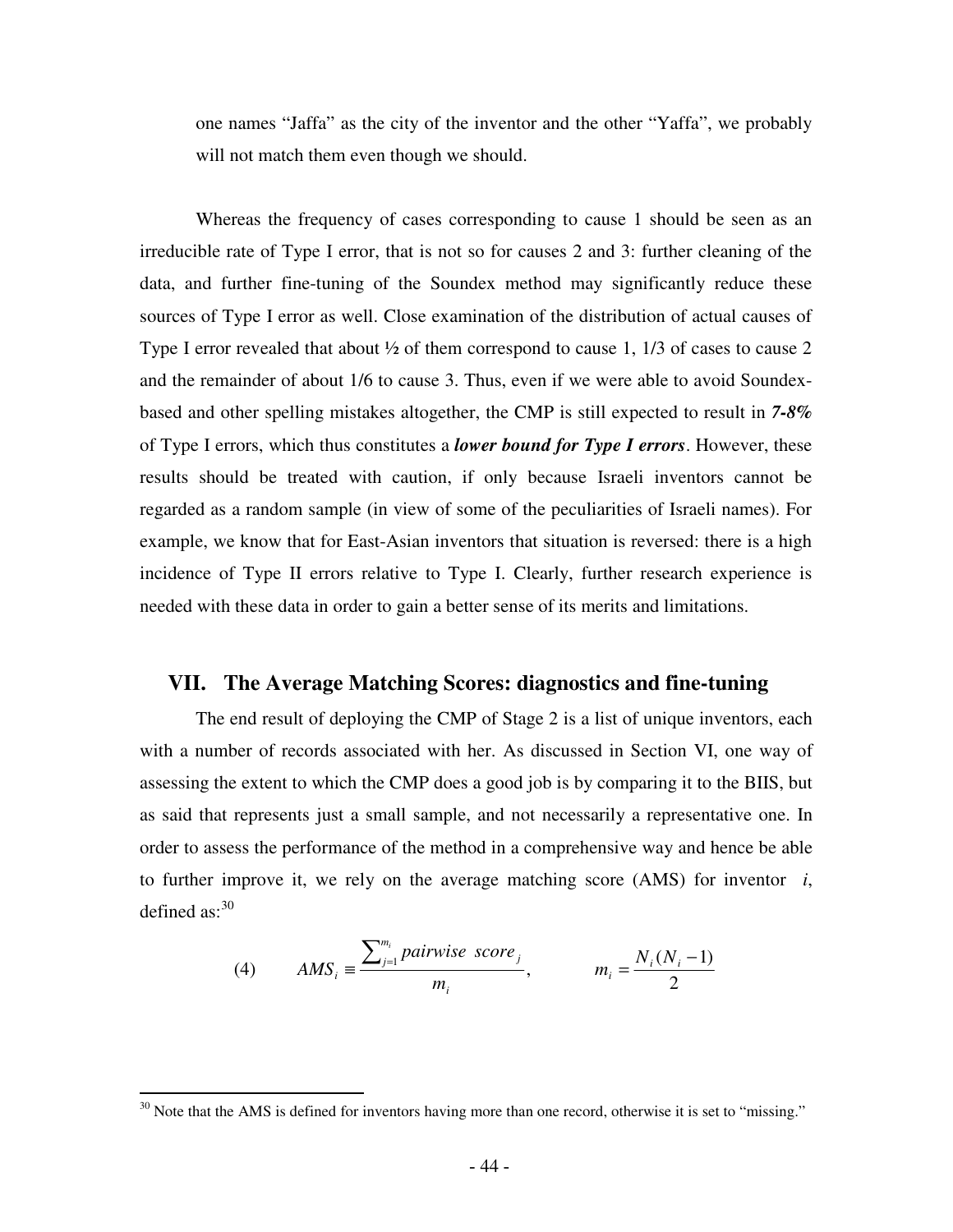where  $N_i$  is the number of records associated with inventor *i* (*after* applying the CMP), and  $m_i$  the number of all possible pair-wise comparisons of the records of that inventor. To exemplify, suppose that Stage 1 renders a *p-set* with 4 records (i.e. 4 patents that share the same Soundex-coded name), and that Stage 2 gives the following scores:

- Score (A, B): 310
- Score  $(B, C)$ : 150
- Score  $(A, C)$ : 80
- Score  $(D, j)$  < 100,  $j = A, B, C$

Given the thresholds showed in Table V.1, records {A, B, C} would be grouped together as belonging to the same inventor (call him "John Fields"), and D becomes a separate inventor. Note that A and B are very similar, B and C less so, whereas A and C have little in common and in the end get matched just because of transitivity. We can now ask how "similar" to each other are on average the records  $\{A, B, C\}$  in so much as referring to the same inventor, or equivalently, how sure are we that John Fields as named in them is in fact one and the same person? Computing (4) for John Fields gives an average score of 180, which is quite high relative to the thresholds given in Table V.1. By contrast, suppose that the scores had been,

- o Score (A, B): 120
- o Score (B, C): 120
- $\circ$  Score (A, C): 0

In this case the  $AMS<sub>i</sub>$  would be a mere 80, meaning that although we did group the three records together, they don't seem to have much in common (again, notice the role played by transitivity). In other words, the average probability of Type II error is thought to be inversely proportional to the corresponding AMS. Beyond serving as a diagnostic tool, the final AMSi's could be used as indicators of the reliability of the respective observations in any econometric analysis, e.g. they could serve as weights in regression analysis. Having computed the  $AMS_i$  for each inventor *i*, we can then compute the overall matching score as,

(5) 
$$
AMS = \frac{\sum_{i} N_{i} AMS_{i}}{N}, \qquad N = \sum_{i} N_{i}
$$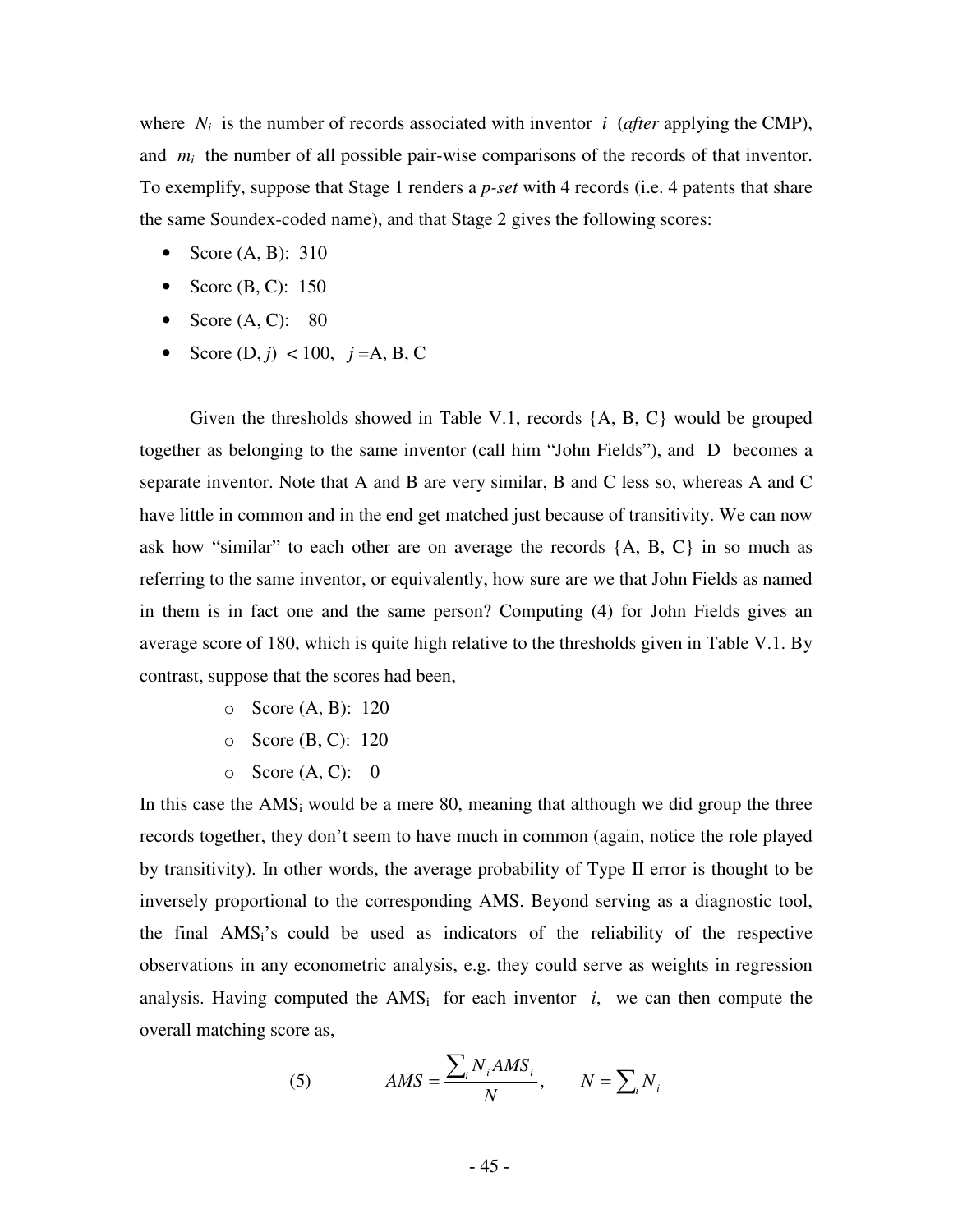i.e., AMS is the weighted average of the AMS<sup>i</sup> , using the number of patents per inventor as weights, which allows us to assess the performance of the entire matching procedure.<sup>31</sup>

To recap: phase 1 of the development of the CMP consisted of a lengthy trial-anderror process by which a rudimentary algorithm was drafted (i.e. the "Mark I" CMP), in parallel to the creation of the benchmark Israeli inventors set (BIIS).<sup>32</sup> The second phase entailed a more systematic comparison of the Mark I CMP to the BIIS, with the consequent learning by doing and ensuing improvements to the CMP, which led to the "Mark II". At the end of phase 2 we had then a preliminary set of parameters (i.e. cutoff values, scores and thresholds) which allowed us to run the Mark II CMP, and obtain a (still tentative) list of unique inventors with their corresponding AMS's.<sup>33</sup>

In phase 3 we undertook a series of iterative "partial-derivative" changes, that is, in each step we changed just one parameter, run again the CMP (on a large sample of records) and analyzed the results of the change by comparing the new results to those obtained at the end of phase 2. Suppose for example that a change leads to significantly more matching decisions and correspondingly fewer distinct inventors (hence reducing the probability of Type I error), accompanied only by a minor reduction in the overall AMS (i.e. a minor increase in Type II error).<sup>34</sup> In such case we would be inclined to adopt the change, recalibrate the system accordingly, and restart the process by performing a marginal change in another parameter. In cases where the results were inconclusive, we examined manually a sample of records that were affected by the changed parameters so as to determine whether the changes were warranted or not.

 $31$  Given that the AMS is calculated on the basis of the scores used by the CMP, assessing the performance of the CMP and its sensitivity to different score values may be misleading: setting higher scores may lead to a higher AMS without real gains in reliability. Thus, the mean AMS should be judged against the maximal threshold value, and in any case it should not constitute the sole diagnostic tool.

 $32$  By "phases" we mean here the actual steps taken in the process of developing the matching procedure; these are not to be confused with "stages" which reflect the logical segmentation of the process *ex post*.

 $33$  It is worth noting that the introduction of the AMS was a key "innovation" in developing the matching procedure: we essentially had stalled after what we refer to as "phase 2", and could not find ways of fine tuning the procedure in a systematic way, for lack of means to pierce the "black box" of millions of inventors with their records. The AMS offered precisely that ability (with the caveat of footnote 31), and hence allowed for "phase 3", which proved very effective.

<sup>&</sup>lt;sup>34</sup>To avoid the potential fallacy alluded to in footnote 31, the AMS was calculated using the scores and cutoff values used *before* the partial-derivative change.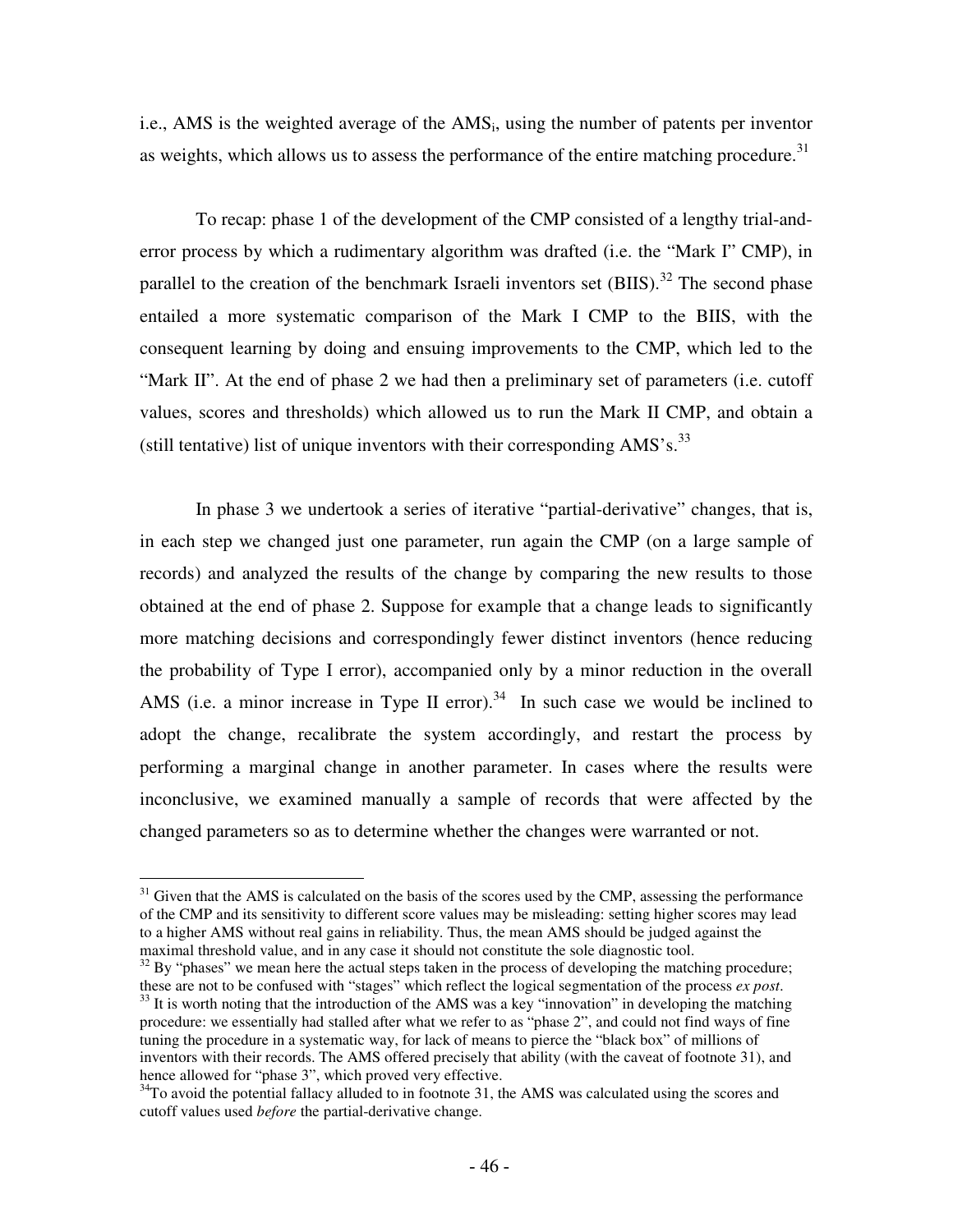The basic trade-off involved is depicted in Figure 1, where  $Y$  stands for  $[1 -$ Prob(Type II error)], which is a (positive) function of the AMS, and *X* stands for  $[1 -$ Prob(Type I error)], which is inversely related to the number of unique inventors.<sup>35</sup> Suppose that we decrease the scores shown in Table V.3 (e.g. same Middle Name would get a score of 80 rather than 100), so that we end up with a smaller number of matches per inventor. Such a change would increase the AMS (given that it is now more difficult to get a match, if one does occur then the two records ought to be more "similar" to each other), and it would increase of course the number of unique inventors. In other words, the probability of Type II error decreases, but on the other hand the probability of Type I error increases. If the initial position along the transformation curve in Figure 1 was a point such as *a* and the change brings us to a point such as *b*, the change was probably not worth its while: the loss in terms of Type I error is too large relative to the gain in the probability of Type II error.

**Figure 1 Trade-Offs in Fine Tuning the CMP**



<sup>&</sup>lt;sup>35</sup> Note that inventors with just one record do not get an AMS value, and hence the overall mean AMS tells only part of the story: it should be always coupled with the number of unique inventors, as a diagnostic tool.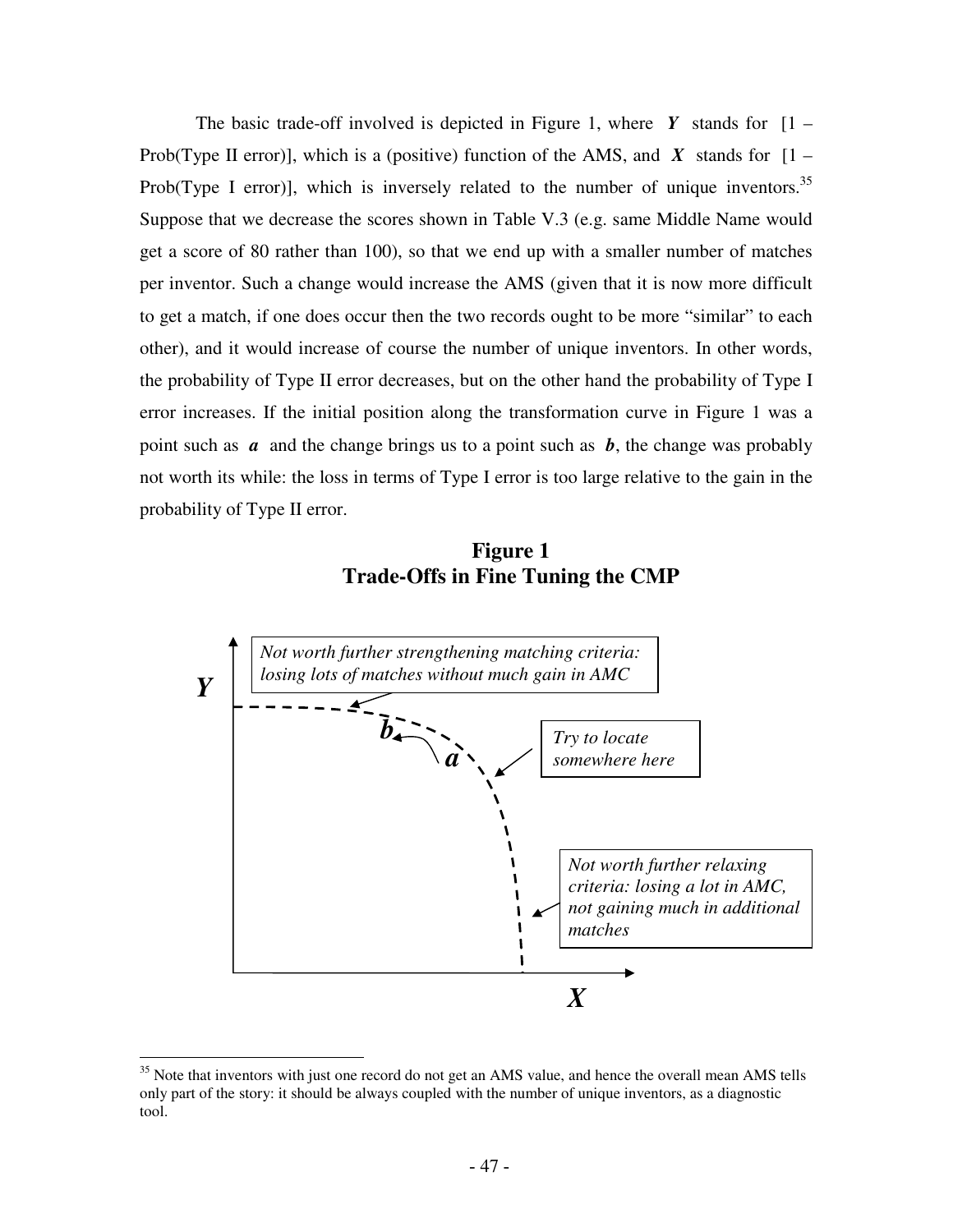This is then the type of process that we followed, experimenting with dozens of such incremental changes, and thus mapping out the transformation curve schematically depicted in Figure 1. The good news is that the curve turned out to have indeed the shape shown, that is, beyond a certain mid area where the trade-offs posed a real dilemma, we quickly discovered that further movements in either directions were clearly unwarranted. On the other hand we can by no means claim that this process is sufficiently rigorous or comprehensive to render "optimal" parameters – there is surely room for further experimentation and improvements.

After converging at the end of phase 3 to a final set of parameters and producing the corresponding final list of unique inventors, we examined again the AMSs as a way of gaining further insight into the matching procedure. In particular, Figure 2 shows that the distribution of AMSs (over the set of inventors with more than one patent) is slightly skewed, and has a mean of 235. This implies that the average pair of records within a matched group satisfies either two "strong" criteria (worth a score of 120 each), or three weaker criteria, which is certainly a lot given that the CMP demands significantly less. Another encouraging implication of this result is that transitivity apparently does not play a significant role in the process, since if it did the AMS would likely be significantly lower.

Yet another angle at the performance of our matching procedure as reflected in the AMS is to pose the following question: suppose that we would have obviated altogether the development of a CMP, and had relied instead just on naïve matching, that is, we would have just grouped together records exhibiting exactly the same first and last inventor names. We could then compute for the ensuing list of unique inventors their AMS, and compare its distribution to the one that we obtained with our CMP. As Figure 2 shows, the naïve method shifts the distribution to the left, having a mean AMS of 171 versus 235 for ours. <sup>36</sup> Moreover, a large number of inventors in the naïve case get an AMS of zero, meaning that pairs of records presumed to belong to the same inventor do

<sup>&</sup>lt;sup>36</sup> For simplicity of computation, the comparison was done only for a sample of inventors, those with last names that begin with the letter 'A'.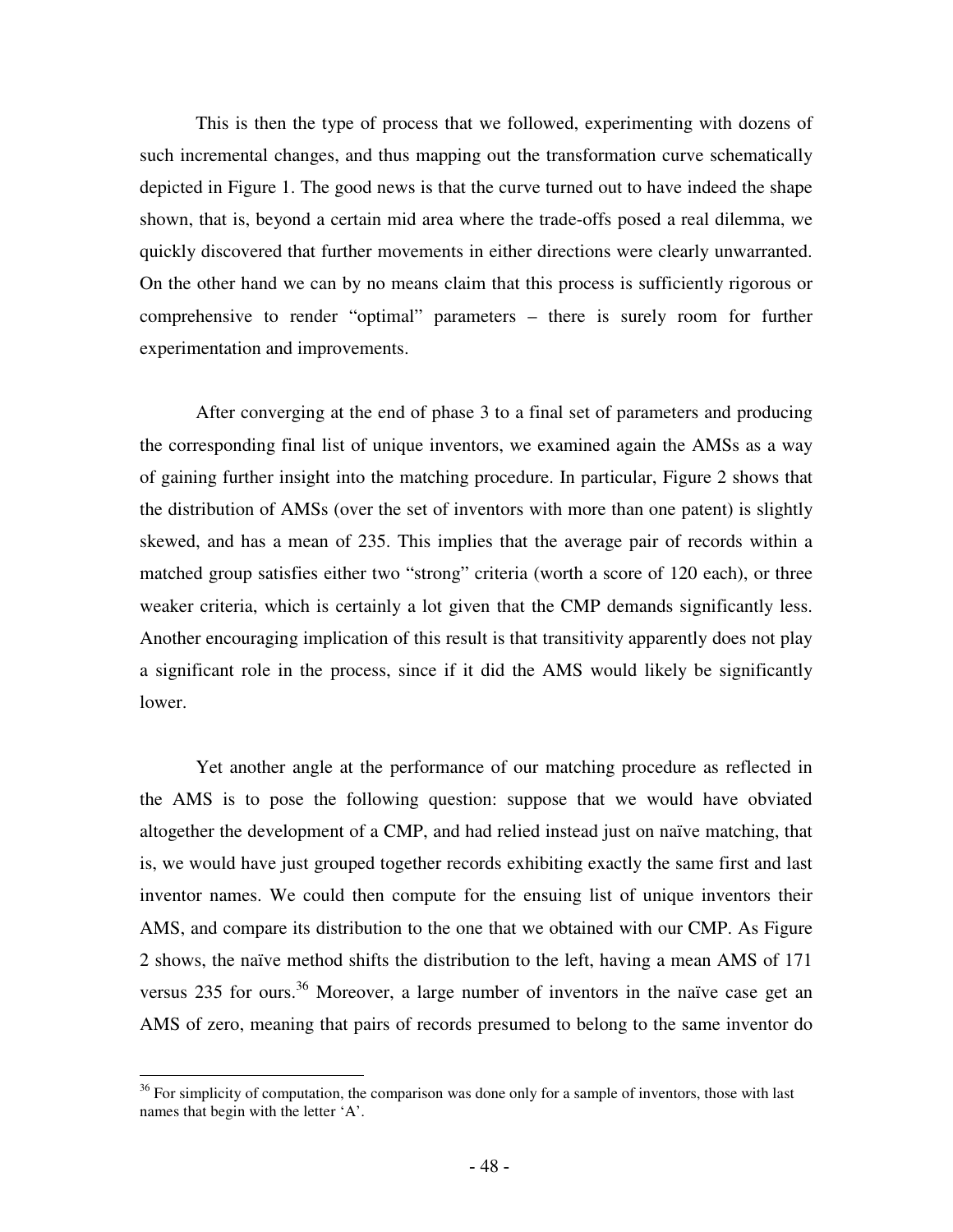not have anything in common (according to the criteria used here). Thus, there is reason to believe that our CMP does improve significantly the matching, and that there are no easy shortcuts.



**Figure 2**

\* In order to reduce the computational burden, the naïve matching was done just for a sample of inventors: those with family names starting with the letter "A".

### **VIII. The final list of unique inventors: summary figures**

As mentioned in Section II, we started from the NBER Patent and Citations Data File that contains 2,139,313 patents covering the period 1975-1999, and the corresponding Inventors file. Defining each inventor in each patent as a "record", these data generated 4,298,457 records, which implies that the average number of inventors per patent is 2.01. As a result of deploying our matching procedure we obtained a final list of 1,632,532 unique inventors, assigned to them an ID, and merged this list back to the 4.3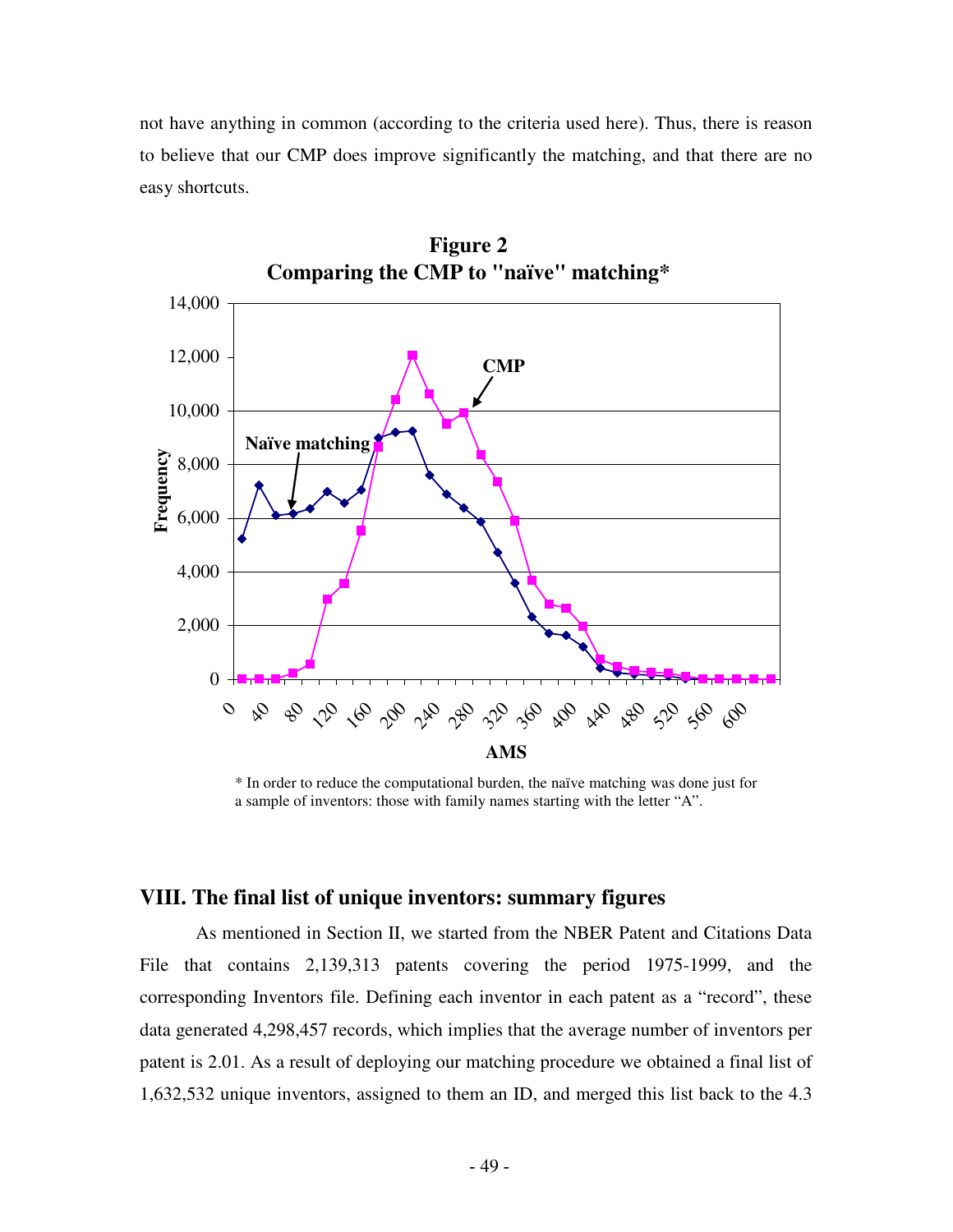million records. Thus, we now know who invented what, with whom, where, and so forth. On that basis we can trace the histories of those inventors, follow their movements across assignees, geographic areas and technological fields, explore the determinants of their innovative outputs as a function of their previous experience, etc. This is an extraordinarily rich trove of data, which opens a wide range of research possibilities.

In order to appreciate what the CMP developed here does, consider the following names that appear very frequently in our data, and the number of different inventors in which they were split at the end of the procedure:

- Robert Smith (749 records) 271 IDs
- David Smith (643 records) 227 IDs
- Robert Miller (588 records) 176 IDs

Thus for example, there are 749 patents in which the (exact) name Robert Smith appears; applying to them the CMP rendered a list of 271 *different* inventors having that name. Had we not done that and relied instead on "naïve matching", we would have ended up with one seemingly extremely prolific inventor, whereas in reality Robert Smith "is" 271 different individuals.

It is reassuring to note that the recent USA Today's list of top 10 living US patent holders,<sup>37</sup> is supported by our results, even though our data are as of 1999 and hence comprise only a fraction of the total as of 2005. As Table VIII.1 shows, there is a significant overlap between the two rankings, certainly for the "older" inventors (i.e. inventors whose first patent was granted in the 1970s).

<sup>&</sup>lt;sup>37</sup> http://www.usatoday.com/tech/columnist/kevinmaney/2005-12-13-patent\_x.htm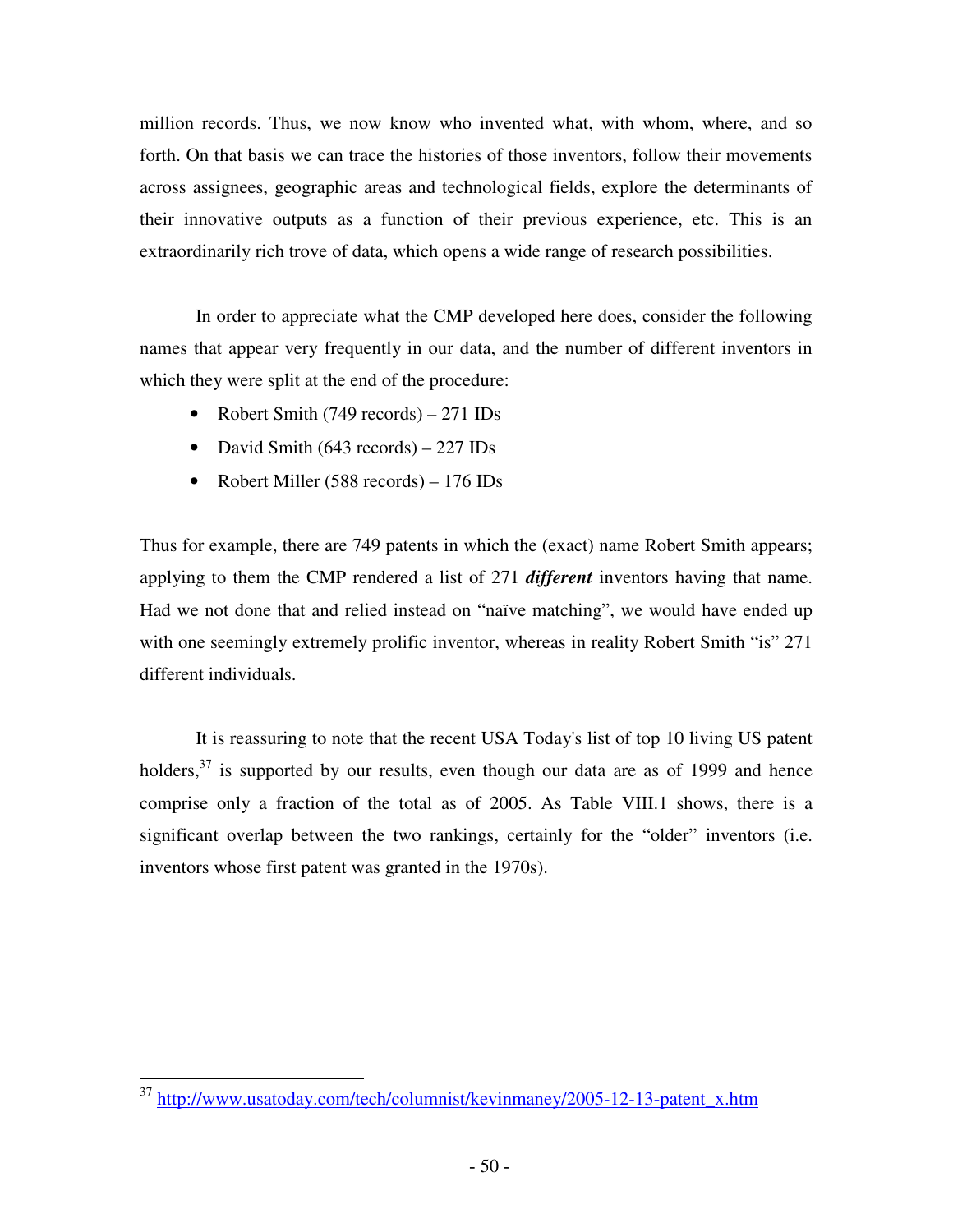| <b>Inventor name</b>   | <b>Number of patents</b> |          | Our            | Grant                                    |  |
|------------------------|--------------------------|----------|----------------|------------------------------------------|--|
|                        | <b>US Today</b>          | Our data | ranking        | year of $1st$<br>$\mathbf{pattern}^{38}$ |  |
| Shunpei Yamazaki<br>1. | 1,432                    | 605      | 3              | 1979                                     |  |
| 2. Donald Weder        | 1,322                    | 466      | $\overline{4}$ | 1978                                     |  |
| 3. Kia Silverbrook     | 801                      | 58       | 1652           | 1994                                     |  |
| 4. George Spector      | 723                      | 715      | 1              | 1976                                     |  |
| 5. Gurtej Sandhu       | 576                      | 172      | 89             | 1991                                     |  |
| 6. Warren Farnworth    | 547                      | 128      | 216            | 1990                                     |  |
| Salman Akram<br>7.     | 527                      | 93       | 450            | 1995                                     |  |
| Mark Gardner<br>8.     | 512                      | 233      | 37             | 1994                                     |  |
| 9. Heinze Focke        | 508                      | 388      | 8              | 1976                                     |  |
| 10. Joseph Straeter    | 477                      | 133      | 193            | 1991                                     |  |

## **Table VIII.1 USA Today Top 10 Living US Patent Holders**

*For US Today # of patents as of 12.13.2005; our data up to 12. 1999*

In order to gain some perspective of what the number of unique inventors that we arrived at means, consider the following bounds: the starting point was that there could be in principle as many unique inventors as there are records, i.e. 4,298,457; this is so since any two names, even if identical, could refer in fact to different individuals. At the other end, if we were to be extremely lenient and match any two inventors just on the basis of having the same Soundex-coded name, we would have 630,887 distinct inventors. Being slightly more demanding and matching on the basis of having just identical first and last names would render 1,205,403 inventors, or 1,405,318 inventors if using in addition the middle name initial. As can be seen in Table VIII.2, deploying the CMP makes indeed a big difference *vis a vis* the "naïve" alternatives in both directions in terms of raw numbers. Furthermore, it is not just that the CMP renders 1.6 million inventors versus say the 1.2 million obtained by matching according to identical names:

<sup>&</sup>lt;sup>38</sup> The year of first patent was taken from the USPTO website, and in it the data starts from 1976, hence when it says 1976 it may have been an earlier year.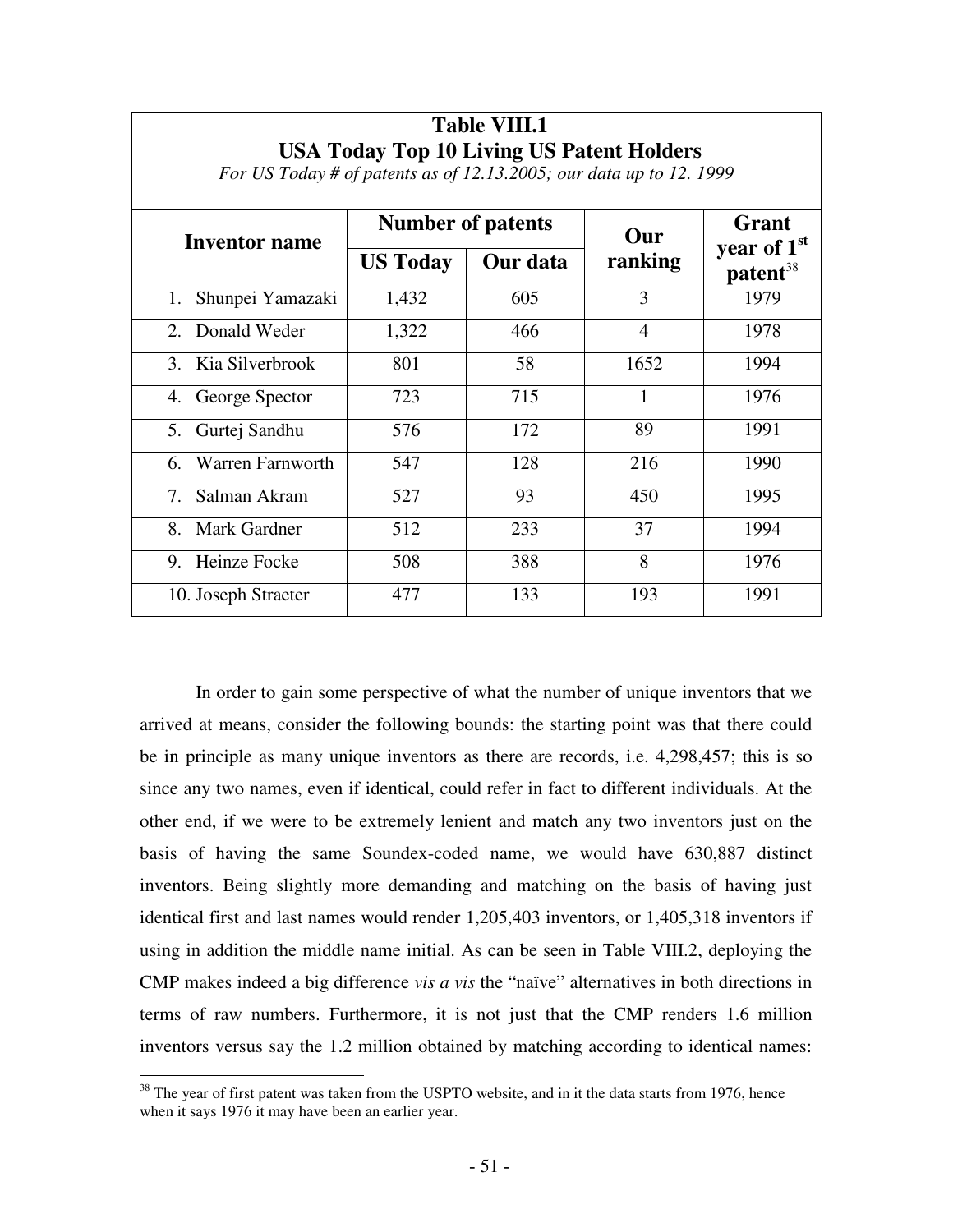the lists are different since the latter are not necessarily a sub-set of the former (due to the use of Soundex-coded names).

| <b>Table VIII.2</b><br><b>Matching in Perspective</b>     |                               |  |  |
|-----------------------------------------------------------|-------------------------------|--|--|
| <b>Matching method</b>                                    | Number of unique<br>inventors |  |  |
| Each record a different inventor                          | 4,298,457                     |  |  |
| Computerized matching procedure (CMP)                     | 1,632,532                     |  |  |
| Identical last and first names and middle<br>name initial | 1,405,318                     |  |  |
| Identical last and first names                            | 1,205,403                     |  |  |
| Same Soundex-coded names                                  | 630,887                       |  |  |

Although there are surely many more inventors that do not ever patent, our list of 1.6 million inventors are quite likely responsible for the vast majority of innovations made over the last 3 decades of the  $20<sup>th</sup>$  century, almost certainly for the important ones. As Table VIII.3 reveals, the distribution of number of patents per inventor is very skewed (as virtually everything else regarding patents), with an average of 2.6 patents per inventor. For purposes of research on mobility and careers of inventors, the interesting data are those related to the 0.7 million inventors that have at least 2 patents – the 1.0 million with just one patent (the "occasional" inventors) are certainly important but obviously cannot shed light on those research issues. Notice that there are about 70,000 with more than 10 patents: those are the most prolific inventors, and they will probably command a great deal of attention in coming research.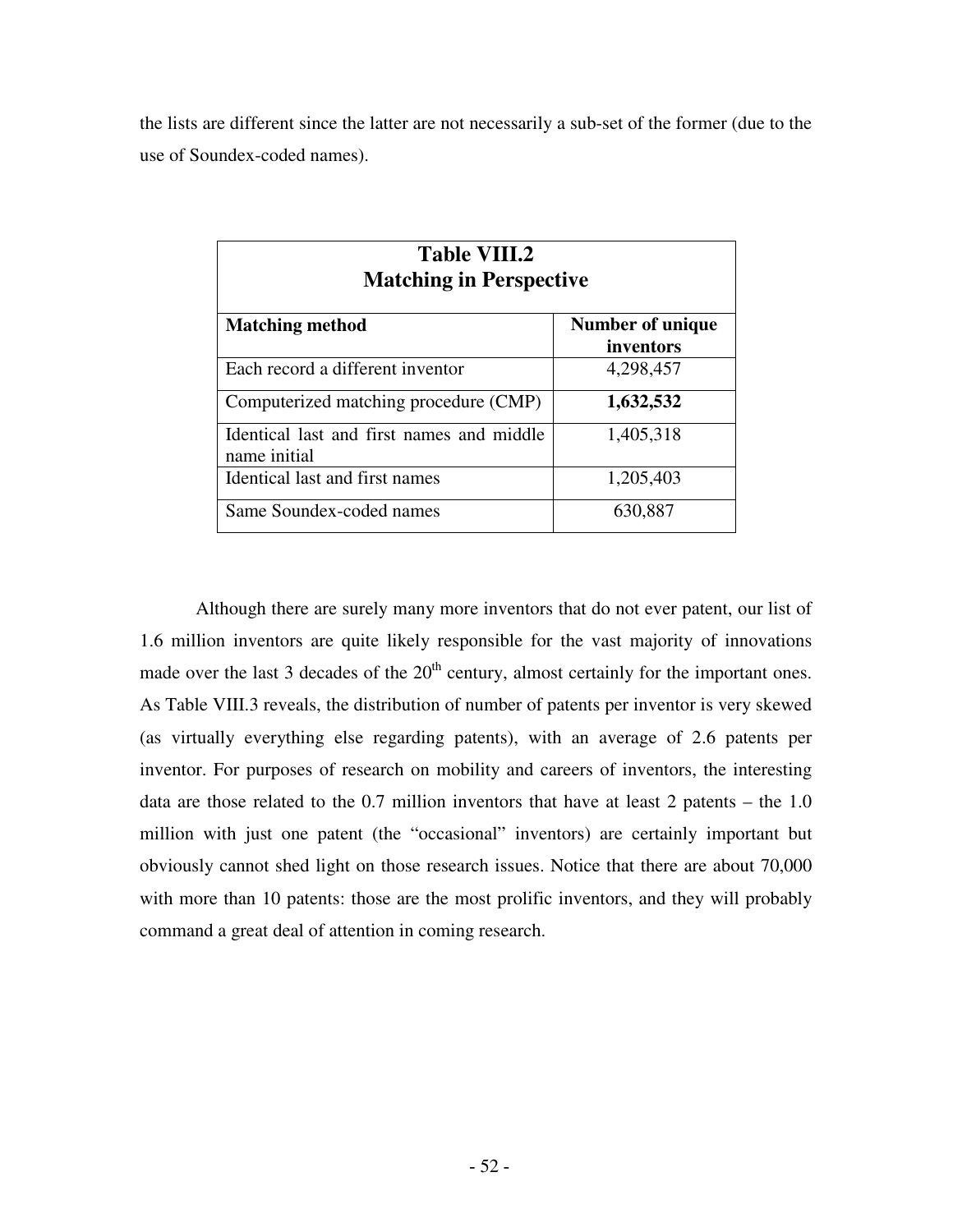| <b>Table VIII.3</b><br><b>Distribution of Patents per Inventor</b>         |         |       |  |  |
|----------------------------------------------------------------------------|---------|-------|--|--|
| Number of<br>Patents per<br>% of inventors<br>inventor<br><b>Inventors</b> |         |       |  |  |
|                                                                            | 983,859 | 60.27 |  |  |
| $2 - 5$                                                                    | 497,780 | 30.49 |  |  |
| $6 - 9$                                                                    | 80,835  | 4.95  |  |  |
| $10 - 50$                                                                  | 67,565  | 4.14  |  |  |
| $50+$                                                                      | 2,402   | 0.15  |  |  |
| 100.00<br>1,632,441<br>total                                               |         |       |  |  |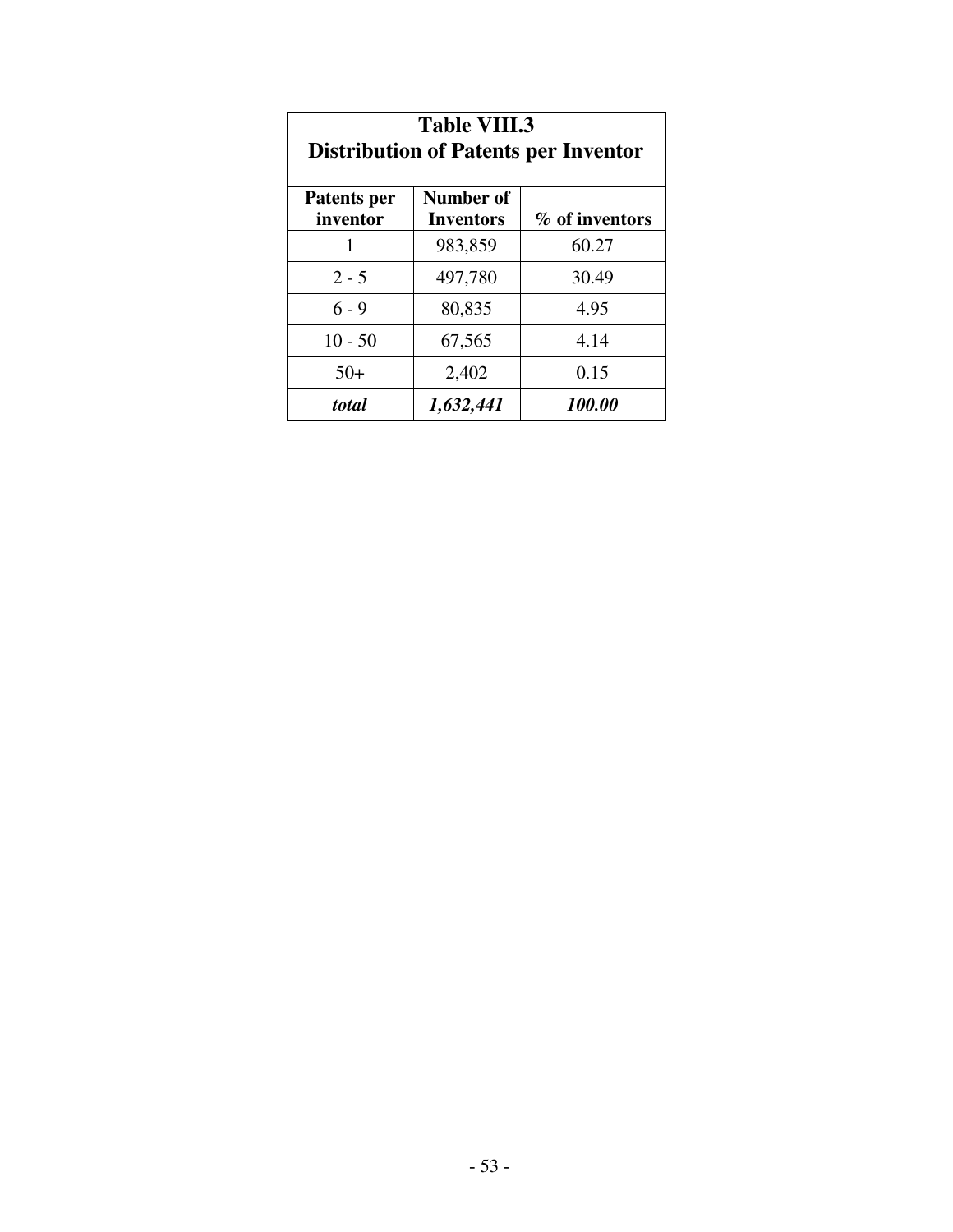### **References**

Alcacer, Juan and Gittelman, Michelle, "How do I know what you know? The role of inventors and examiners in the generation of patent citations." Cross Disciplinary Strategy Seminar, Stern School of Business, NYU, Spring 2004.

Algawar, Ajay K., Cockburn, Iain M., McHale, John, "Gone But Not Forgotten: Labor Flows, Knowledge Spillovers and Enduring Social Capital." National Bureau of Economic Research Working Paper No. 9950, September 2003.

Breschi, Stefano and Lissoni, Francesco, "Mobility and Social Network: Localized Knowledge Spillovers Revisited", CESPRI Working Paper No. 142, March 2003.

Crespi, Gustavo A., Geuna, Aldo and Nesta, Lionel J. J., "Labor Mobility of Academic Inventors. Career Decision and Knowledge Transfer", EUI Working Paper RSCAS No. 2006/06, June 2006.

Fleming, Lee, Marx, Matt, and D. Strumsky "Non-competes and inventor mobility: the Michigan Experiment." Harvard Business School Working Paper,2006.

Griliches, Zvi, (ed.) R&D, Patents, and Productivity, NBER Conference Proceedings. University of Chicago Press, 1984.

Griliches, Z., Hall, B.H. and A. Pakes, "The Value of Patents as Indicators of Inventive Activity," in P. Dasgupta and P. Stoneman, eds., Economic Policy and Technological Performance. Cambridge: Cambridge University Press, pp. 97-124, 1987.

Griliches, Zvi, "Patent Statistics as Economic Indicators," Journal of Economic Literature 92: 630-653, 1990.

Hoisl, Karin, "Tracing Mobile Inventors – The Causality between Inventor Mobility and Inventor Productivity", Munich Business Research Working Paper Series No. 2006-9, May 2006.

Jaffe, A., Trajtenberg, M. and R. Henderson, "Geographic Localization of Knowledge Spillovers as Evidenced by Patent Citations," Quarterly Journal of Economics, pp. 577- 598, August 1993.

Jaffe A. and Trajtenberg, M, Patents, Citations and Innovations: A Window to Knowledge Economy. Cambridge Mass: MIT Press, 2002.

Jones, Benjamin F., "The Burden of Knowledge and the 'Death of the Renaissance Man': Is Innovation Getting Harder?" National Bureau of Economic Research Working Paper No. 11360, May 2005.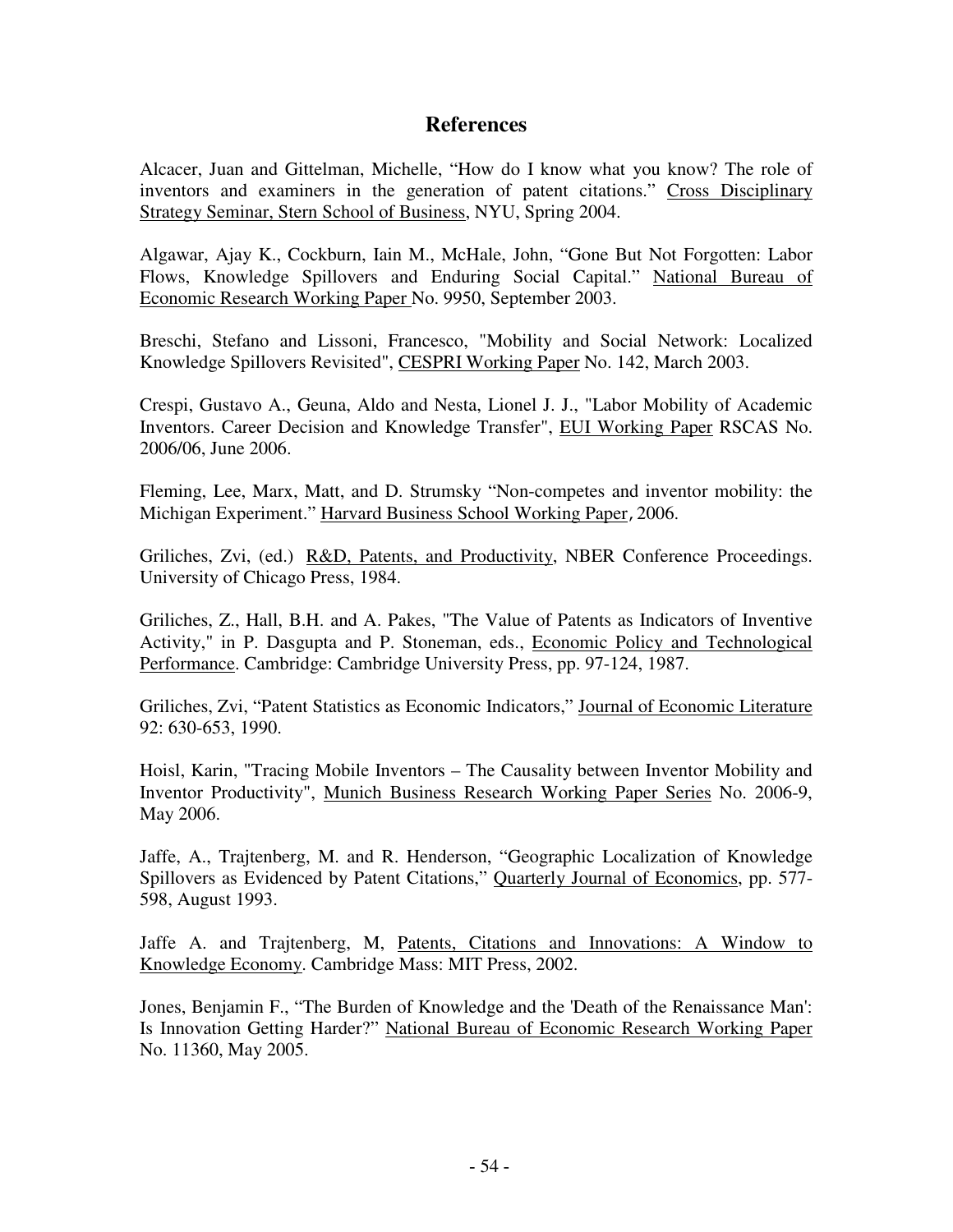Kim Jinyoung, Lee Sangjoon John, Marschke Gerald, "The Influence of University Research on Industrial Innovation." National Bureau of Economic Research Working Paper No. 11447, June 2005.

Pakes, Ariel and Simpson, Margaret, "The Analysis of Patent Renewal Data." Brookings Papers on Economic Activity, Microeconomic Annual, pp. 331- 401, 1991.

Rosenkopf, Lori and Almeida, Paul, "Overcoming Local Search Through Alliances and Mobility." Management Science, Vol. 49, No. 6, pp. 751-766, June 2003.

Schankerman, M. and A. Pakes, "Estimates of the Value of Patent Rights in European Countries During the Post-1950 Period," Economic Journal, Vol. 96, No. 384, pp. 1052- 1077, December 1986.

Scherer, F.M. "Inter-Industry Technology Flows and Productivity Growth," Review of Economics and Statistics, 64, November 1982.

Schmookler, J. Invention and Economic Growth. Cambridge: Harvard University Press, 1966.

Singh, Jasjit, "Inventor Mobility and Social Networks as Drivers of Knowledge Diffusion", Harvard University Working Paper Series, October 2003.

Song, Jaeyong, Almeida, Paul and Wu, Geraldine, "Learning-by-Hiring: When is Mobility More Likely to Facilitate Inferfirm Knowledge Transfer?." Management Science, Vol. 49, No. 4, pp. 351-365, April 2003.

Stolpe, Michael, "Mobility of Research Workers and Knowledge Diffusion as Evidence in Patent Data – The Case of Liquid Crystal Display Technology." Kiel Working Paper No. 1038, April 2001.

Trajtenberg, M. "A Penny for Your Quotes: Patent Citations and the Value of Innovations," The Rand Journal of Economics, 21(1), 172-187, Spring 1990.

Trajtenberg, M. "The Names Game: Using Inventors Patent Data in Economic Research". **http://www.tau.ac.il/~manuel/,** Power-point presentation, 2004.

Trajtenberg, M., Jaffe, A. and R. Henderson, "University versus Corporate Patents: A Window on the Basicness of Invention," Economics of Innovation and New Technology, 5 (1), pp. 19-50, 1997.

Zucker, Lynne G., and Darby, Michael R., "Movement of Star Scientists and Engineers and High-Tech Firm Entry", National Bureau of Economic Research Working Paper No. 12172, April 2006.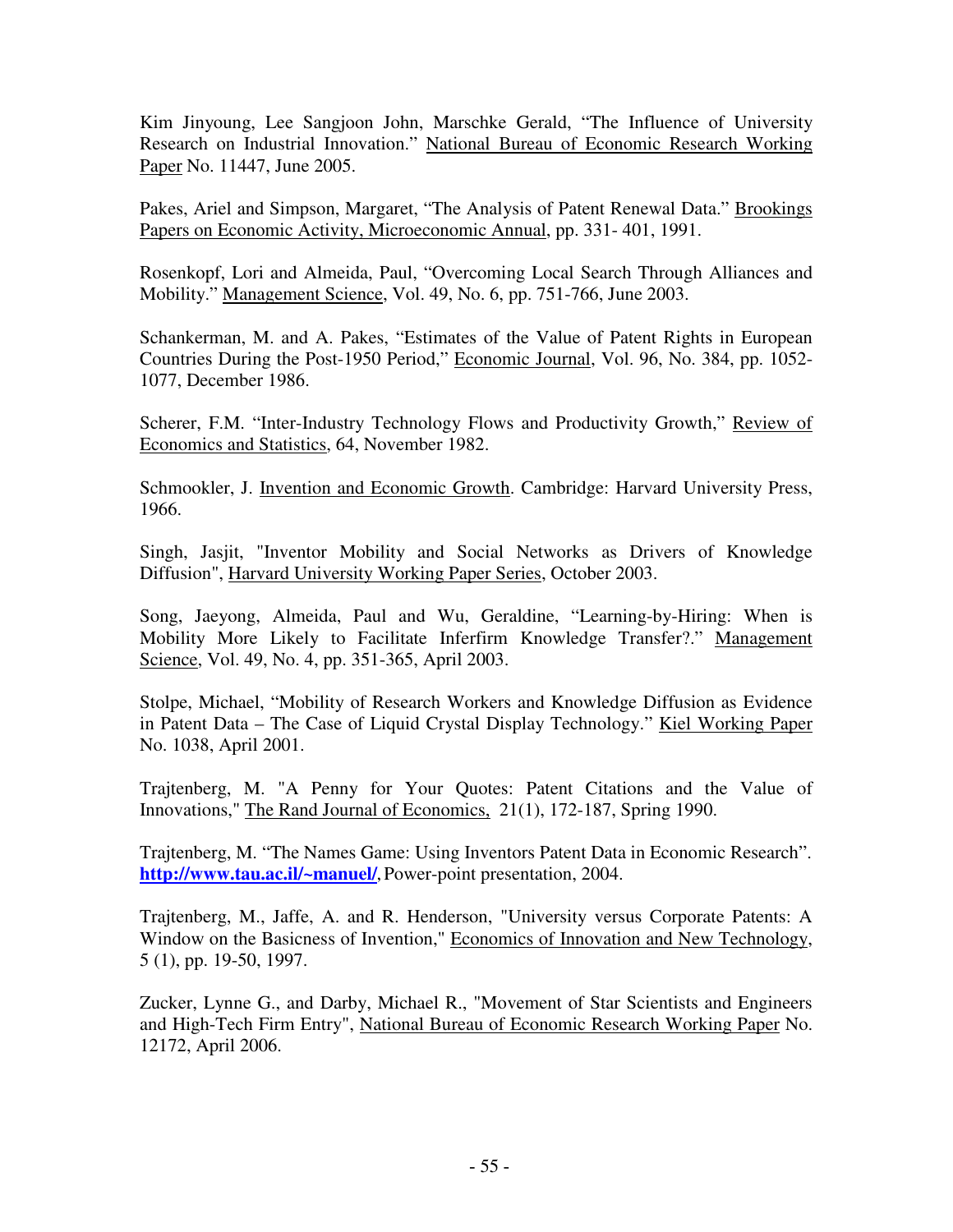### **Appendix 1 Example of a Front Page of a Patent**

**United States Patent 4,203,158 Frohman-Bentchkowsky, et. al. May 13, 1980**

#### **Electrically programmable and erasable MOS floating gate memory device employing tunneling and method of fabricating same**

### **Abstract**

An electrically programmable and electrically erasable MOS memory device suitable for high density integrated circuit memories is disclosed. Carriers are tunneled between a floating conductive gate and a doped region in the substrate to program and erase the device. A minimum area of thin oxide (70 A-200 A) is used to separate this doped region from the floating gate. In one embodiment, a second layer of polysilicon is used to protect the thin oxide region during certain processing steps.

Inventors: **Frohman-Bentchkowsky; Dov** (Haifa, IL); **Mar; Jerry** (Sunnyvale, CA); **Perlegos; George** (Cupertino, CA); **Johnson; William S.** (Palo Alto, CA). Assignee: **Intel Corporation** (Santa Clara, CA). Appl. No. **969,819** Filed: **Dec. 15, 1978**

#### **Related U.S. Application Data**

Continuation-in-part of Ser No. 881,029, Feb. 24, 1978, abandoned. **Intl. Cl. : G11C 11/40 Current U.S. Cl.: 365/185.29**; 257/321; 326/37; 327/427; **Field of Search: 365**/185, 189; **307**/238; **357**/41, 45, 304

#### **References Cited | [Referenced By]**

U.S. Patent Documents

| 3,500,142 | Mar., 1970  | Kahng | 365/185 |
|-----------|-------------|-------|---------|
| 4,051,464 | Sept., 1977 | Huang | 365/185 |

*Primary Examiner:* Fears; Terrell W.

#### **16 Claims, 14 Drawing Figures**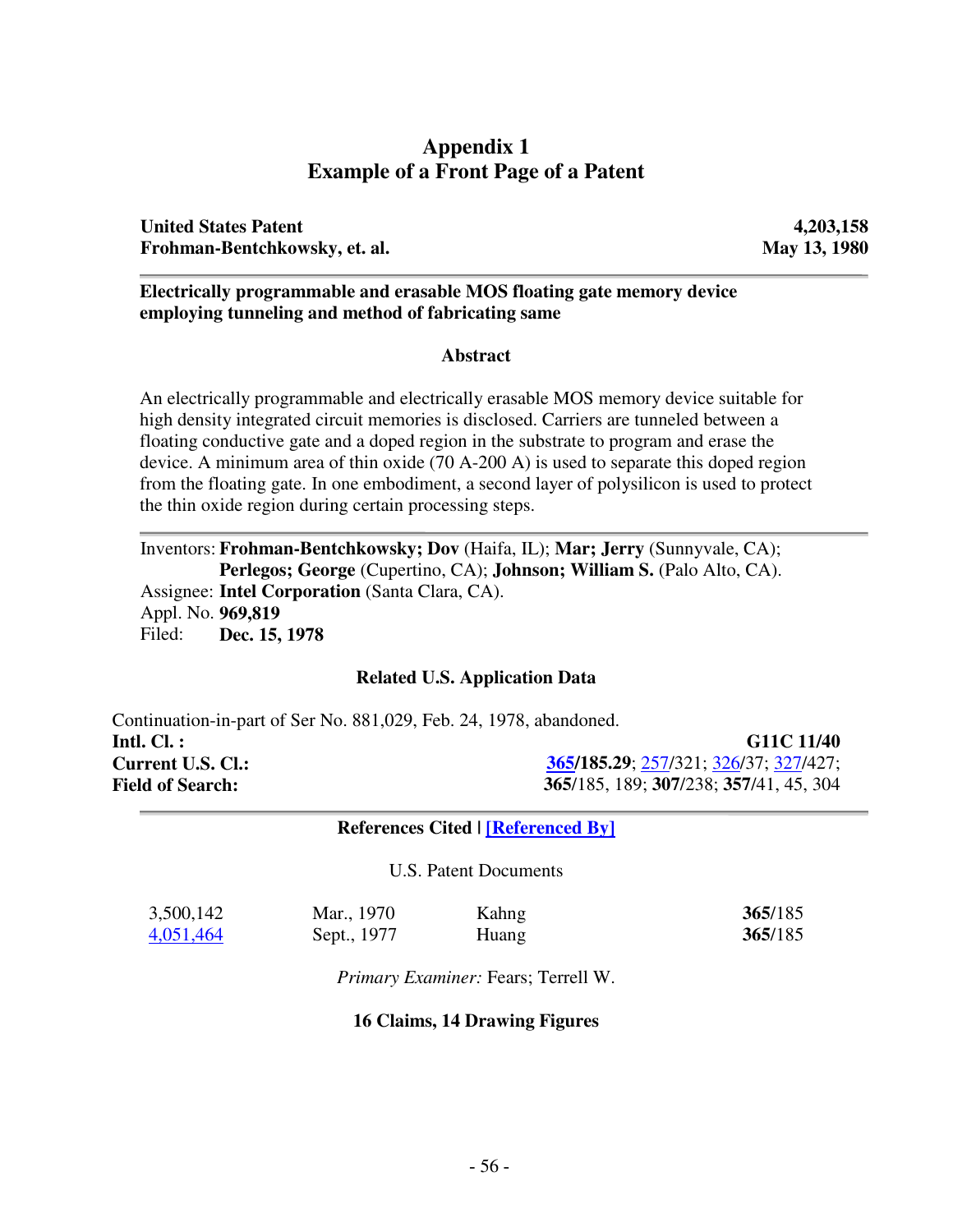### **Appendix 2 Cleaning and Standardizing the Raw Data**

As described in Section IV, the matching procedure relies *inter alia* on pair-wise comparisons of the values of data fields such as the inventor's addresses, city, state and country. Clearly, a necessary condition for the comparisons to be meaningful is that these values are error-free, otherwise one cannot tell whether two strings differ because they refer to different entities or because some of them contain erroneous characters. Therefore, first of all we had to clean up and standardize the alphanumeric fields that proved to be particularly prone to error: street address, city and state. Still, the cleaning process that we implemented cannot be regarded as "complete", and was intended to solve primarily the most frequent and severe cases; there is certainly room for further improvement in this dimension that may prove cost-effective.

#### *Street address*

For street addresses we simply changed all characters to upper-case letters and removed most of the non-alphanumeric characters (i.e. parenthesis, apostrophes, commas, &, **:**, **/**, **`**, **;** , etc.). This is by no means a comprehensive standardization procedure: the street number may appear before or after the street name, the street name may or may not be followed by the abbreviation "St." or "Ave.", etc. As to the cost-effectiveness of further "cleaning": on the one hand street addresses appear only in  $11\%$  of the records, the number of variations in format is quite large, and the records will be anyway scored for the city criteria. On the other hand street address is one of the three strongest criterion for matching, and hence missing on it may be consequential.<sup>39</sup> More scrutiny is needed here to assess whether or not further work would be worthwhile.

#### *City name*

As apposed to street addresses, virtually all records contain the city of the inventor, and city co-location does play an important role in the matching procedure. Furthermore, we have refined its use as a matching criterion so as to take into account city size: location in larger cities (according to the number of patents) is given a lower score than small towns. Therefore, we invested significant efforts to clean up and standardize city names;<sup>40</sup> in addition to changing the names to upper-case letters and removing the non-alphabetic characters, we identified and standardized the following frequent occurrences:

• The name of the city appears as part of a string that may include the country code, state (or province), and ZIP, with or without parenthesis, in which case we just extracted the city name and deleted the rest. Here are some examples: "B-8791 Waregem-Bever", "CH-8103 Unterengstri", "Fabreville, Quebec", "64700, Monterrey, N", "Fano (Pesaro)", "Cortaillod (Ne)" or "Berthierville (Quebec)".

<sup>&</sup>lt;sup>39</sup> If two records with the same Soundex coded name share only the same address, the full address criterion might be sufficient for a match, while the city name criterion will not be sufficient.

<sup>&</sup>lt;sup>40</sup> Note that Soundex is not appropriate for city names: because the USPTO scans the data using opticalcharacter recognition, the errors are likely to stem from glitches in the OCR software, and not from phonetic misrepresentation (see Fleming & Marx, 2006).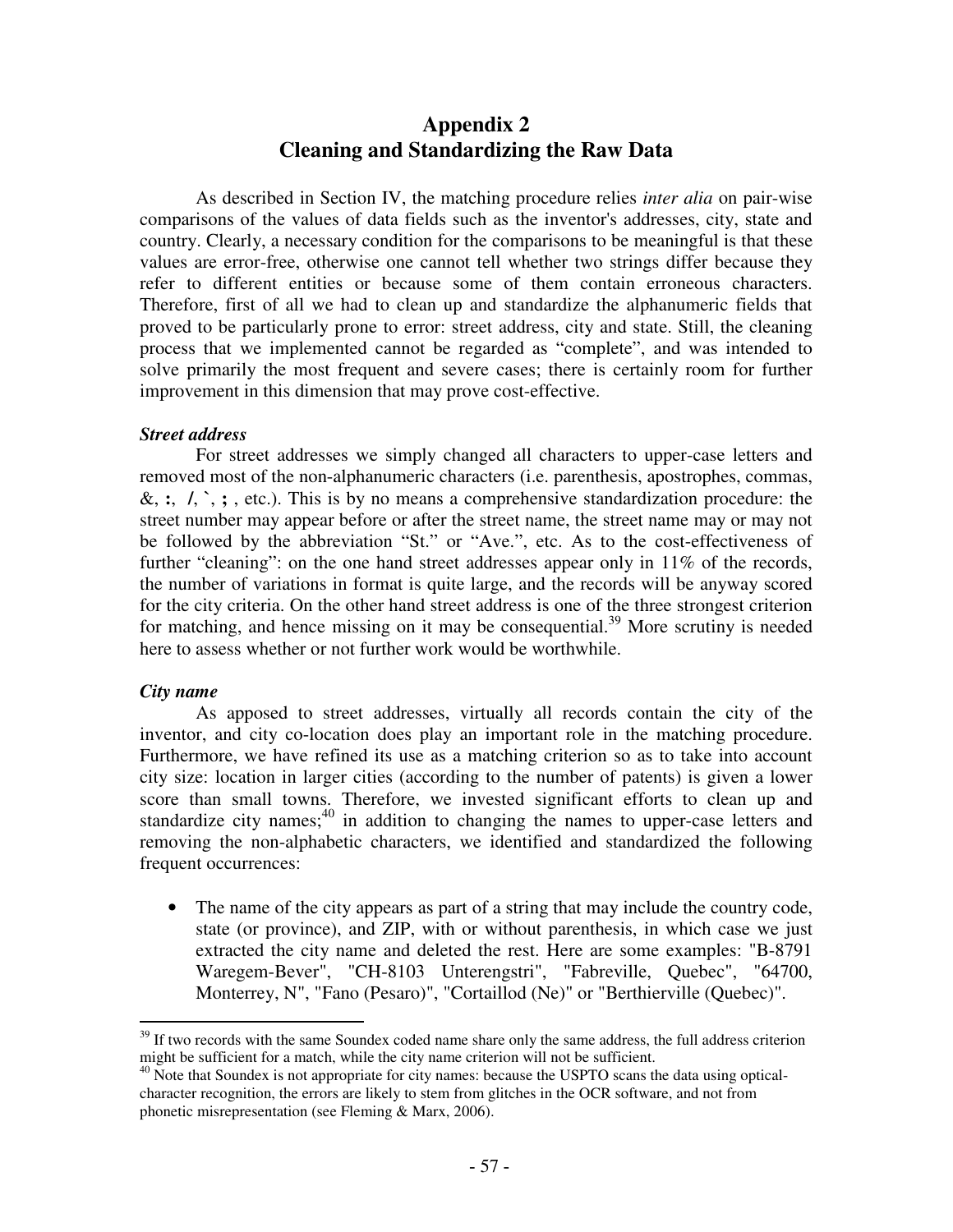- City names that include variations of "Saint" were standardized to the "St" prefix (e.g. St Louis instead of Saint Louis).
- The names of major non-US cities were spelled according to their English version, e.g. Rome and not Roma, Milan and not Milano, Munich and not Muchen, etc.

The importance of cleaning cities names can be seen in the fact that the number of different cities shrank from 177,696 at the start to 133,282 after cleaning.

### *State and Country*

Even though countries and US states appear in the original patent files as a 2 letter code and in principle do not require addition "cleaning," we discovered a nonnegligible number of records for which state codes and (identically written) country codes were mistakenly interchanged (e.g. CA may stand for California or for Canada, PA for Pennsylvania or for Panama, etc.). A few initial cases that came to our attention alerted us to the potential problem, which is not easy to treat in a systematic way (e.g. one cannot possibly check every California patent to see whether it refers perhaps to Canada). We adopted instead a pragmatic (but limited) approach as follows:<sup>41</sup>

- We identified all patents designated as Canadian that contained cities that are known to be in California, and in particular, cities that include in their names the words "Rancho", "San" or "Palo"; those patents were reassigned to California.
- Any patent assigned to Panama as a country (PA code) that was *not* assigned to a city that includes "Panama" in its name (mostly Panama-City) was changed to Pennsylvania as a state and to the US as country.

<sup>&</sup>lt;sup>41</sup> There may remain further problems with other country-state codes (e.g. Israel – Illinois, both coded IL), but we did conduct extensive checks and did not find systematic errors.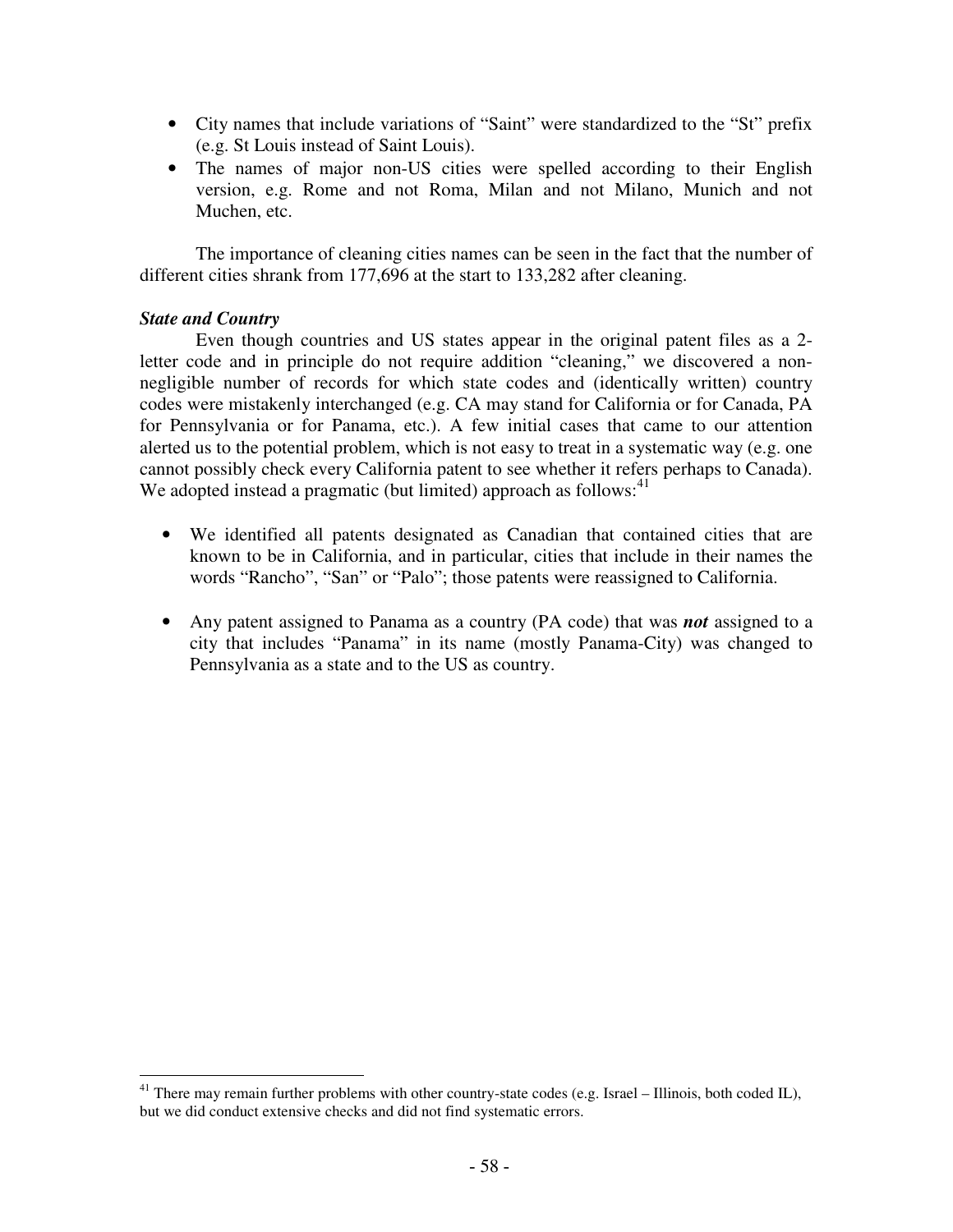### **Appendix 3 Size and Frequency-Dependent Categories: Names, Cities, Assignees and Patent Classes**

As explained in Section IV, the scores of some of the matching categories are made to depend upon the "size" of those categories, since having two records say in the same city is more informative the smaller the city is, and likewise for assignee and for patent class. Likewise, the less frequent a Soundex-coded name is, the more informative is the fact that two records bear the same Soundex code.

In order to determine what should be regarded as "small" or "large", we examined the distribution of cities according to number of patents, and looked for appropriate cutoff values, such as first moments (for ease of exposition we shall refer to cities as the paradigmatic case, but the discussion applies equally to the other categories as well). As shown in Figure 3 though, the distributions turned out for the most part to be extremely skewed, and hence neither the mean nor the median seemed able to offer reasonable cutoff values (they were far too low).



**Figure 3 Distribution of Cities by number of patents**

Thus, we looked instead at the distribution of the number of *records* (patents) by *city size* rather than at the number of cities by city size, and examined the median values. To make it clear, define *x:* number of patents in a city (i.e. its "size"), *f(x)* number of cities of size *x*, and  $y = x f(x)$ : number of patents in cities of size *x*; the parameter of interest is the median value of the distribution of *y*. We then eyeballed the cities around this median value, to see whether those above it could indeed be regarded as sufficiently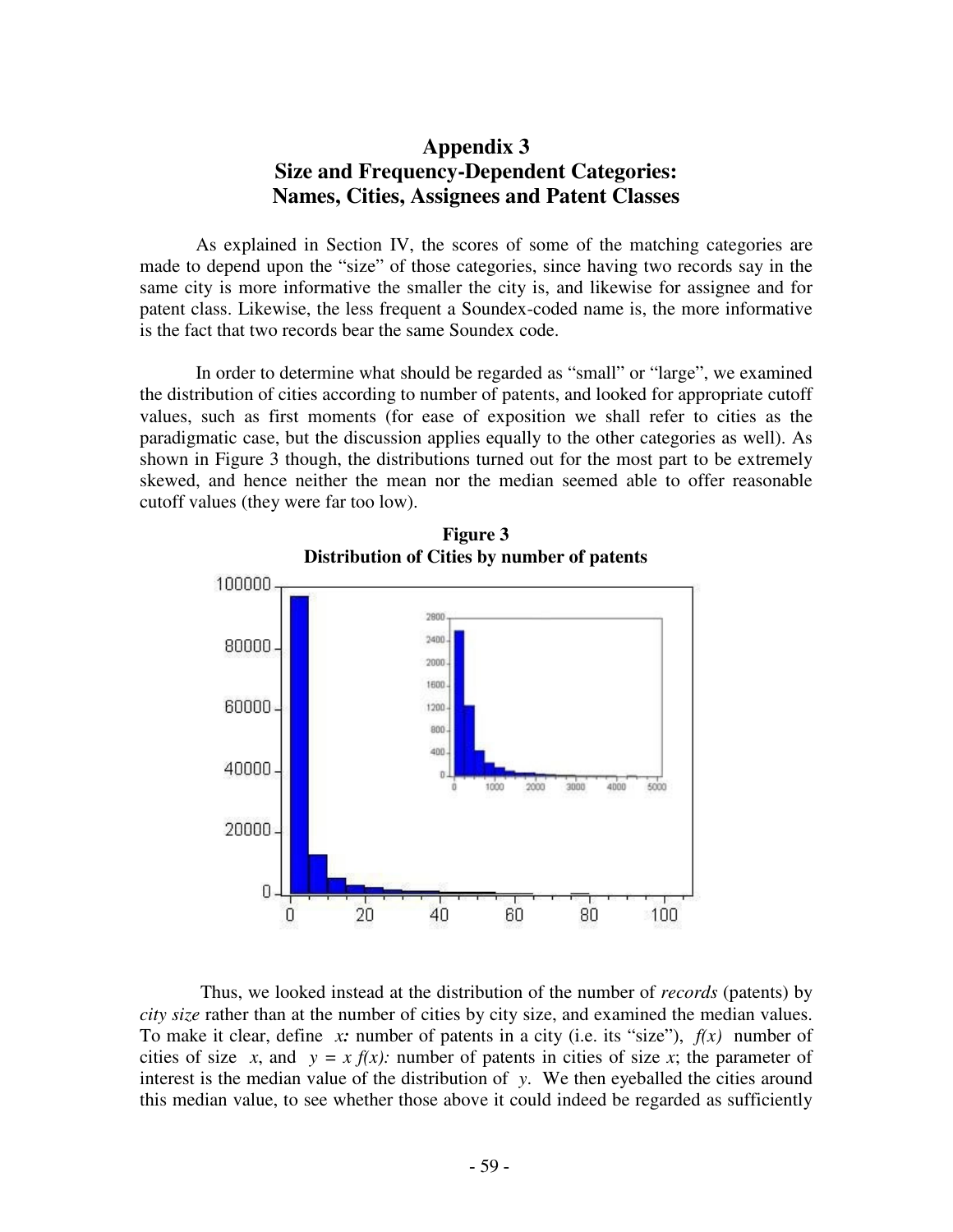"large", and conversely for those below. In the case of cities and patent classes, these median values turned out to be reasonable cutoff values, and thus we adopted them. In the case of assignees a lengthy experimentation and manual examination process led us to reduce the cutoff value significantly, and similarly for Soundex-coded names. We now provide further detail on each of the matching criteria and the corresponding distributions.

| <b>Table A3.1.1</b><br>Distribution of Cities, by "Size" |                |            |  |  |
|----------------------------------------------------------|----------------|------------|--|--|
| <b>Number of</b>                                         | Number of      | Total # of |  |  |
| records                                                  | cities         | records by |  |  |
| (city "size")                                            |                | city size  |  |  |
|                                                          | 64,394         | 64,394     |  |  |
| $\overline{c}$                                           | 18,306         | 36,612     |  |  |
| $\overline{3}$                                           | 89,65          | 26,895     |  |  |
| $rac{4}{5}$                                              | 5,541          | 22,164     |  |  |
|                                                          | 3,946          | 19,730     |  |  |
| $\overline{6}$                                           | 3,061          | 18,366     |  |  |
| $\overline{7}$                                           | 2,357          | 16,499     |  |  |
| 8                                                        | 1,953          | 15,624     |  |  |
| 9                                                        | 1,526          | 13,734     |  |  |
| 10                                                       | 1,365          | 13,650     |  |  |
| $11-20$                                                  | 7,264          | 106,641    |  |  |
| 21-30                                                    | 3,246          | 81,157     |  |  |
| $31 - 50$                                                | 3,110          | 121,887    |  |  |
| 51-100                                                   | 3,135          | 224,013    |  |  |
| 101-300                                                  | 3,506          | 704,582    |  |  |
| 301-1,000                                                | 1,235          | 865,240    |  |  |
| 1,001-1,382                                              | 7,264          | 106,641    |  |  |
| Cutoff: 1382 <sup>42</sup>                               |                |            |  |  |
| 1,383-5,000                                              | 366            | 852,811    |  |  |
| 5,001-10,000                                             | 58             | 393,970    |  |  |
| 10,001-50,000                                            | 29             | 490,003    |  |  |
| $50,000+$                                                | $\overline{2}$ | 210,487    |  |  |

### *A3.1 Cities*

Table A3.1.2 presents the ten "largest" cities in our data, that is, the cities with the largest number of patents originating in them. Note that the top five are Japanese: this is in part an artifact of how city limits are drawn in different countries (e.g. they are much

 $42$  This corresponds to the median of the distribution computed in a previous round; the median has slightly changed since, but the change is immaterial and hence we left the cutoff as is.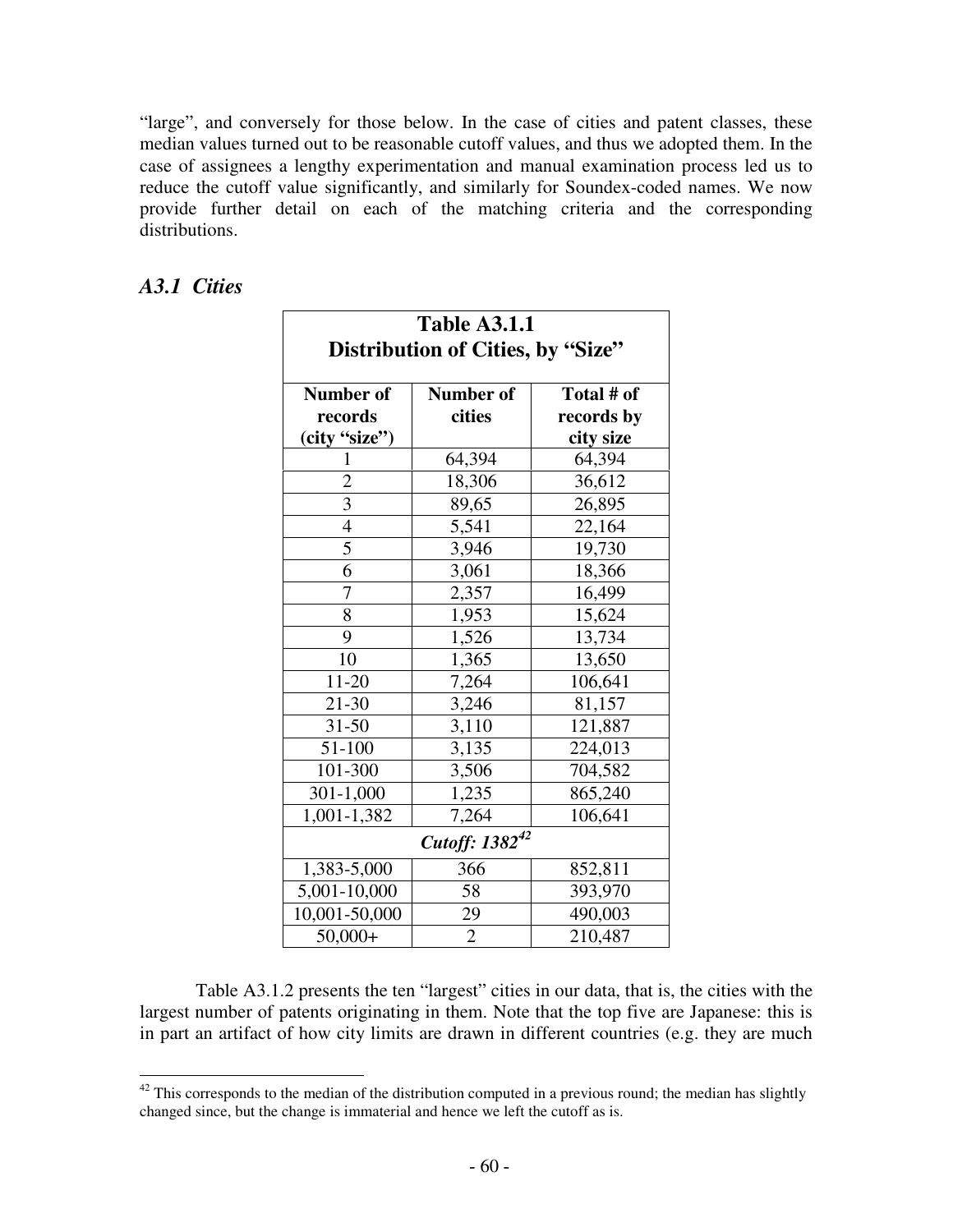more encompassing in Japan than in the US), but it also reflects a real phenomenon, namely, that innovative activity in Japan is much more geographically concentrated than in the US. One of the consequences is that city location is less informative for matching of Japanese inventors than for American-based inventors, a fact that only compounds the problems associated with East-Asian names.

Note also that Austin (Texas) has more patents than New York City (which does not appear in the table, since it occupies the  $20<sup>th</sup>$  place with only 12,840 patents), but again this reflects to a large extent different municipal designs. In fact, there are over 6,178 patents assigned to the Bronx, Queens, Brooklyn and Staten Island, which are essentially part of New York City. Similarly for Los Angeles, which stands at the 39<sup>th</sup> place with 9,111 patents.

| <b>Table A3.1.2</b>                              |            |              |  |
|--------------------------------------------------|------------|--------------|--|
| 10 "Largest" Cities                              |            |              |  |
| (i.e. cities with the largest number of records) |            |              |  |
|                                                  |            | # of records |  |
| <b>City</b>                                      | Country    | ("size")     |  |
| Tokyo                                            | Japan      | 135,910      |  |
| Yokohama                                         | Japan      | 74,577       |  |
| Kanagawa                                         | Japan      | 47,695       |  |
| Kawasaki                                         | Japan      | 40,615       |  |
| Osaka                                            | Japan      | 33,360       |  |
| Houston (TX)                                     | <b>USA</b> | 26,241       |  |
| San Jose (CA)                                    | <b>USA</b> | 22,573       |  |
| Rochester (NY)                                   | <b>USA</b> | 18,452       |  |
| Austin (TX)                                      | <b>USA</b> | 17,910       |  |
| Saitama                                          | Japan      | 16,768       |  |

### *A3.2 Assignees*

| <b>Table A3.2.1</b><br>Distribution of Assignees, by "Size"                                                      |        |        |  |  |
|------------------------------------------------------------------------------------------------------------------|--------|--------|--|--|
| Total # of<br>Number of<br>Number of<br>assignees<br>records by<br>records<br>assignee size<br>(assignee "size") |        |        |  |  |
|                                                                                                                  | 49,987 | 49,987 |  |  |
| $\mathcal{D}_{\cdot}$                                                                                            | 31,231 | 62,462 |  |  |
| 3                                                                                                                | 15,256 | 45,768 |  |  |
|                                                                                                                  | 10,846 | 43,384 |  |  |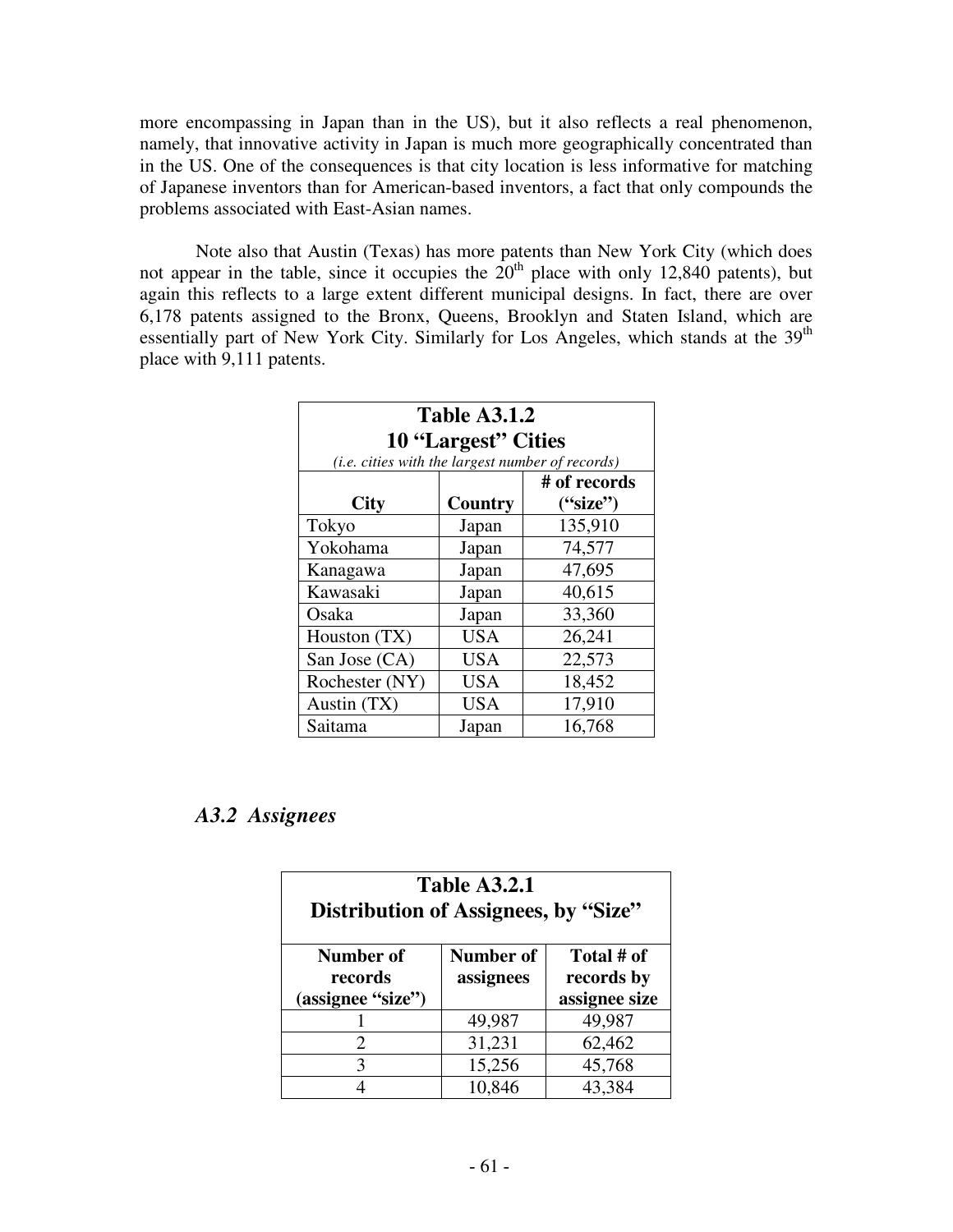|                  | 5                   | 5,986          | 29,930  |
|------------------|---------------------|----------------|---------|
|                  | 6                   | 5,291          | 31,746  |
|                  | 7                   | 3,466          | 24,262  |
|                  | 8                   | 3,035          | 24,280  |
|                  | 9                   | 2,266          | 20,394  |
|                  | 10                  | 2,014          | 20,140  |
|                  | 11-20               | 6,281          | 79,963  |
|                  | $21 - 30$           | 3,387          | 60,245  |
|                  | $31 - 50$           | 6,922          | 216,917 |
| Cutoff<br>of 500 | 51-100              | 2,565          | 181,613 |
|                  | 101-300             | 1,988          | 333,970 |
|                  | $301 - 1,000$       | 897            | 476,684 |
|                  | 1,001-1,540         | 156            | 193,396 |
|                  | <b>Median: 1540</b> |                |         |
|                  | 1,540-5000          | 219            | 586,298 |
|                  | 5,001-10,000        | 53             | 360,722 |
|                  | 10,001-50,000       | 39             | 760,762 |
|                  | $50,000+$           | $\overline{4}$ | 695,534 |

The 10 largest assignees are shown in Table A3.2.2: not surprisingly the list comprises the usual suspects, i.e. major corporate firms that do also the most industrial R&D. Note that half of them are Japanese, pointing again to the high concentration of innovation in Japan, both geographically and firm-wise.

| <b>Table A3.2.2</b><br><b>10 Largest Assignees</b> |                        |                          |  |  |
|----------------------------------------------------|------------------------|--------------------------|--|--|
| <b>Assignee</b>                                    | <b>Base</b><br>country | # of patents<br>("size") |  |  |
| HITACHI, LTD                                       | Japan                  | 70,921                   |  |  |
| IBM, LTD                                           | <b>USA</b>             | 63,311                   |  |  |
| CANON KABUSHIKI KAISHA                             | Japan                  | 52,994                   |  |  |
| <b>GENERAL ELECTRIC COMPANY</b>                    | <b>USA</b>             | 38,297                   |  |  |
| BAYER AKTIENGESELLSCHAFT                           | Germany                | 37,200                   |  |  |
| <b>TOSHIBA CORPORATION</b>                         | Japan                  | 36,290                   |  |  |
| MATSUSHITA ELECTRIC INDUSTRIAL CO., LTD.           | Japan                  | 32,316                   |  |  |
| MITSUBISHI DENKI KABUSHIKI KAISHA                  | Japan                  | 30,604                   |  |  |
| <b>BASF AKTIENGESELLSCHAFT</b>                     | Germany                | 27,806                   |  |  |
| EASTMAN KODAK COMPANY                              | <b>USA</b>             | 27,720                   |  |  |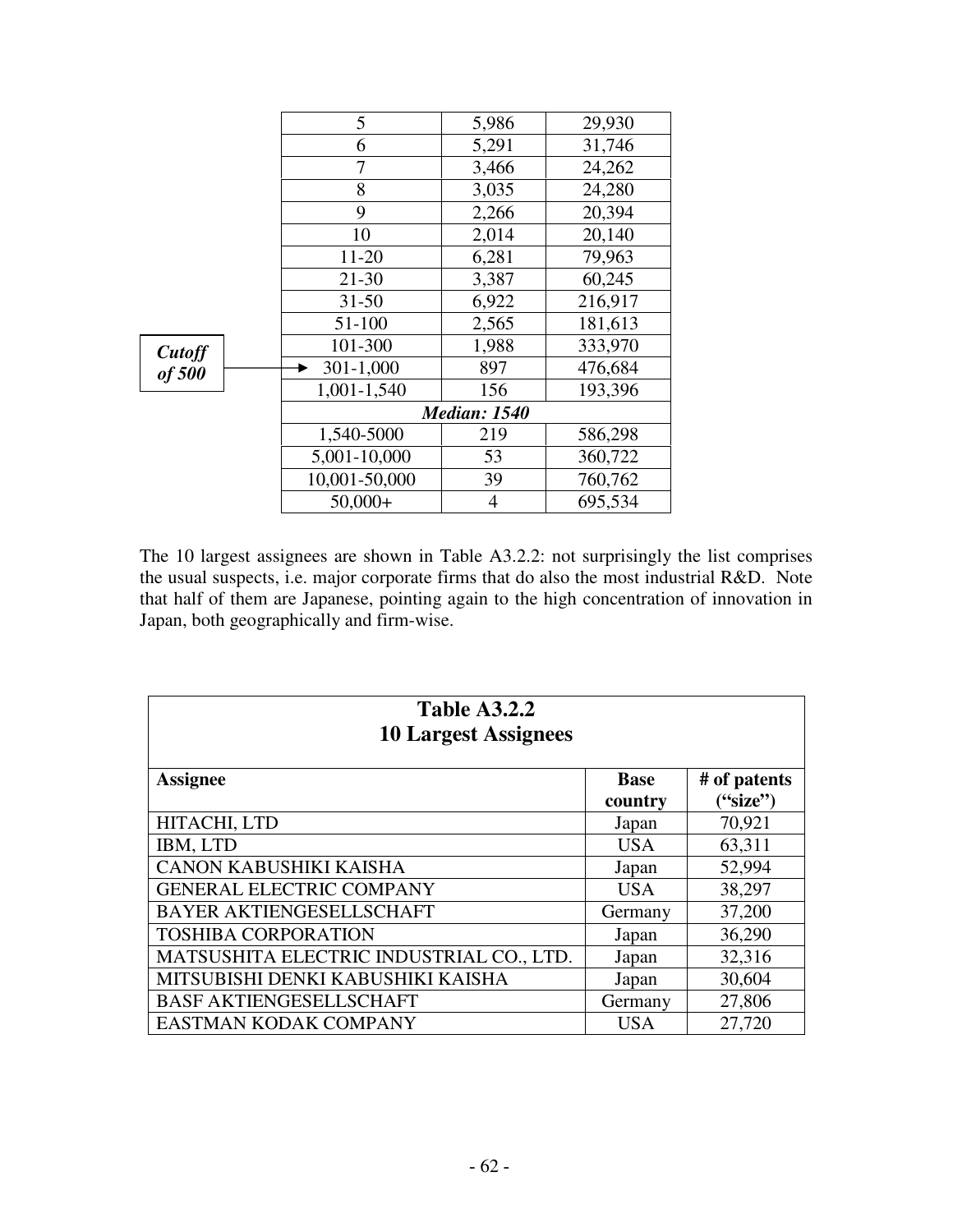# *A3.3 Patent Classes*

| <b>Table A3.3.1</b><br>Distribution of Patent Classes, by "size" |                |                    |  |  |
|------------------------------------------------------------------|----------------|--------------------|--|--|
| <b>Number of records</b>                                         | Number of      | Total # of records |  |  |
| (Pat class "size")                                               | patent classes | by pat class size  |  |  |
| $2 - 10$                                                         | 6              | 29                 |  |  |
| 11-100                                                           | 7              | 271                |  |  |
| 101-200                                                          | 7              | 1,165              |  |  |
| 201-500                                                          | 17             | 5,913              |  |  |
| 501-1000                                                         | 20             | 14,300             |  |  |
| 1001-2000                                                        | 36             | 50,015             |  |  |
| 2001-5000                                                        | 88             | 303,041            |  |  |
| 5001-10000                                                       | 94             | 677,744            |  |  |
| 10001-18861                                                      | 81             | 1,117,761          |  |  |
| Median: $18,861$ – cutoff                                        |                |                    |  |  |
| 18862-25000                                                      | 22             | 474,230            |  |  |
| 25001-50000                                                      | 33             | 1,138,553          |  |  |
| $50000+$                                                         | 6              | 515,435            |  |  |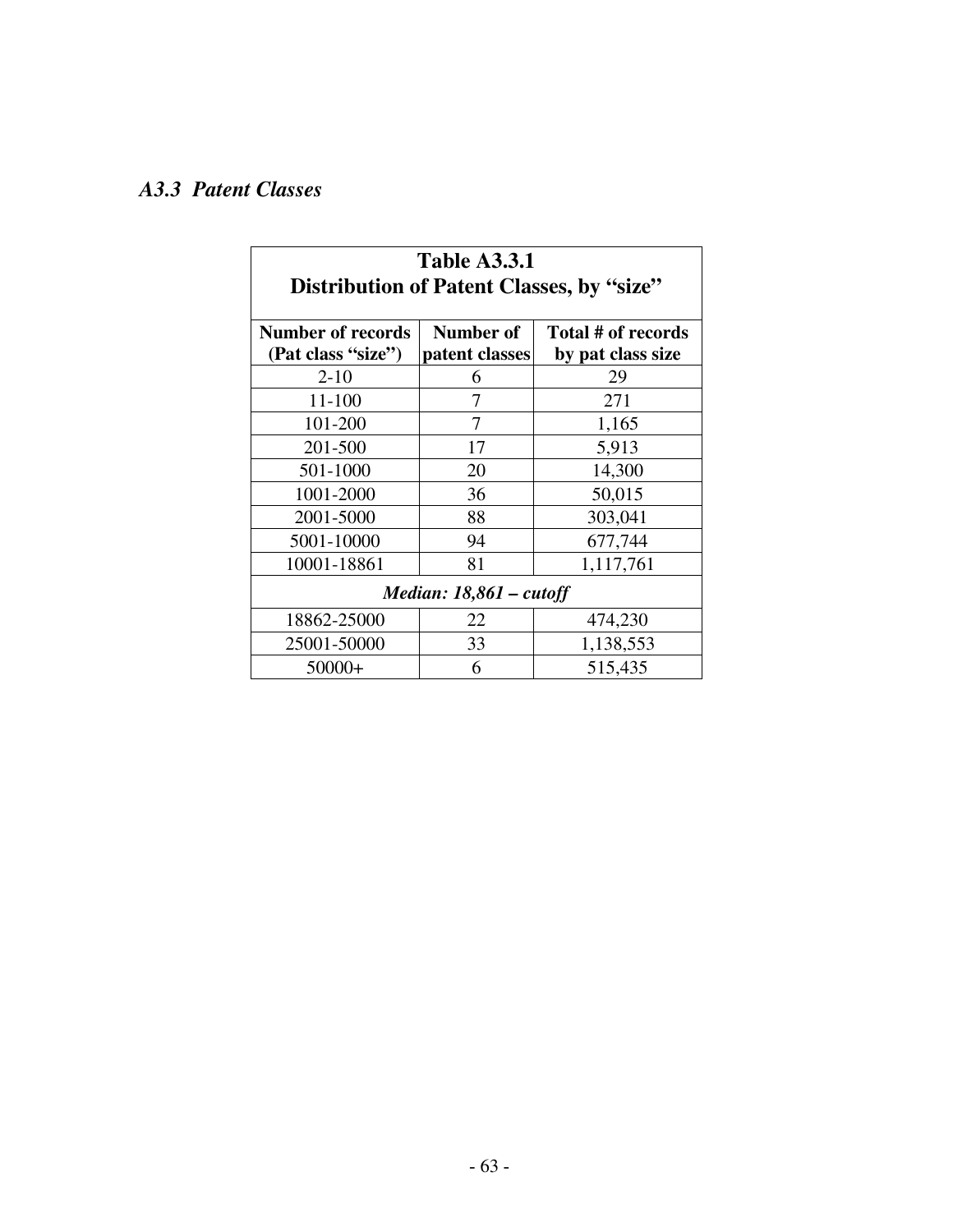| <b>Table A3.3.2</b>               |                                                                          |                 |  |  |  |  |  |
|-----------------------------------|--------------------------------------------------------------------------|-----------------|--|--|--|--|--|
| <b>Ten Largest Patent Classes</b> |                                                                          |                 |  |  |  |  |  |
| <b>Patent class</b><br>code       | <b>Patent class</b>                                                      | # of<br>records |  |  |  |  |  |
| $514$ <sup>*</sup>                | Drug, bio-affecting and body treating compositions                       | 163,051         |  |  |  |  |  |
| 428                               | Stock material or miscellaneous articles                                 | 90,736          |  |  |  |  |  |
| 435                               | Chemistry: molecular biology and microbiology                            | 76,919          |  |  |  |  |  |
| 430                               | Radiation imagery chemistry: process, composition, or<br>product thereof | 68,628          |  |  |  |  |  |
| 424                               | Drug, bio-affecting and body treating compositions                       | 61,405          |  |  |  |  |  |
| 73                                | Measuring and testing                                                    | 54,696          |  |  |  |  |  |
| 123                               | Internal-combustion engines                                              | 49,513          |  |  |  |  |  |
| 257                               | Active solid-state devices (e.g., transistors, solid-state<br>diodes)    | 46,379          |  |  |  |  |  |
| 438                               | Semiconductor device manufacturing: process                              | 45,832          |  |  |  |  |  |
| 250                               | Radiant energy                                                           | 44,521          |  |  |  |  |  |
| * Part of class 424               |                                                                          |                 |  |  |  |  |  |

# *A3.4 Soundex-coded names*

| <b>Table A3.4.1</b><br><b>Distribution of Soundex-Coded</b><br>("S-coded") Names, by "Size"                                       |         |         |  |  |  |  |  |  |
|-----------------------------------------------------------------------------------------------------------------------------------|---------|---------|--|--|--|--|--|--|
| Total # of<br># of<br># of records<br>records by<br><b>S-coded</b><br>(S-coded name)<br>S-coded<br>"size")<br>names size<br>names |         |         |  |  |  |  |  |  |
|                                                                                                                                   | 257,904 | 257,904 |  |  |  |  |  |  |
| $\overline{2}$                                                                                                                    | 100,598 | 201,196 |  |  |  |  |  |  |
| 3                                                                                                                                 | 56,748  | 170,244 |  |  |  |  |  |  |
| 4                                                                                                                                 | 37,454  | 149,816 |  |  |  |  |  |  |
| 5                                                                                                                                 | 26,947  | 134,735 |  |  |  |  |  |  |
| 6                                                                                                                                 | 19,991  | 119,946 |  |  |  |  |  |  |
| 7                                                                                                                                 | 15,571  | 108,997 |  |  |  |  |  |  |
| 8                                                                                                                                 | 12,350  | 98,800  |  |  |  |  |  |  |
| 9                                                                                                                                 | 10,364  | 93,276  |  |  |  |  |  |  |
| 10                                                                                                                                | 8,689   | 86,890  |  |  |  |  |  |  |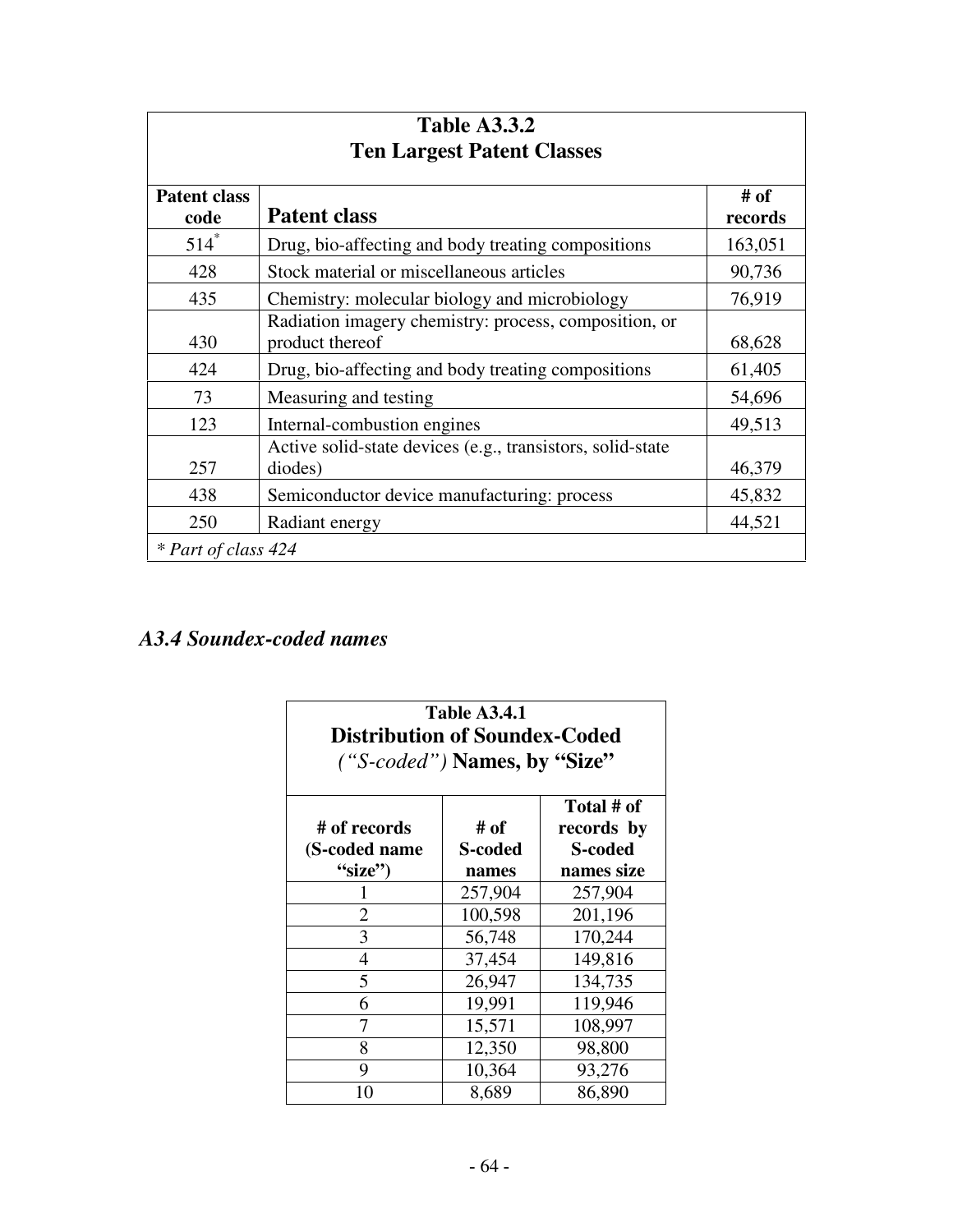|            | $11 - 13$ | 19,323     | 229,707 |  |  |  |  |  |
|------------|-----------|------------|---------|--|--|--|--|--|
|            | $14 - 16$ | 12,829     | 191,330 |  |  |  |  |  |
|            |           | Cutoff: 16 |         |  |  |  |  |  |
|            | $17 - 20$ | 11,635     | 213,922 |  |  |  |  |  |
| Median: 23 | $21 - 30$ | 15,769     | 391,972 |  |  |  |  |  |
|            | $31 - 50$ | 12,444     | 481,532 |  |  |  |  |  |
|            | 51-100    | 8,154      | 561,357 |  |  |  |  |  |
|            | 101-500   | 3,958      | 698,545 |  |  |  |  |  |
|            | 501-1000  | 151        | 97,248  |  |  |  |  |  |
|            | $1000+$   | 8          | 11,040  |  |  |  |  |  |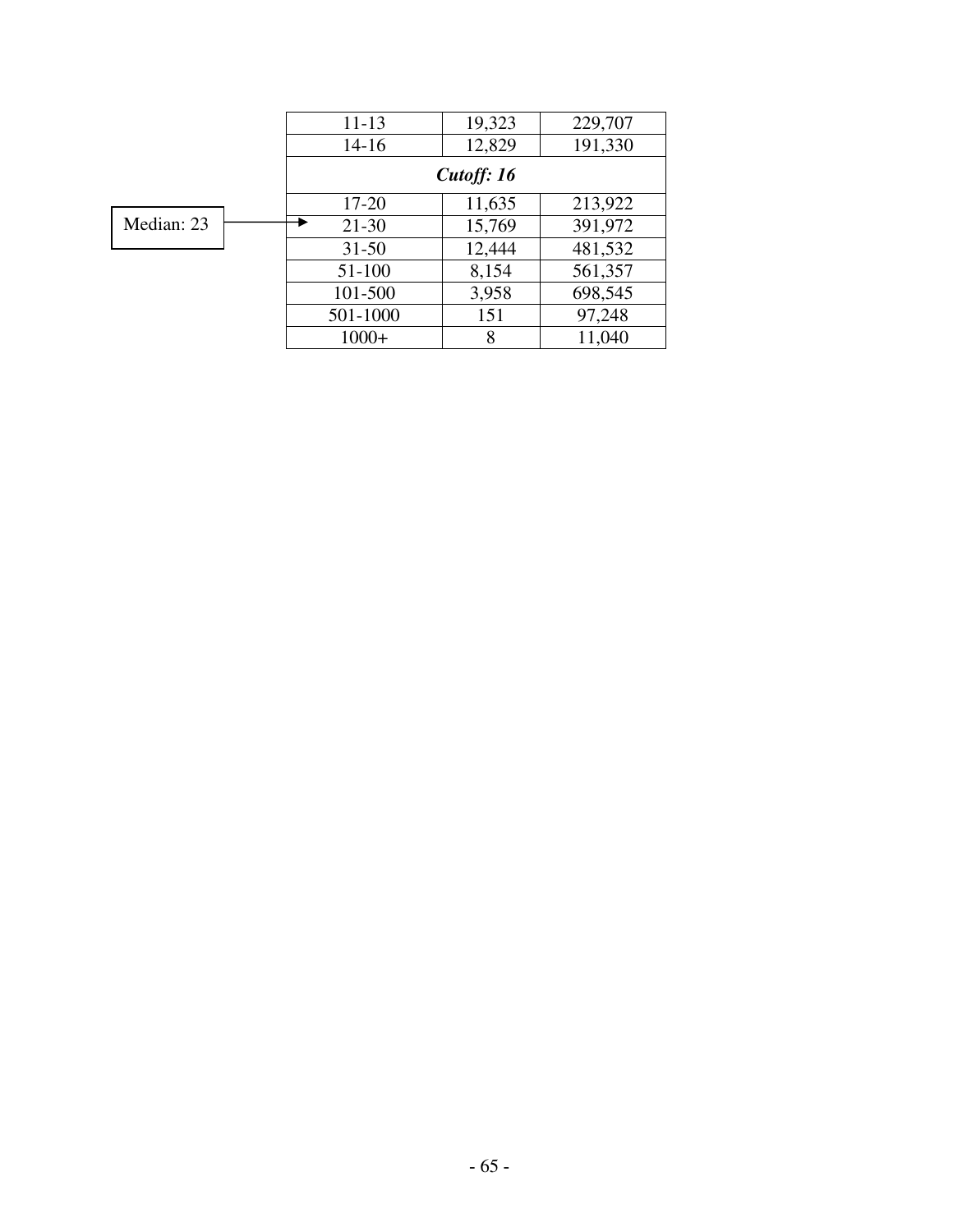### **Appendix 4 East-Asian Names**

As mentioned in Section IV, using Soundex for coding names that are not English or German-based might not be appropriate, and in particular Soundex may unduly increase the probability of Type II errors when deployed on East-Asian names. By East-Asians we mean inventors having as country of residence China, Hong Kong, Japan, Korea, Singapore or Taiwan. Of course, there are many American inventors of East-Asian origin that may display oriental names, and ideally we would like to treat differently these as well, since the problem is linguistic, not geographic. However, identifying names linguistically (or ethnically) is exceedingly difficult, and hence we have resorted to the expedient device of singling out oriental names as they occur with inventors located in East-Asia.

The key issue with East-Asian names is that they typically include many vowels relative to consonants as well as frequent appearances of the letter H, whereas the Soundex code ignores both and hence a significant part of the name information gets lost. In addition, there is a high incidence of short names. Thus in many cases the Soundex code for East-Asian names consists just of the initial followed by very few non-zero digits: as shown in Table A4.1, a full 75% of Korean family names, 65% of Taiwanese and 58% of Chinese either have just the initial or a single digit following it, and hence for these names the Soundex code is largely non-informative.<sup>43</sup> Japanese names also suffer from the same syndrome but to a lesser extent. As Table A4.2 reveals, the differences are much less pronounced for first names, and indeed, as indicated below, we will rely heavily on them. Notice that on average European and American Soundex-coded names are over 2.5 times longer than Korean, Taiwanese and Chinese names, and about 50% longer than Japanese names. Thus using the Soundex-code for East-Asian names induced a high incidence of Type II errors, that is, we tended to match together records that in fact belonged to different inventors.

Further evidence of the same phenomenon is given in Table A4.3, showing the 10 most frequent Soundex-code names (largest *p-sets)* in the entire data: *all* of them happen to be East-Asian. Since several names are typically coded into the same Soundex code, Table A4.3 shows also the three most frequent names for each Soundex code, and the number of records associated with them (in parenthesis). Note once again that since vowels as well as the letters H, W and Y are ignored, the Soundex code turns out to be very short for names that are rather long (e.g., TAKAHASHI HIROSHI is coded into T220000 H620000, where the zeros are non-informative), which eventually might cause Type II errors (e.g., it can be matched with last names such as TSUYUKI, TAKAGI TAJIKA etc.).

 $43$  It is worth noting though that there were very few inventors located in China in that period (just 2,416), and hence the figures for China are not very informative.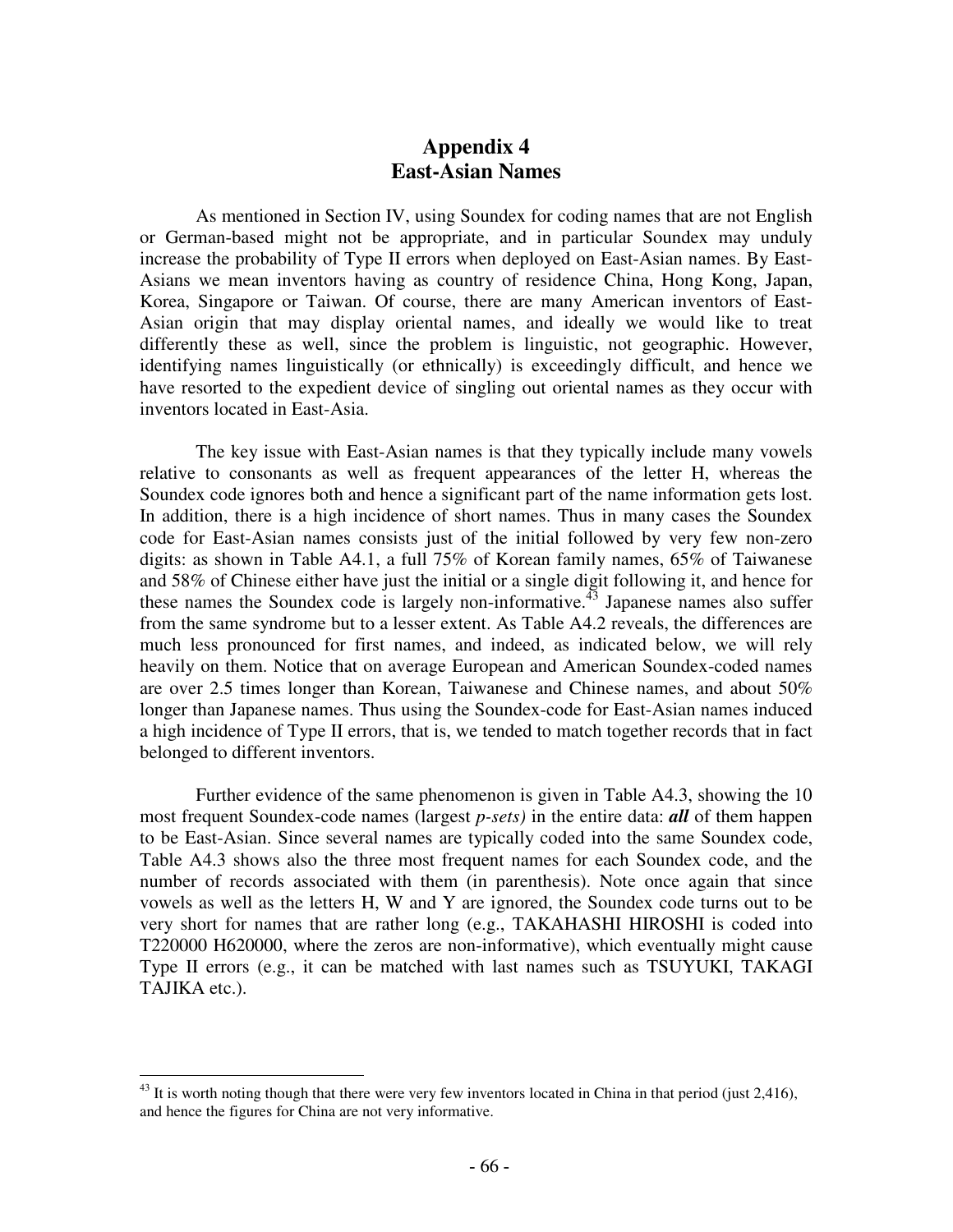| Table A4.1                                 |         |                             |        |      |  |  |  |  |
|--------------------------------------------|---------|-----------------------------|--------|------|--|--|--|--|
| Percentage Distribution of Inventors, by # |         |                             |        |      |  |  |  |  |
| of Digits of Last Name and Country         |         |                             |        |      |  |  |  |  |
|                                            |         | (sorted by % of 0-1 digits) |        |      |  |  |  |  |
|                                            |         | <b>Number of digits</b>     |        |      |  |  |  |  |
| Country                                    | $0 - 1$ | $\overline{2}$              | $3$ or |      |  |  |  |  |
|                                            |         | 23.8                        | more   |      |  |  |  |  |
| <b>Korea</b>                               | 75.6    | 0.6                         | 0.89   |      |  |  |  |  |
| <b>Taiwan</b>                              | 65.5    | 30.5                        | 4.0    | 1.05 |  |  |  |  |
| <b>China</b>                               | 59.3    | 33.2                        | 7.5    | 1.10 |  |  |  |  |
| <b>Japan</b>                               | 29.2    | 47.3                        | 23.5   | 1.96 |  |  |  |  |
| <b>US</b>                                  | 17.6    | 32.5                        | 49.9   | 2.58 |  |  |  |  |
| Canada                                     | 17.3    | 33.0                        | 49.8   | 2.58 |  |  |  |  |
| <b>Britain</b>                             | 16.6    | 34.4                        | 49.0   | 2.57 |  |  |  |  |
| <b>Israel</b>                              | 14.4    | 38.2                        | 47.4   | 2.66 |  |  |  |  |
| Italy                                      | 13.9    | 37.4                        | 48.7   | 2.58 |  |  |  |  |
| Germany                                    | 12.9    | 30.5                        | 56.6   | 2.80 |  |  |  |  |
| France                                     | 12.9    | 37.2                        | 49.9   | 2.61 |  |  |  |  |
| Netherlands                                | 9.4     | 20.4                        | 70.2   | 3.29 |  |  |  |  |

| Table A4.2<br><b>Percentage Distribution of Inventors, by</b>          |         |              |              |             |  |  |  |  |  |
|------------------------------------------------------------------------|---------|--------------|--------------|-------------|--|--|--|--|--|
| # of Digits of First Name and Country<br>(sorted by $%$ of 0-1 digits) |         |              |              |             |  |  |  |  |  |
| <b>Number of digits</b>                                                |         |              |              |             |  |  |  |  |  |
| Country                                                                | $0 - 1$ | $\mathbf{2}$ | 3 or<br>more | <b>Mean</b> |  |  |  |  |  |
| <b>China</b>                                                           | 37.8    | 33.1         | 29.1         | 1.84        |  |  |  |  |  |
| <b>Israel</b>                                                          | 32.4    | 45.4         | 22.2         | 1.94        |  |  |  |  |  |
| <b>Korea</b>                                                           | 31.9    | 40.4         | 27.8         | 1.90        |  |  |  |  |  |
| <b>Taiwan</b>                                                          | 29.6    | 28.6         | 41.8         | 2.27        |  |  |  |  |  |
| Japan                                                                  | 29.1    | 54.0         | 16.9         | 1.88        |  |  |  |  |  |
| Canada                                                                 | 22.1    | 40.8         | 37.1         | 2.23        |  |  |  |  |  |
| <b>US</b>                                                              | 21.5    | 42.1         | 36.4         | 2.19        |  |  |  |  |  |
| Italy                                                                  | 20.0    | 39.8         | 40.2         | 2.38        |  |  |  |  |  |
| France                                                                 | 19.4    | 38.0         | 42.5         | 2.42        |  |  |  |  |  |
| <b>Britain</b>                                                         | 19.3    | 47.0         | 33.6         | 2.23        |  |  |  |  |  |
| Netherlands                                                            | 16.9    | 31.4         | 51.7         | 2.71        |  |  |  |  |  |
| Germany                                                                | 5.8     | 33.0         | 61.3         | 2.90        |  |  |  |  |  |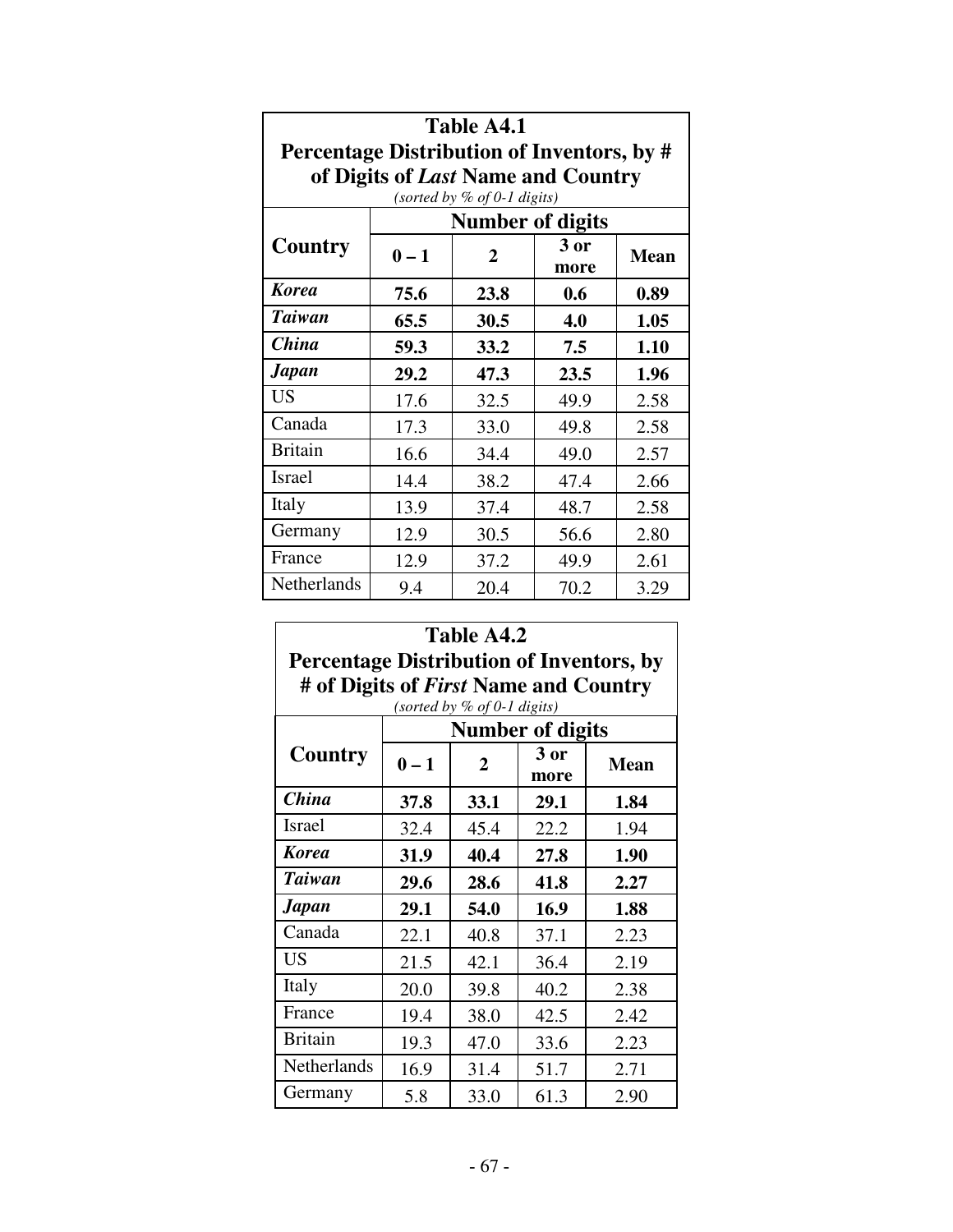| Table A4.3                                         |                                    |                |  |  |  |  |  |  |
|----------------------------------------------------|------------------------------------|----------------|--|--|--|--|--|--|
| The 10 Soundex-Coded Names with the Largest Number |                                    |                |  |  |  |  |  |  |
| of Records                                         |                                    |                |  |  |  |  |  |  |
|                                                    |                                    |                |  |  |  |  |  |  |
|                                                    | 3 most frequent names belonging to | # of           |  |  |  |  |  |  |
| <b>Soundex code</b>                                | this Soundex code                  | <b>Records</b> |  |  |  |  |  |  |
|                                                    | SATO KOICHI (137)                  |                |  |  |  |  |  |  |
| S300000 K200000                                    | SATO KOZO (130)                    | 1753           |  |  |  |  |  |  |
|                                                    | SATO KAZUO (123)                   |                |  |  |  |  |  |  |
|                                                    | SATO TAKASHI (147)                 |                |  |  |  |  |  |  |
| S300000 T220000                                    | SAITO TAKASHI (131)                | 1506           |  |  |  |  |  |  |
|                                                    | SATO TAKESHI (92)                  |                |  |  |  |  |  |  |
|                                                    | TAKAHASHI HIROSHI (247)            |                |  |  |  |  |  |  |
| T220000 H620000                                    | TAKEUCHI HIROSHI (143)             | 1470           |  |  |  |  |  |  |
|                                                    | TAKAHASHI HIROYUKI (119)           |                |  |  |  |  |  |  |
|                                                    | TAKAHASHI KOJI (185)               |                |  |  |  |  |  |  |
| T220000 K200000                                    | TAKAHASHI KOICHI (100)             | 1453           |  |  |  |  |  |  |
|                                                    | TAKAHASHI KAZUO (82)               |                |  |  |  |  |  |  |
|                                                    | <b>SUZUKI TAKASHI (316)</b>        |                |  |  |  |  |  |  |
| S220000 T220000                                    | SUZUKI TAKESHI (160)               | 1424           |  |  |  |  |  |  |
|                                                    | SASAKI TAKASHI (145)               |                |  |  |  |  |  |  |
|                                                    | SATO HIROSHI (277)                 |                |  |  |  |  |  |  |
| S300000 H620000                                    | SAITO HIROSHI (119)                | 1208           |  |  |  |  |  |  |
|                                                    | SAITO HIROYUKI (89)                |                |  |  |  |  |  |  |
|                                                    | SATO YUICHI (74)                   |                |  |  |  |  |  |  |
| S300000 Y200000                                    | SUDA YASUO (68)                    | 1134           |  |  |  |  |  |  |
|                                                    | SATO YOSHIO (67)                   |                |  |  |  |  |  |  |
|                                                    | TAKAHASHI TAKESHI (86)             |                |  |  |  |  |  |  |
| T220000 T220000                                    | TAKEUCHI TAKASHI (76)              | 1092           |  |  |  |  |  |  |
|                                                    | TAKAHASHI TAKASHI (58)             |                |  |  |  |  |  |  |
|                                                    | ITO HIROSHI (229)                  |                |  |  |  |  |  |  |
| I300000 H620000                                    | ITOH HIROSHI (160)                 | 985            |  |  |  |  |  |  |
|                                                    | <b>IWATA HIROSHI (137)</b>         |                |  |  |  |  |  |  |
|                                                    | SUZUKI KOJI (117)                  |                |  |  |  |  |  |  |
| S220000 K200000                                    | SUZUKI KAZUO (102)                 | 975            |  |  |  |  |  |  |
|                                                    | <b>SUZUKI KOICHI (91)</b>          |                |  |  |  |  |  |  |

These findings led us to alter the matching procedure as follows: we flagged East-Asian names, and imposed as an additional necessary condition for a match to occur between any two such records that the original first name be exactly the same. There are probably better ways to handle East-Asian names, and moreover, whatever the procedure adopted, it surely should be applied to all inventors bearing such names and not just to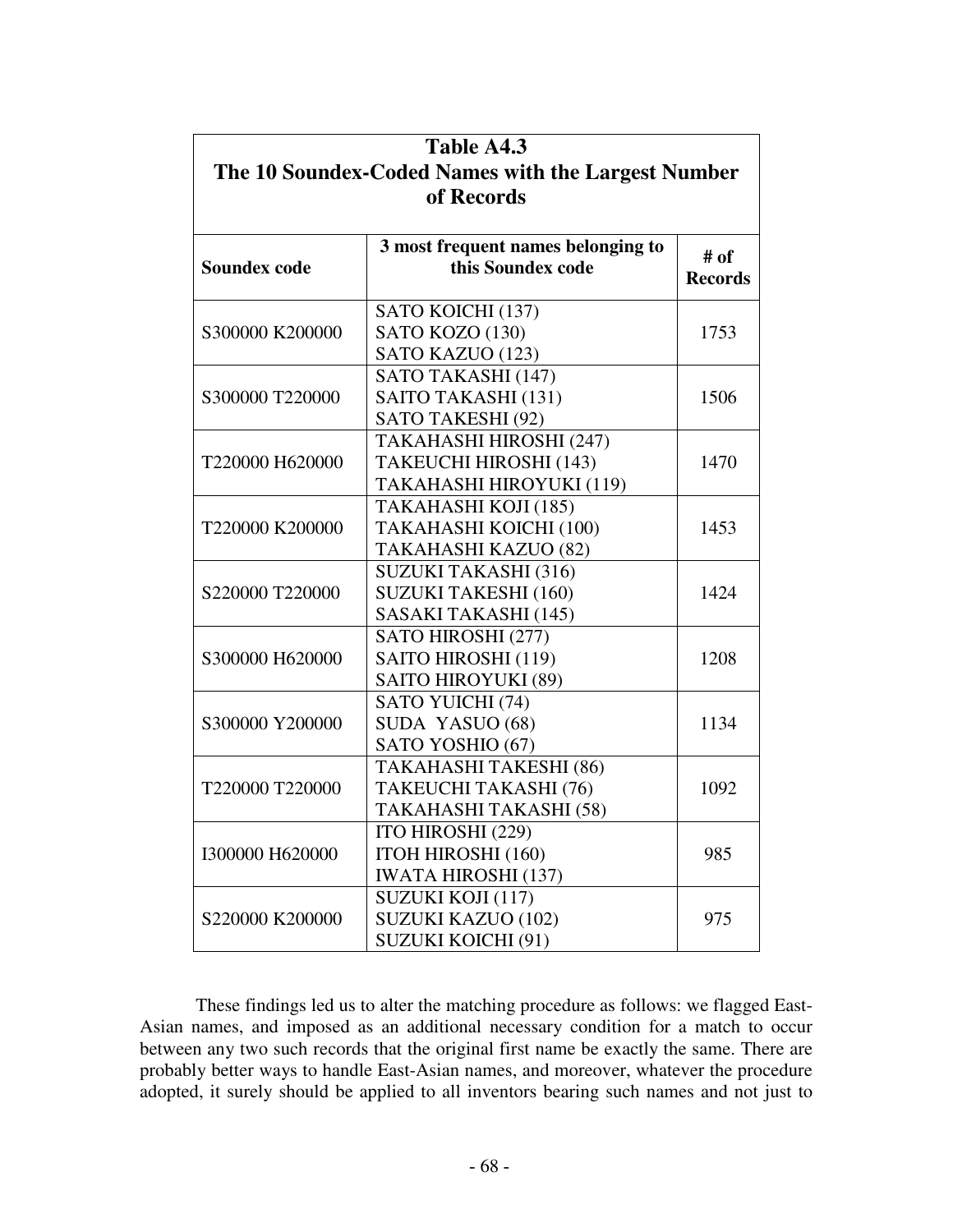those having an address in East-Asian countries. As said, the Soundex system is by and large not appropriate for those names, and we hope that better coding systems would be developed in the future.

Lastly, it is worth reporting the procedure by which we discovered and assessed the nature and prevalence of the problem with East-Asian names, since in so doing some interesting facts arise. Originally we had deployed the Soundex code only on the last name, not on the first name. However, in the course of calibrating the CMP to the BIIS, we found that in a non-negligible number of cases there were slight differences in the spelling of the first names, which precluded the matching of records that should be matched. Thus we decided to extend the Soundex code to include first names as well. However, we then discovered that this change may be inducing Type II errors in East-Asian names, and proceeded to investigate this further. We computed the frequency of records by letters as well as the incidence of East-Asian names in each letter, and found that "R" has the lowest percentage of oriental names, among the top half of the letters (see Table A4.4). <sup>44</sup> We then applied the CMP to the records in R with and without extending the Soundex to the first name, and compared the results: the overwhelming majority of matching errors induced by Soundex-coded first names occurred indeed in oriental names. We then repeated the exercise with the letter L (6% of East-Asian names), and with the letter I, which has the highest percentage of oriental names (a staggering 84%), and found the same result: most errors occurred with oriental names.

| Table A4.4<br><b>Distribution of Records by Letter:</b><br><b>Total and East-Asian Inventors</b><br>(sorted by # of records) |                          |            |              |  |  |  |  |  |  |  |
|------------------------------------------------------------------------------------------------------------------------------|--------------------------|------------|--------------|--|--|--|--|--|--|--|
|                                                                                                                              | <b>Number of records</b> |            |              |  |  |  |  |  |  |  |
| Letter                                                                                                                       | <b>Total</b>             | East-Asian | % East-Asian |  |  |  |  |  |  |  |
| S                                                                                                                            | 487,399                  | 133,568    | 27.4         |  |  |  |  |  |  |  |
| M                                                                                                                            | 370,205                  | 108,807    | 29.4         |  |  |  |  |  |  |  |
| K                                                                                                                            | 342,610                  | 159,994    | 46.7         |  |  |  |  |  |  |  |
| H                                                                                                                            | 305,890                  | 80,399     | 26.3         |  |  |  |  |  |  |  |
| B                                                                                                                            | 291,241                  | 3,851      | 1.3          |  |  |  |  |  |  |  |
| T                                                                                                                            | 219,353                  | 114,766    | 52.3         |  |  |  |  |  |  |  |
| $\overline{C}$                                                                                                               | 205,371                  | 13,439     | 6.5          |  |  |  |  |  |  |  |
| W                                                                                                                            | 190,755                  | 20,487     | 10.7         |  |  |  |  |  |  |  |
| L                                                                                                                            | 183,539                  | 11,063     | 6.0          |  |  |  |  |  |  |  |
| G                                                                                                                            | 172,762                  | 5,456      | 3.2          |  |  |  |  |  |  |  |
| P                                                                                                                            | 160,462                  | 2,974      | 1.9          |  |  |  |  |  |  |  |
| $\mathbb{R}$                                                                                                                 | 158,819                  | 1,133      | 0.7          |  |  |  |  |  |  |  |
| F                                                                                                                            | 153,409                  | 35,042     | 22.8         |  |  |  |  |  |  |  |

<sup>&</sup>lt;sup>44</sup> The letter V has even fewer oriental names, but then it is a relatively infrequent letter altogether, and hence we decided to check R instead.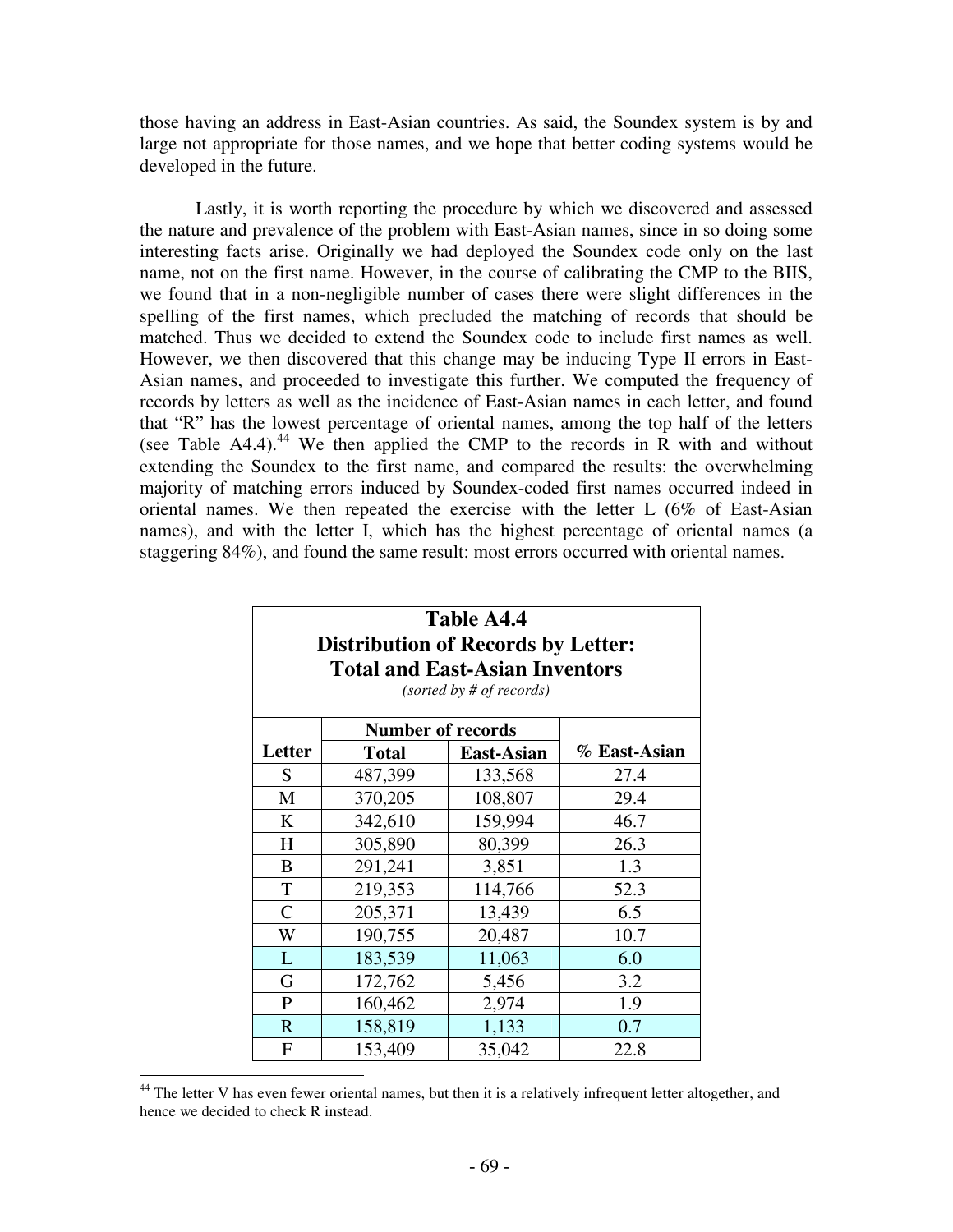| D            | 152,947   | 4,033     | 2.6  |
|--------------|-----------|-----------|------|
| $\mathbf N$  | 150,371   | 82,973    | 55.2 |
| $\mathbf{A}$ | 141,290   | 43,597    | 30.9 |
| $\mathbf O$  | 120,795   | 76,242    | 63.1 |
| Y            | 105,034   | 82,913    | 78.9 |
| I            | 98,459    | 82,847    | 84.1 |
| J            | 76,213    | 3,995     | 5.2  |
| E            | 71,879    | 9,221     | 12.8 |
| V            | 66,827    | 91        | 0.1  |
| U            | 35,512    | 24,300    | 68.4 |
| Z            | 31,273    | 1,057     | 3.4  |
| Q            | 4,943     | 60        | 1.2  |
| X            | 1,099     | 151       | 13.7 |
| <b>Total</b> | 4,298,457 | 1,102,459 | 25.6 |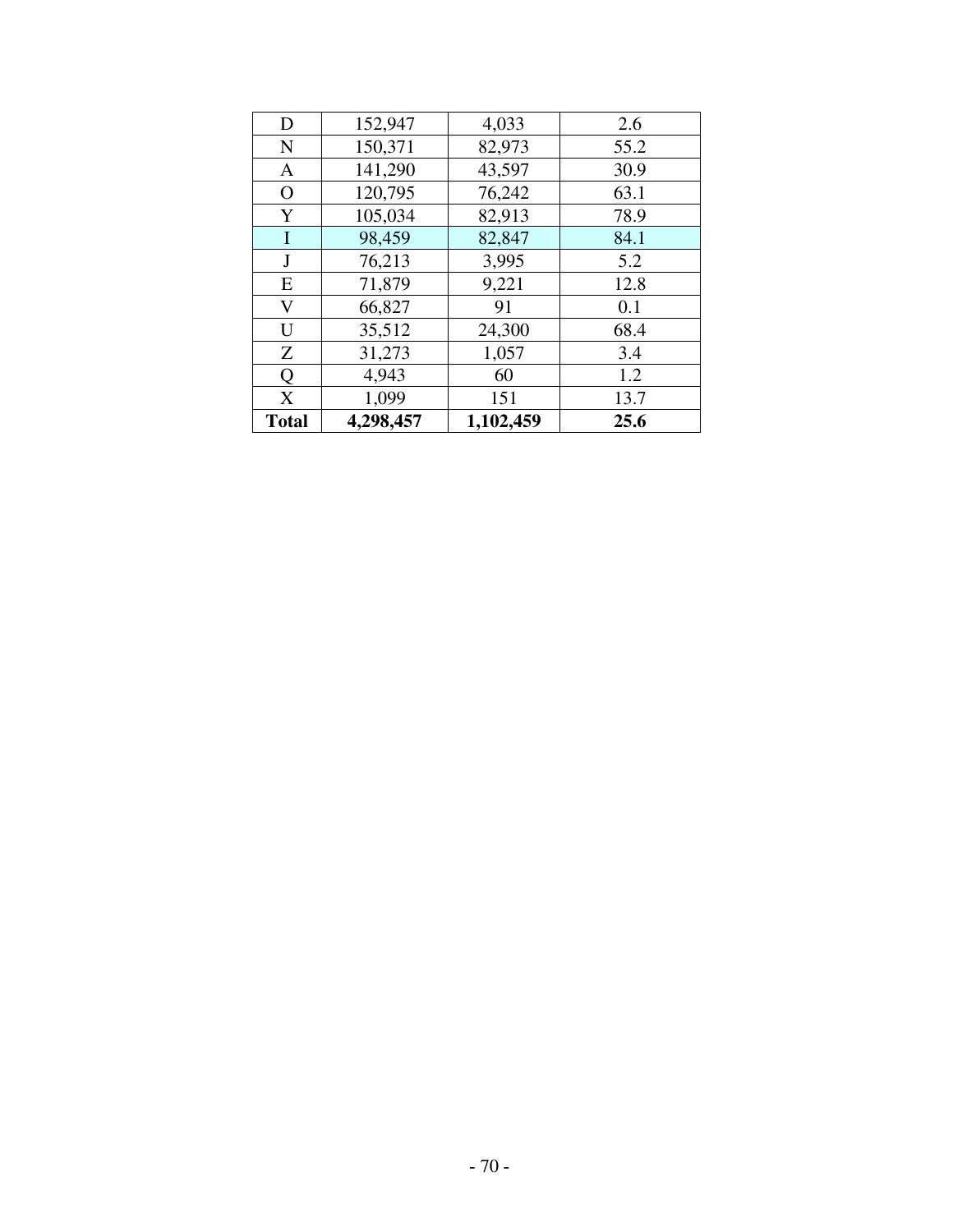## **Appendix 5**

### **Computing the Goodness of Fit Indices (GOFIs): Some Examples**

**Example 1**: The CMP did not match any record (hence each received a different ID), whereas the BIIS matched the 3 of them. Note that  $GOFI_2=1$  for the CMP, whereas it equals just 1/3 for BIIS, indicated that the CMP significantly under-matches.

| <b>Example 1</b><br><b>Inventor Name: Almagor David</b> |            |             |          |                          |                                  |                                  |                   |             |                   |                   |
|---------------------------------------------------------|------------|-------------|----------|--------------------------|----------------------------------|----------------------------------|-------------------|-------------|-------------------|-------------------|
| <b>Patent</b>                                           | <b>CMP</b> | <b>BIIS</b> | $B_{ij}$ | $\left C_{_{ij}}\right $ | $\left B_{ij}\cap C_{ij}\right $ | $\left B_{ij}\cup C_{ij}\right $ | GOFI <sub>I</sub> |             | GOFI <sub>2</sub> | GOFI <sub>3</sub> |
|                                                         | ID         | ID          |          |                          |                                  |                                  |                   | <b>BIIS</b> | <b>CMP</b>        |                   |
| 4862427                                                 | 1084474    | 329         | 3        |                          |                                  | 3                                | 1/3               | 1/3         |                   |                   |
| 5541967                                                 | 1084475    | 329         | 3        |                          |                                  | 3                                | 1/3               | 1/3         |                   |                   |
| 5631957                                                 | 1084476    | 329         | 3        |                          |                                  | 3                                | 1/3               | 1/3         |                   |                   |
| <b>Mean</b>                                             |            |             |          |                          |                                  |                                  | 1/3               | 1/3         |                   | 3                 |
|                                                         |            |             |          |                          |                                  |                                  |                   |             |                   | 'total            |

**Example 2**: the two methods render exactly the same matching.

| <b>Example 2</b><br><b>Inventor Name: Rotem Eran</b> |             |            |                        |                          |                                  |                                  |                   |             |                   |                   |  |
|------------------------------------------------------|-------------|------------|------------------------|--------------------------|----------------------------------|----------------------------------|-------------------|-------------|-------------------|-------------------|--|
| <b>Patent</b>                                        | <b>BIIS</b> | <b>CMP</b> | $\left B_{i j}\right $ | $\left C_{_{ij}}\right $ | $\left B_{ij}\cap C_{ij}\right $ | $\left B_{ij}\cup C_{ij}\right $ | GOFI <sub>1</sub> |             | GOFI <sub>2</sub> | GOFI <sub>3</sub> |  |
|                                                      | ID          | ID         |                        |                          |                                  |                                  |                   | <b>BIIS</b> | <b>CMP</b>        |                   |  |
| 5684412                                              | 14261       | 18109639   | $\overline{4}$         | 4                        | $\overline{4}$                   | 4                                |                   | 1           |                   | 0                 |  |
| 5903490                                              | 14261       | 18109639   | $\overline{4}$         | 4                        | $\overline{4}$                   | 4                                |                   |             |                   | 0                 |  |
| 5861641                                              | 14261       | 18109639   | $\overline{4}$         | 4                        | 4                                | 4                                |                   |             |                   | 0                 |  |
| 5751165                                              | 14261       | 18109639   | 4                      | 4                        | 4                                | 4                                |                   |             |                   | 0                 |  |
| <b>Mean</b>                                          |             |            |                        |                          |                                  |                                  |                   |             |                   | 0                 |  |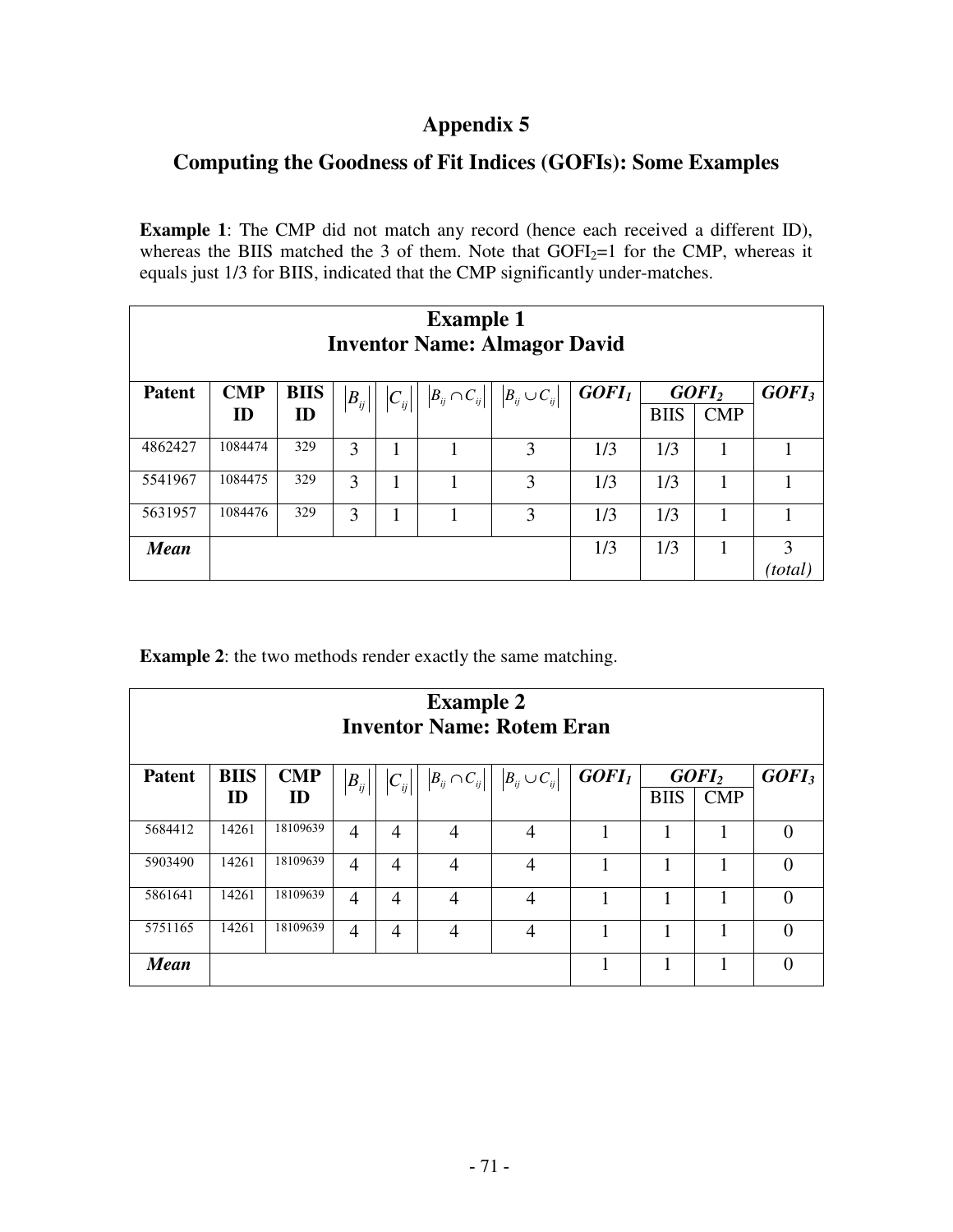| <b>Example 3</b><br><b>Inventor Name: Amit Noah</b> |             |                |                |                                  |                      |                      |                   |                   |             |                   |
|-----------------------------------------------------|-------------|----------------|----------------|----------------------------------|----------------------|----------------------|-------------------|-------------------|-------------|-------------------|
| <b>Patent</b>                                       | <b>BIIS</b> | $\mathbf{CMP}$ | $B_{ij}$       | $\left C_{\overline{ij}}\right $ | $B_{ij} \cap C_{ij}$ | $B_{ij} \cup C_{ij}$ | GOFI <sub>1</sub> | GOFI <sub>2</sub> |             | GOFI <sub>3</sub> |
|                                                     | ID          | ID             |                |                                  |                      |                      |                   | <b>BIIS</b>       | <b>CMP</b>  |                   |
| 5120225                                             | 523         | 1097272        | $\overline{4}$ | 3                                | 3                    | 4                    | 3/4               | 3/4               | 1           |                   |
| 5186627                                             | 523         | 1097272        | $\overline{4}$ | 3                                | 3                    | 4                    | 3/4               | 3/4               | 1           | 1                 |
| 5494252                                             | 523         | 1097272        | 4              | 3                                | 3                    | 4                    | 3/4               | 3/4               | 1           |                   |
| 4923460                                             | 523         | 1097275        | $\overline{4}$ | 1                                |                      | $\overline{4}$       | 1/4               | 1/4               | 1           | 1                 |
| <b>Mean</b>                                         |             |                |                |                                  |                      |                      | 0.625             | 0.625             | $\mathbf 1$ | 4<br>(total)      |

**Example 3:** The two methods differ just in one record (the last one).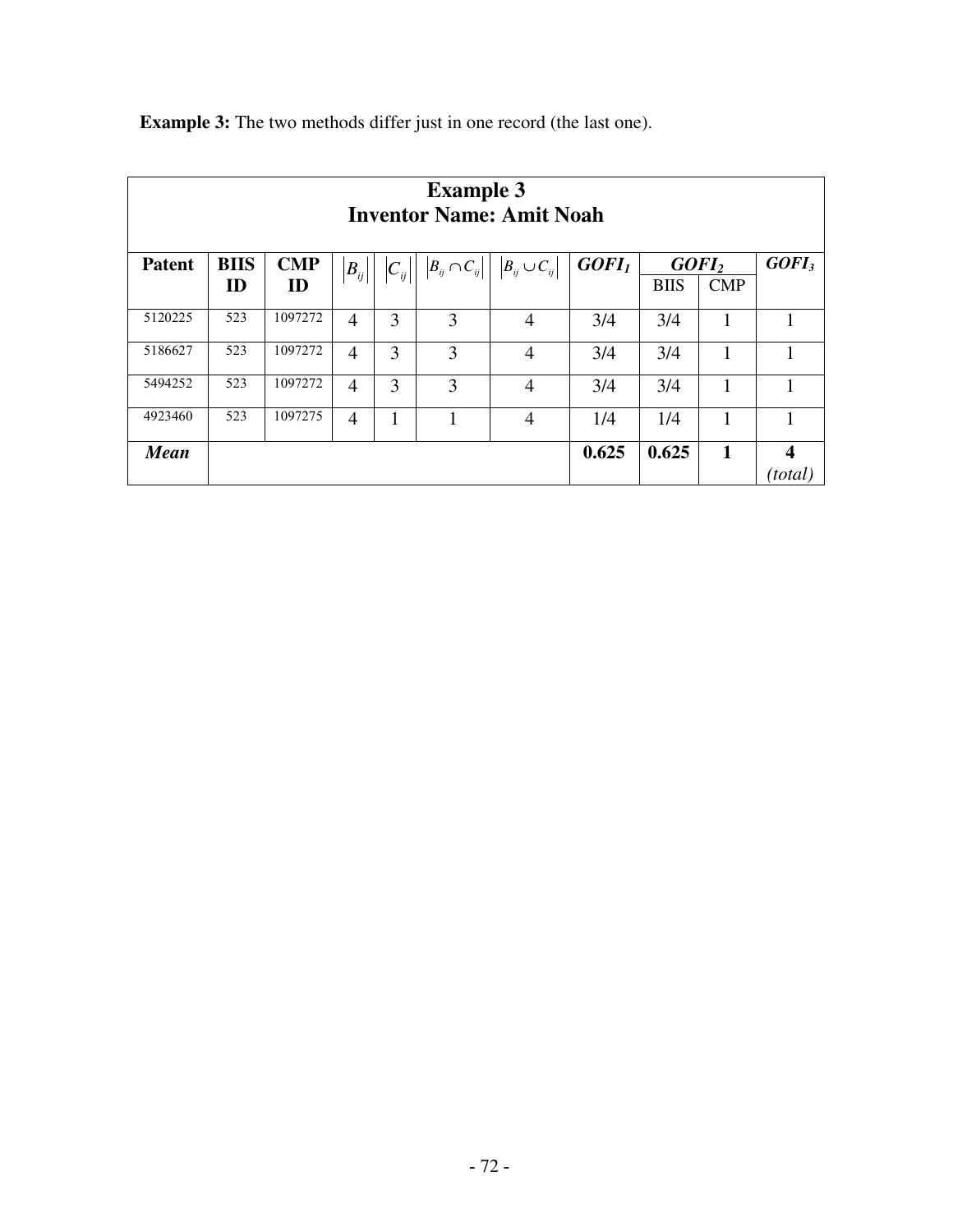## **Appendix 6 Examples of Matching with the CMP**

|                | <b>Patent</b> | <b>Last and first</b> | Middle | <b>Soundex</b> | <b>Street</b>           | <b>City</b>       |
|----------------|---------------|-----------------------|--------|----------------|-------------------------|-------------------|
| #              |               | name                  | name   | code           |                         |                   |
|                |               | <b>ZUKERMAN</b>       |        | Z265500        |                         |                   |
|                | 5137745       | <b>RACHAEL</b>        | B      | R240000        |                         | <b>NORTHBROOK</b> |
|                |               | <b>ZUKERMAN</b>       |        | Z265500        |                         |                   |
| 2              | 4764390       | <b>RACHEL</b>         | B      | R240000        | <b>4125 YORKSHIRE</b>   | <b>NORTHBROOK</b> |
|                |               | <b>ZUKERMAN</b>       |        | Z265500        | <b>4125 W YORKSHIRE</b> |                   |
| 3              | 5525366       | <b>RACHEL</b>         | B      | R240000        | LA                      | <b>NORTHBROOK</b> |
|                |               | <b>ZUKERMAN</b>       |        | Z265500        |                         |                   |
| $\overline{4}$ | 5817355       | <b>RACHEL</b>         | B      | R240000        |                         | <b>NORTHBROOK</b> |
|                |               |                       |        |                |                         |                   |

## **Example 1: Strong match**

| # | Zip   | <b>State</b> | <b>Partners</b> | Assignee | <b>Patent</b><br>class | <b>City</b><br>counter | <b>Assignee</b><br>counter | Pat-class<br>counter |
|---|-------|--------------|-----------------|----------|------------------------|------------------------|----------------------------|----------------------|
|   |       | IL           | 3238287         | 682323   | 426                    | 1505                   | 509                        | 30784                |
| ∠ | 60062 | IL           | 3238287         |          | 426                    | 1505                   |                            | 30784                |
|   | 60062 | IL           | 3238287         |          | 426                    | 1505                   |                            | 30784                |
|   |       | IL           | 3238287         | 746348   | 426                    | 1505                   |                            | 30784                |

This example is meant to demonstrate how the CMP works in an "easy" case, in the sense that there is a lot in common between the 4 records. Still, naïve matching would have not worked: even though all records share the same *last* name, the first name in record 1 is not identical to the others (Rachael vs. Rachel). Using Soundex, all records are coded the same (Z265500 R240000), and thus belong to the same *p-set,* which is a "rare" one given that there are only 4 records associated with it (less than the cutoff of 16). Consider now records 1 and 2: since the names in them are not identical and the Soundex code for the first name is only 2 digits long, the threshold for a match is 120. The two records share the same city (Northbrook, IL), which we regard as "large" since its patent count is 1,505 (the cutoff for cities given a "rare" name is 2,500 – see Table V.2), thus scoring 100 in that regard. In addition, both records cite patent 3711295 (not shown above), and share the same partner (Harold Zukerman), adding 240 points to the score. Moreover, both records share the same patent class (a "large" one, with 30,874 patents), adding 80 points; the total score is thus 420, which is well above the threshold of 120, and hence they are matched. Matching records 3 and 4 to the first two is even easier, since they share the exact same name as record 2 (hence the threshold is only 100), and all the other criteria are also met: same citation, partner, city and patent class. Notice that the address appears in two of the records (and it is a "strong" criterion"), yet it was not used in the matching, since it is not written *exactly* the same way, even though it clearly is the same address.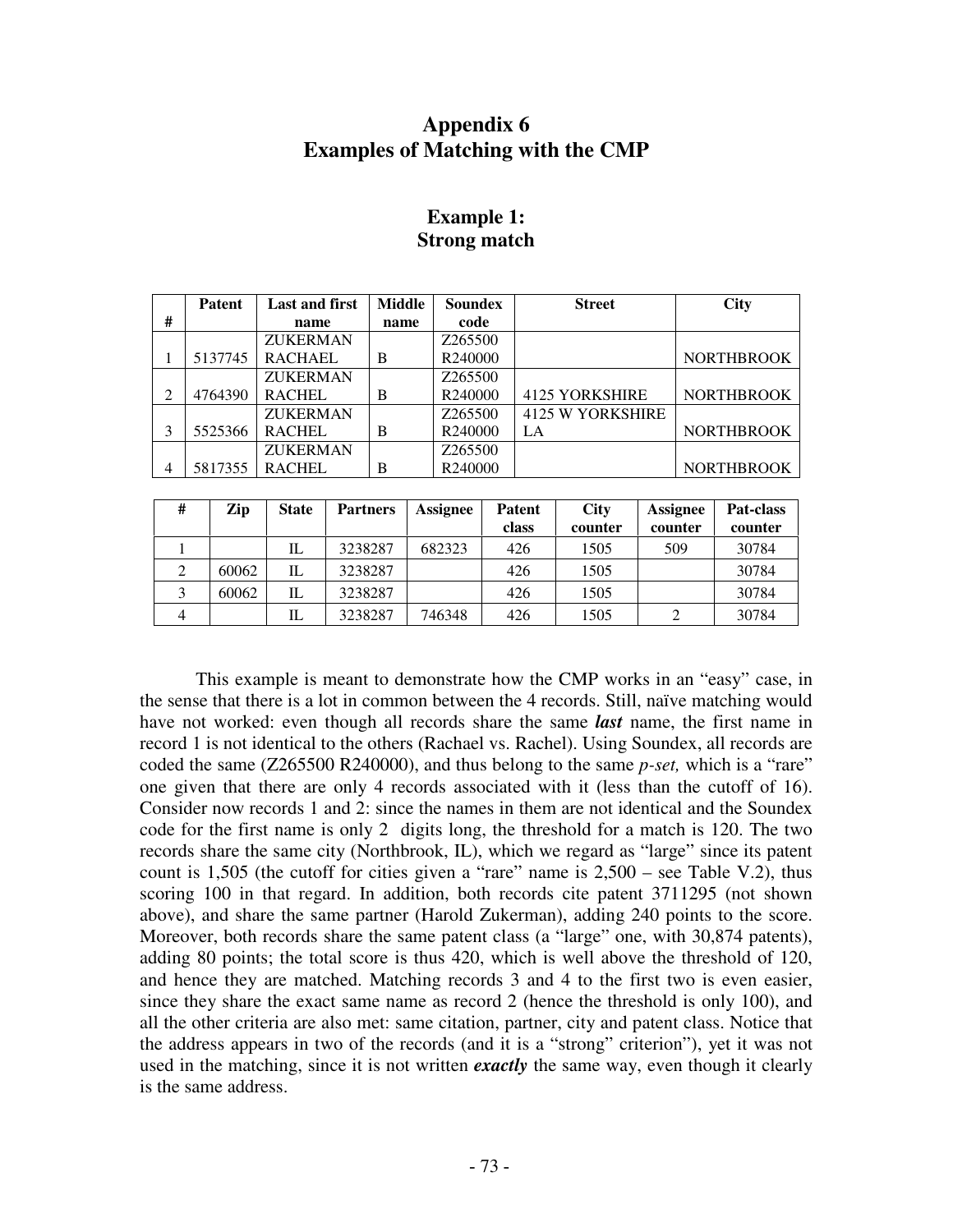| # | <b>Patent</b> | Last and first name   | Middle | Soundex | <b>Street</b> | <b>City</b>    | <b>State</b> |
|---|---------------|-----------------------|--------|---------|---------------|----------------|--------------|
|   |               |                       | name   | code    |               |                |              |
|   |               | <b>FLEISCHFRESSER</b> |        | F421626 |               |                |              |
|   | 3881067       | <b>GERALD</b>         | H      | G643000 |               | <b>CHICAGO</b> | IL           |
|   |               | <b>FLEISCHFRESSER</b> |        | F421626 |               |                |              |
| 2 | 4410982       | <b>GERALD</b>         | Н      | G643000 |               | <b>WHEATON</b> | IL           |
|   |               | <b>FLEISCHFRESSER</b> |        | F421626 |               |                |              |
|   | 5843272       | GERALD                |        | G643000 |               | <b>WHEATON</b> | IL           |

## **Example 2: Deploying transitivity**

| # | <b>Partners</b> | Assignee | <b>Patent</b><br>Class | <b>City</b><br>counter | <b>Assignee</b><br>counter | Pat-class<br>counter |
|---|-----------------|----------|------------------------|------------------------|----------------------------|----------------------|
|   | 677809          | 234405   | 379                    | 10763                  | 699                        | 20715                |
|   | 677810          | 234405   | 370                    | 1852                   | 699                        | 25467                |
|   | 677811          | 377880   | 156                    | 1852                   | 16634                      | 33598                |

All three records share the exact same unified "rare" name, and therefore require a score of at least 100 for a match. Records 1 and 2 share the same middle name initial, scoring 100 points, and the same "small" assignee (adding another 100 points), and therefore match with a total score of 200. Records 2 and 3 match as well, since they share the same "small" city, which combined with a low-frequency name scores 100 points, exactly what is required for the match. However, when trying to match records 1 and 3 the score is 0, since except for the name they have nothing in common. Still, the three are matched making use of transitivity: record 1 is matched to record 2, record 2 to 3, and hence 1 to 3 as well, that is, the three are pronounced to be the same inventor and assigned the same ID. Notice that the  $AMS_i$  in this case is quite low:  $(200+0+100)/3=100$ .

## **Example 3: Identifying different inventors with the same name**

| #              | <b>Patent</b> | <b>Last and</b> | <b>Middle</b> | <b>Soundex</b> | <b>City</b>            | <b>State</b> | Country   |
|----------------|---------------|-----------------|---------------|----------------|------------------------|--------------|-----------|
|                |               | first name      | name          | code           |                        |              |           |
|                |               | <b>PINARD</b>   |               | P563000        |                        |              |           |
|                | 4256297       | <b>PATRICK</b>  |               | P362000        | <b>SEICHES LE LOIR</b> |              | <b>FR</b> |
|                |               | <b>PINARD</b>   |               | P563000        |                        |              |           |
| 2              | 4319745       | <b>PATRICK</b>  |               | P362000        | <b>SEICHES LE LOIR</b> |              | <b>FR</b> |
|                |               | <b>PINARD</b>   |               | P563000        |                        |              |           |
| 3              | 5815811       | <b>PATRICK</b>  |               | P362000        | <b>SANTA CLARA</b>     | <b>CA</b>    | <b>US</b> |
|                |               | <b>PINARD</b>   |               | P563000        |                        |              |           |
| $\overline{4}$ | 6002918       | <b>PATRICK</b>  |               | P362000        | <b>SANTA CLARA</b>     | CA           | US        |